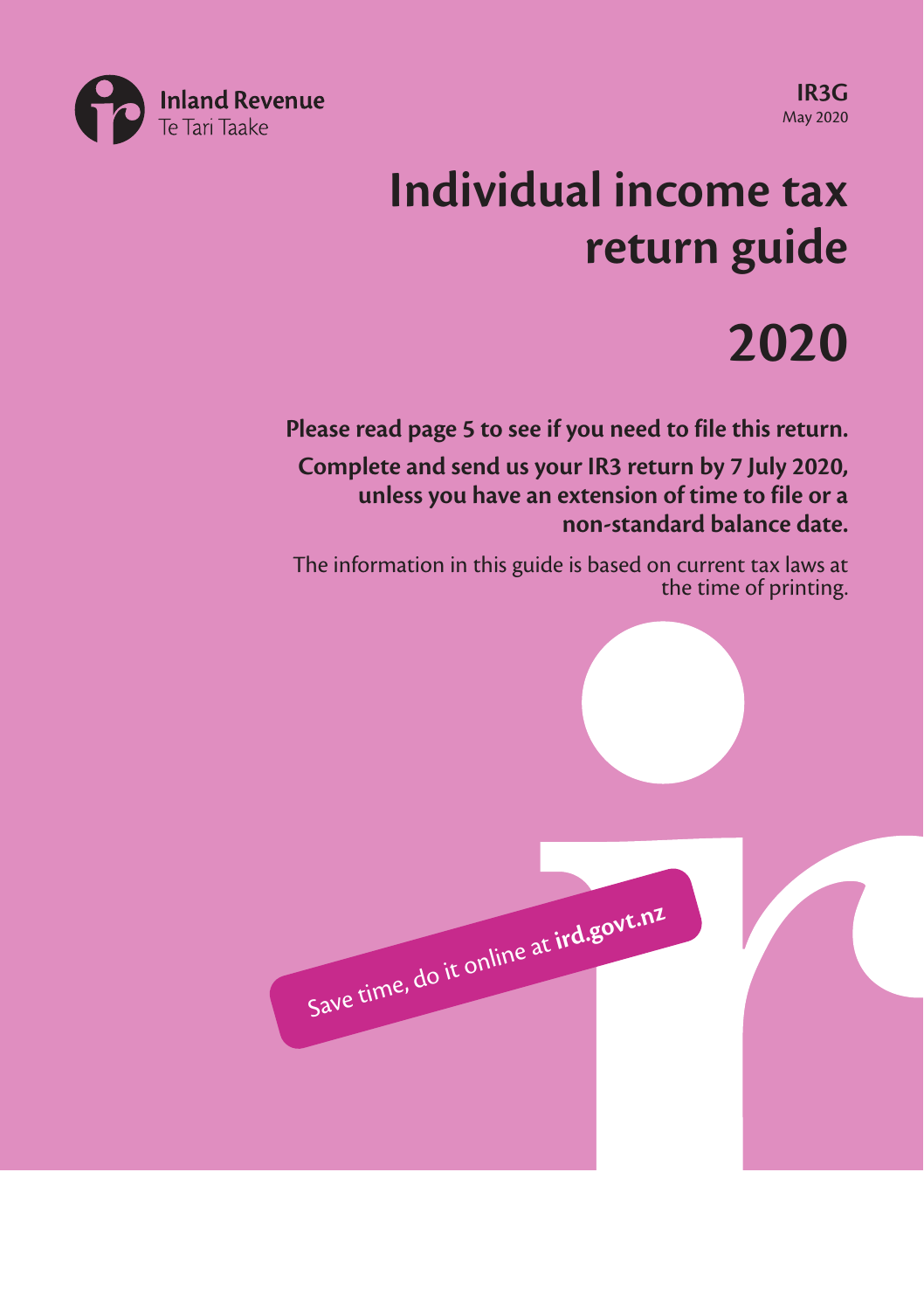# **ird.govt.nz**

Go to our website for information and to use our services and tools.

- **Log in or register for myIR** manage your tax and entitlements online.
- **Calculators and tools** use our calculators, worksheets and tools, for example, to check your tax code, find filing and payment dates, calculate your student loan repayment.
- **Forms and guides**  download our forms and guides.

#### **Forgotten your user ID or password?**

Request these online from the myIR login screen and we'll send them to the email address we hold for you.

## **How to get our forms and guides**

You can get copies of our forms and guides at **ird.govt.nz/forms-guides**

## **Nominate someone to act on your behalf**

You can nominate someone to act on your behalf to help you with your tax and entitlements. You can add a nominated person in myIR.

Having a nominated person does not change your responsibilities. You're still personally responsible for your tax obligations.

## **How to contact us**

See page 63 for a list of phone numbers.

# **Important changes**

New residential property deduction rules (also known as the ring-fencing rules) apply to most residential rental properties for the 2019-20 income year, which ends on 31 March 2020 for most people. The changes include:

- limits to the amount of deductions you can claim if your residential rental property makes a loss
- inability to offset excess deductions/rental loss against other income. They are now generally carried forward and offset against future residential income
- what happens to excess deductions when disposing of residential property
- limits on the amount of interest you can claim for an investment in an entity that rents out residential property.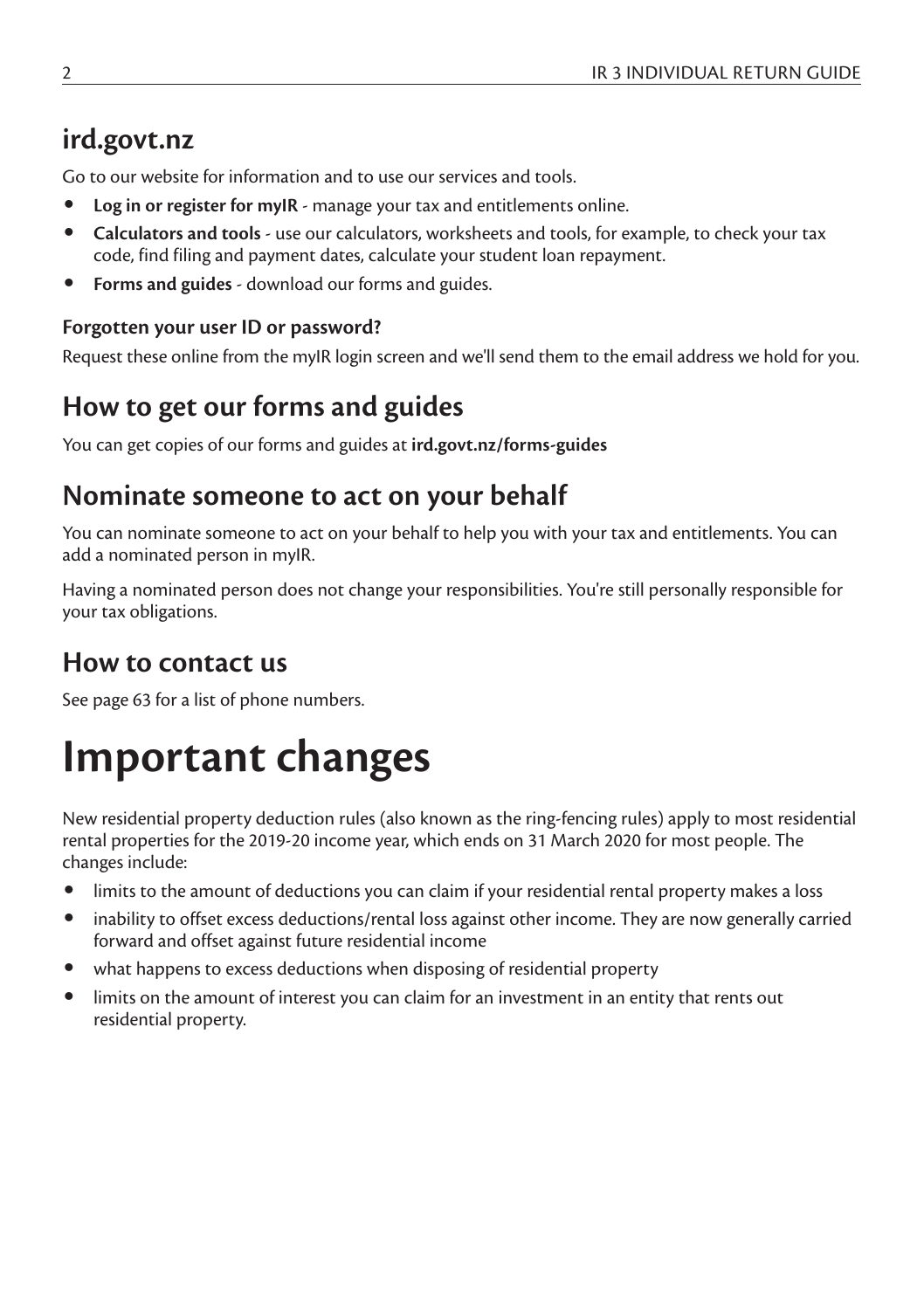# **Contents**

|                    |                                                  | Page |
|--------------------|--------------------------------------------------|------|
|                    | Do you need to file an IR3 return?               | 5    |
|                    | Children's exempt income                         | 6    |
|                    | <b>Extension of time</b>                         | 7    |
|                    | Are there any penalties?                         | 7    |
| Income year        |                                                  | 7    |
|                    | Using this guide                                 | 8    |
| Question           |                                                  |      |
|                    | Q1 to 5 Personal information                     | 8    |
| Q6                 | Business industry classification (BIC) code      | 8    |
| Q8                 | Bank account number                              | 9    |
| Q9                 | Adjustments to your income                       | 9    |
| Q10                | Non-residents and transitional residents         | 9    |
| <b>Your income</b> |                                                  | 11   |
| Q11                | Family tax credit from Work and Income           | 11   |
| Q11A               | Income with tax deducted                         | 11   |
|                    | Worksheet for ACC earners' levy                  | 13   |
| Q12                | Schedular payments                               | 14   |
| Q <sub>13</sub>    | New Zealand interest                             | 15   |
| Q <sub>14</sub>    | New Zealand dividends                            | 17   |
| Q <sub>15</sub>    | Māori authority distributions                    | 18   |
| Q <sub>16</sub>    | Estate or trust income                           | 18   |
| Q17                | Overseas income                                  | 19   |
| Q <sub>18</sub>    | Partnership income                               | 25   |
| Q <sub>19</sub>    | Look-through company (LTC) income                | 25   |
| Q20                | Shareholder-employee salary                      | 27   |
| Q <sub>22</sub>    | Income and expenditure from residential property | 27   |
| Q <sub>2</sub> 3   | Other rents                                      | 32   |
| Q <sub>24</sub>    | Self-employed income                             | 33   |
| Q <sub>25</sub>    | Taxable property sales/disposals                 | 34   |
| Q <sub>26</sub>    | Other income                                     | 35   |
| Q28                | Other expenses and deductions                    | 37   |
| Q30                | Net losses brought forward                       | 38   |
|                    | Loss carry-back                                  | 38   |
|                    | Your tax credits                                 | 39   |
| Q32                | Independent earner tax credit (IETC)             | 39   |
| Q33                | Excess imputation credits brought forward        | 41   |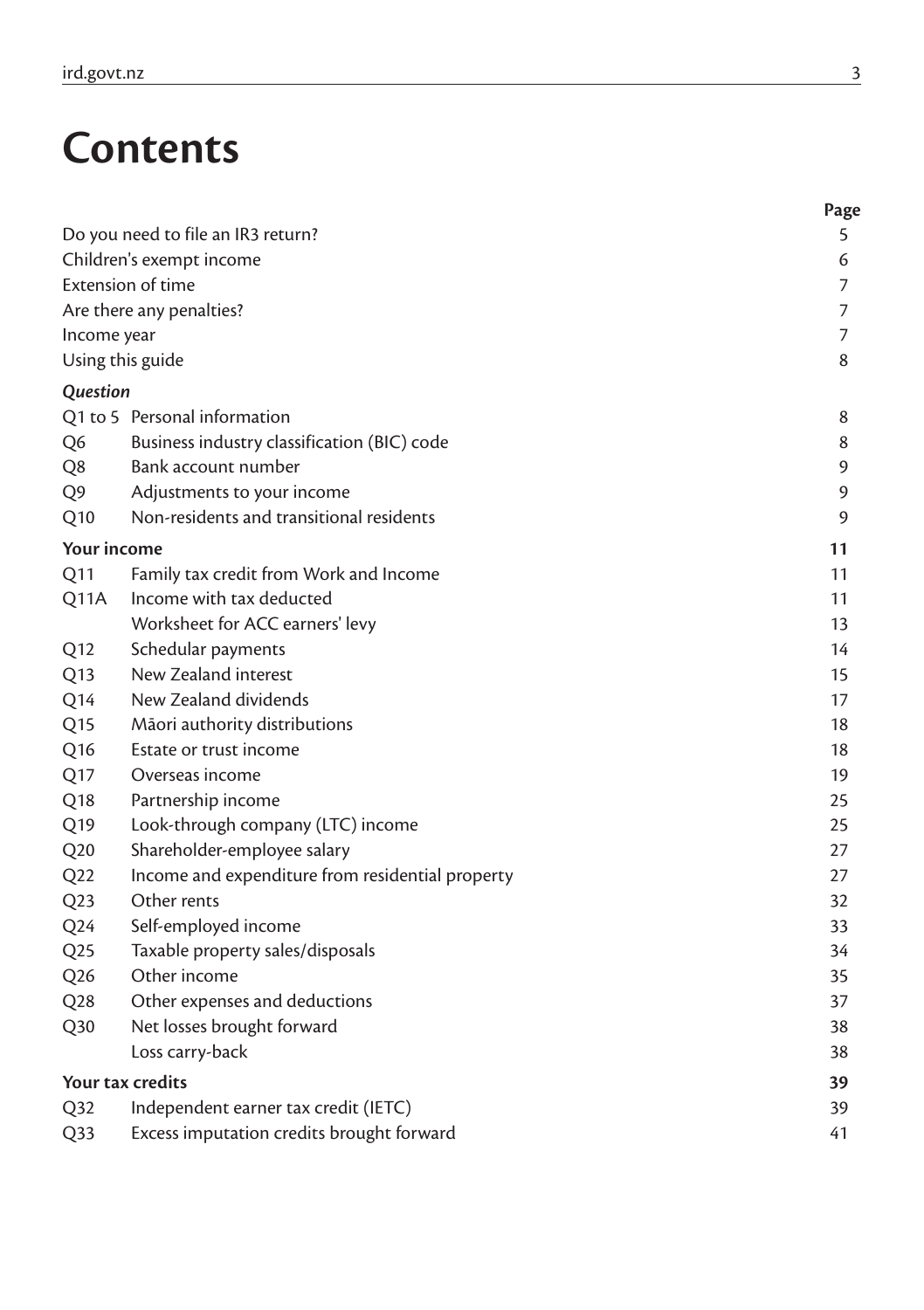| Calculating your tax      |                                               | 42 |
|---------------------------|-----------------------------------------------|----|
|                           | Tax on taxable income                         | 42 |
| Q <sub>34</sub>           | Tax calculation                               | 44 |
|                           | Excess imputation credits carried forward     | 45 |
|                           | Student loan                                  | 45 |
| Q <sub>35</sub>           | Early payment discount                        | 48 |
| Q <sub>36</sub>           | Refunds and/or transfers                      | 50 |
|                           | <b>Transfers</b>                              | 50 |
| <b>Provisional tax</b>    |                                               | 52 |
| Q37                       | Provisional tax                               | 52 |
|                           | Initial provisional tax liability             | 52 |
|                           | Payment options                               | 52 |
| Q <sub>38</sub>           | Foreign rights disclosure                     | 54 |
| Q39                       | Is your return for a part-year?               | 54 |
| Q40                       | Notice of assessment and declaration          | 55 |
| Paying your tax           |                                               | 55 |
|                           | Your record of payment                        | 56 |
|                           | ACC personal services rehabilitation payments | 57 |
|                           | Accident Compensation Act 2001 (ACC)          | 61 |
|                           | Services you may need                         | 63 |
| Need to speak with us?    |                                               | 63 |
| 0800 self-service numbers |                                               | 63 |
|                           | If you have a complaint about our service     | 63 |
| Privacy                   |                                               | 63 |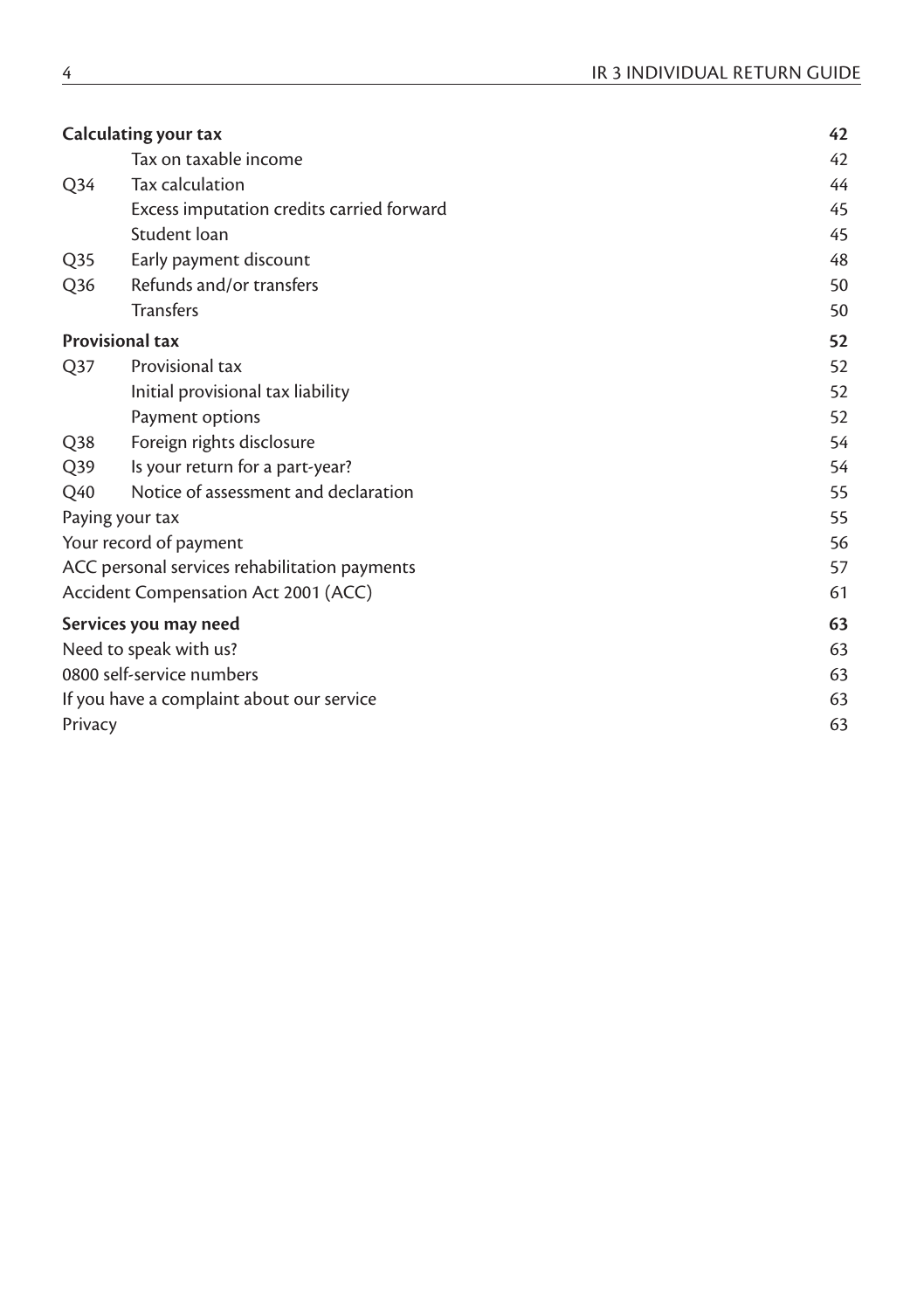# **Do you need to file an IR3 return?**

**If we've sent you a message to complete your Individual income tax return - IR3 in myIR, or a paper copy by post, you must complete the return and send it to us by 7 July 2020, unless you have an extension of time or a non-standard balance date. If you don't need to file a return but you'd like to talk to someone about your tax situation, you can call us.**

#### *Note*

To help you work out if you need to file an IR3, go to **ird.govt.nz/end-of-tax-year** or call us on 0800 377 774.

If you received any other income apart from salary, wages, interest, dividends (see further information below), and/or taxable Māori authority distributions, you must file an IR3 return. There are some exceptions. If you received personal service rehabilitation payments and are an ACC client or caregiver (who received payments from the client or ACC), please read page 57.

#### *Note*

If you had a workplace injury your employer may manage these payments instead of ACC. If you or your caregiver receives these payments, regardless of who makes them, you'll need to read the information on page 57.

Other income includes:

- self-employed income (see children's exempt income below)
- over \$200 of schedular payments
- income derived overseas calculated taxable income arising from a withdrawal or transfer from foreign superannuation schemes acquired while a non-resident of New Zealand
- over \$200 in total of:
	- interest derived overseas (if it's had tax deducted or not)
	- dividends of certain Australian resident listed companies and other overseas investments that are not treated as part of foreign investment funds (FIF) income - see page 20
	- income attributed to you from your portfolio investment entity (PIE) where the income had the 0% rate applied, or where you had tax calculated by your PIE at a rate lower than your correct prescribed investor rate (PIR) during the year. If you receive dividends from a PIE that is a listed company and doesn't use your PIR, you may choose whether to include the dividends in your return. Note the dividends will need to be acknowledged for Working for Families Tax Credits (WfFTC) and/or Student Loan purposes.
- FIF income
- rental income
- estate, trust or partnership income
- royalties
- cash jobs or "under the table" payments
- income from illegal enterprises
- income without PAYE deducted, such as shareholder-employee salary or a claim received under a taxable loss of earnings policy.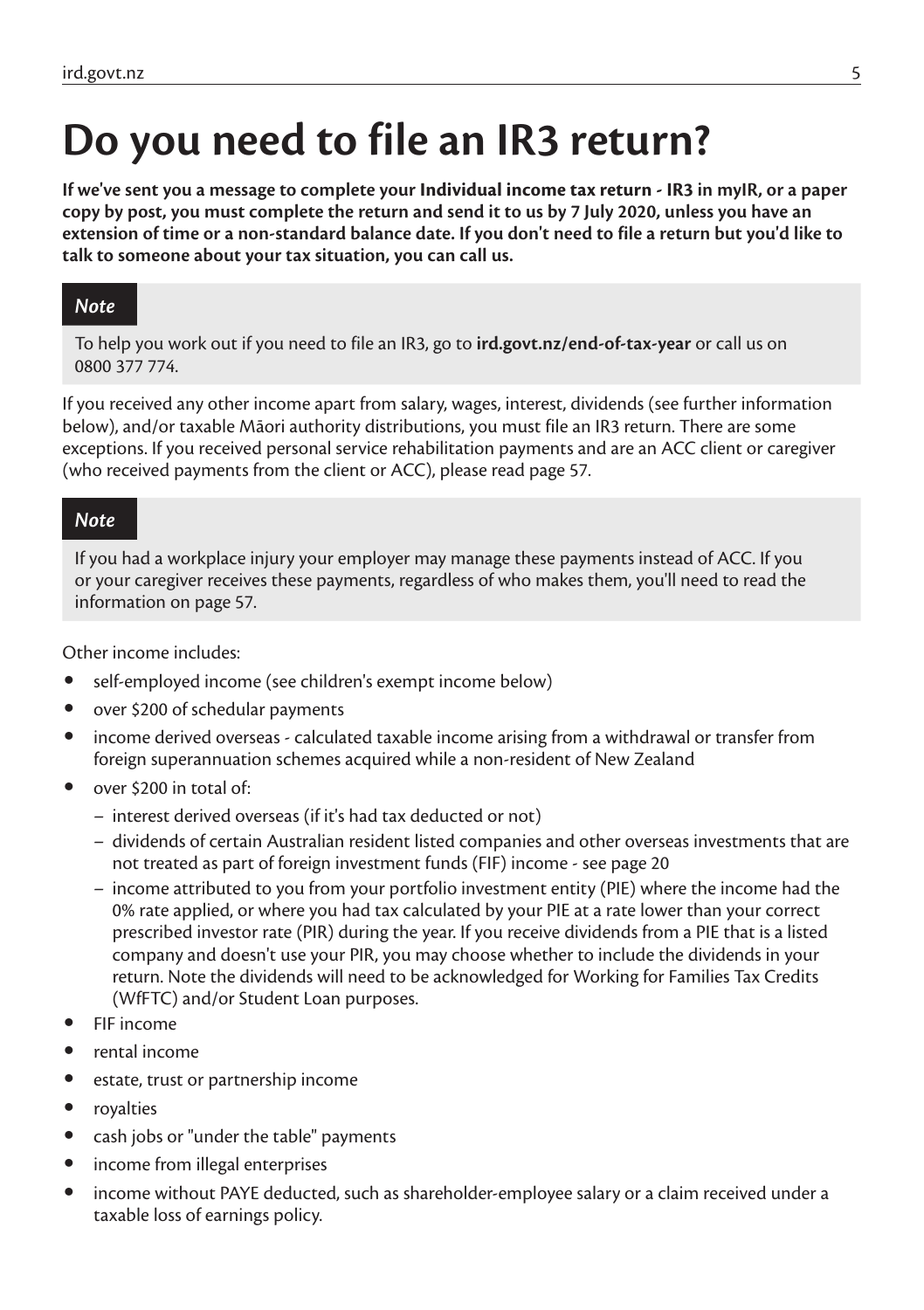You'll also need to file an IR3 if you:

- left or arrived in New Zealand part-way through the year
- are filing a return for a deceased person to the date of death if there is a requirement to file a return for this income year
- were declared bankrupt
- changed your balance date part-way through the year.

## **Children's exempt income**

Read this information if for the tax year you:

- were 14 or under, or
- were 15, 16 or 17 and still attending school\*, or
- turned 18 on or after 1 January in the previous tax year and continued to attend school\*

\* including a school for people with disabilities, but excluding tertiary institutions.

The following income is required to have tax taken out before you receive it:

- salary or wages
- schedular payments
- interest
- dividends, and
- Māori authority distributions.

If you only receive these types of income you will not need to file an IR3. However, if you are required to file an IR3 return this income needs to be included.

If you receive income that has not had tax taken out before you receive it eg:

- worked as a self-employed person,
- worked around the home of a neighbour or family friend, and that work was not part of a business that they carry on, or
- beneficiary income from a trust, such as a testamentary trust (a trust set up from an estate of a deceased person), that is not listed above as requiring to have tax taken out

and your total income from these sources is less than \$2,340 for the tax year, this income is exempt from tax and is not included in your return. You are not required to file a return just because you earn this type of income. If you earn \$2,340 or more, the exemption does not apply and you will need to file a return and pay tax on all the income, not just the amount that exceeds the exemption.

If you have to file a return but we haven't sent you an IR3, you must request and file it by 7 July 2020, unless you have an extension of time or a non-standard balance date.

Please call 0800 257 773 to request an IR3 return. Remember to have your IRD number with you.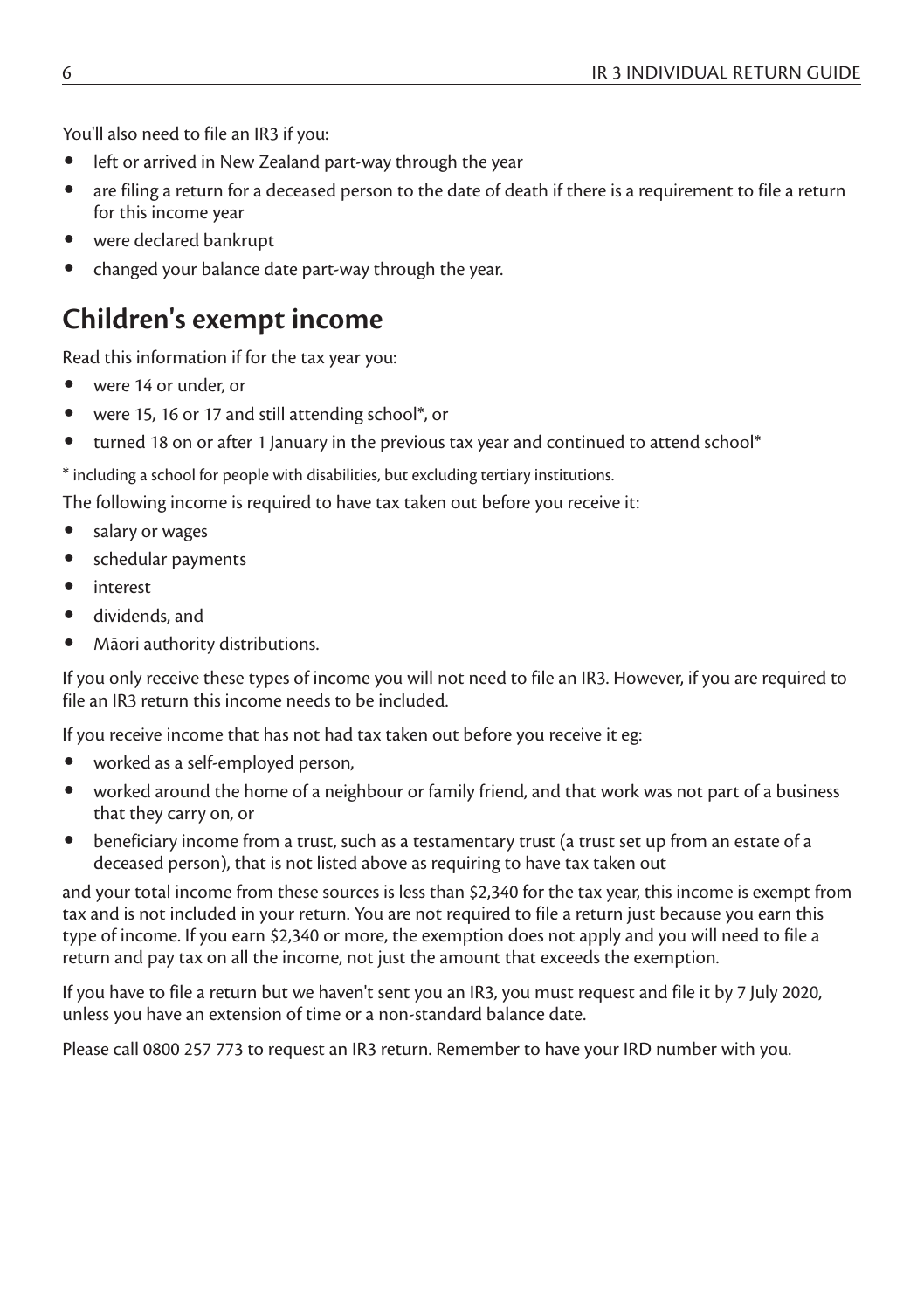## **Extension of time**

If circumstances beyond your control will prevent you from sending in your return on time, call us on 0800 377 774 and we may grant you an extension. If you have a tax agent you may have until 31 March 2021 to file the return. Contact your agent for more information.

## **Are there any penalties?**

You may face penalties and prosecution if you:

- are required to put in a return but don't
- give false or misleading information (including not showing all your income)
- leave out details on purpose so the information is misleading
- file your return late.

#### **Income year**

The information in this guide is based on the tax year from 1 April 2019 to 31 March 2020. If your income year is different you can still use this guide, but work out your income and expenses for your income year.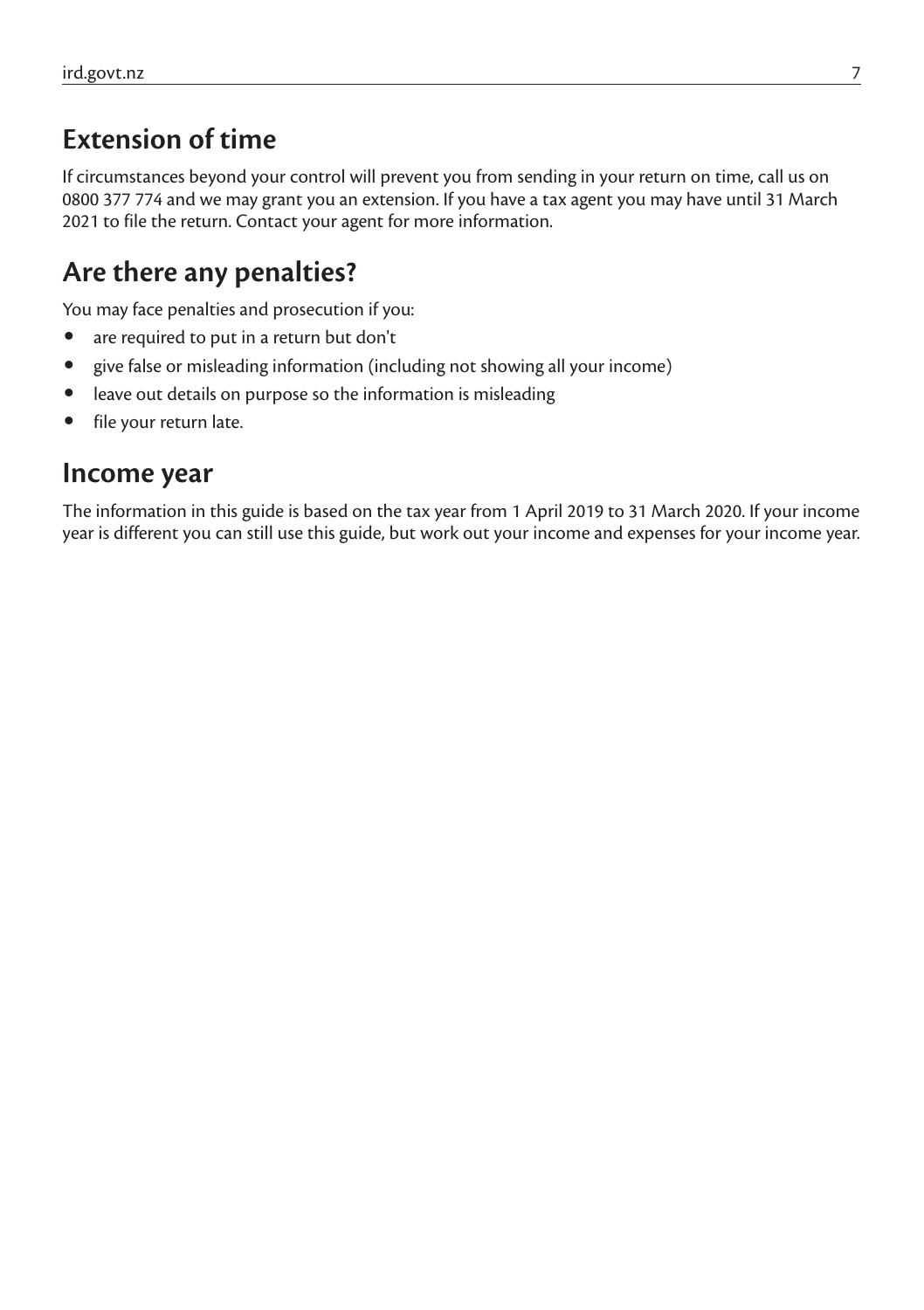# **Using this guide**

Did you know you can also file your return online? Go to **ird.govt.nz/myIR**

The form will prepopulate with your personal details and earnings information.

Before you start filling in the return make sure you have:

- any interest or dividend statements
- any taxable Māori authority distribution statements
- any other income details, such as overseas, rental property, farming or business income
- your 2020 Working for Families Tax Credits (WfFTC) letter, if you applied for WfFTC from Inland Revenue.

The questions in this guide are in the same order as the questions on the return.

Don't use anyone else's preprinted return because it's precoded with their own IRD number.

# **Questions 1 to 5 Personal information**

This information helps us to contact you. Please make sure we have your details exactly right. If you've changed your name or address, please update the information in the spaces provided on the return.

### **Postal address**

If you use your agent's postal address leave this panel blank. Your tax agent will let us know if they've changed their address.

If your address is a PO Box number, please show your box lobby if you have one. If you're unsure of your box lobby, please contact New Zealand Post.

## **Date of birth**

We ask for this so we don't mix up people with the same name.

# **Question 6 Business industry classification (BIC) code**

We're required to supply the Accident Compensation Corporation (ACC) with a code for your business or trading activity, for levy classification and calculation.

If your BIC code isn't preprinted on the return or is different from the preprinted one, please enter the correct code.

To work out your main business or trading activity and its code, go to **businessdescription.co.nz**

It's important that you choose the code which most accurately reflects your main business or trading activity. If you're unable to identify the correct code, call ACC on 0508 426 837 for more help.

#### *Note*

Please provide the **code only**. Don't provide a description. If you don't complete your BIC code, ACC will select one on your behalf. This may mean your ACC levy rate could be incorrect.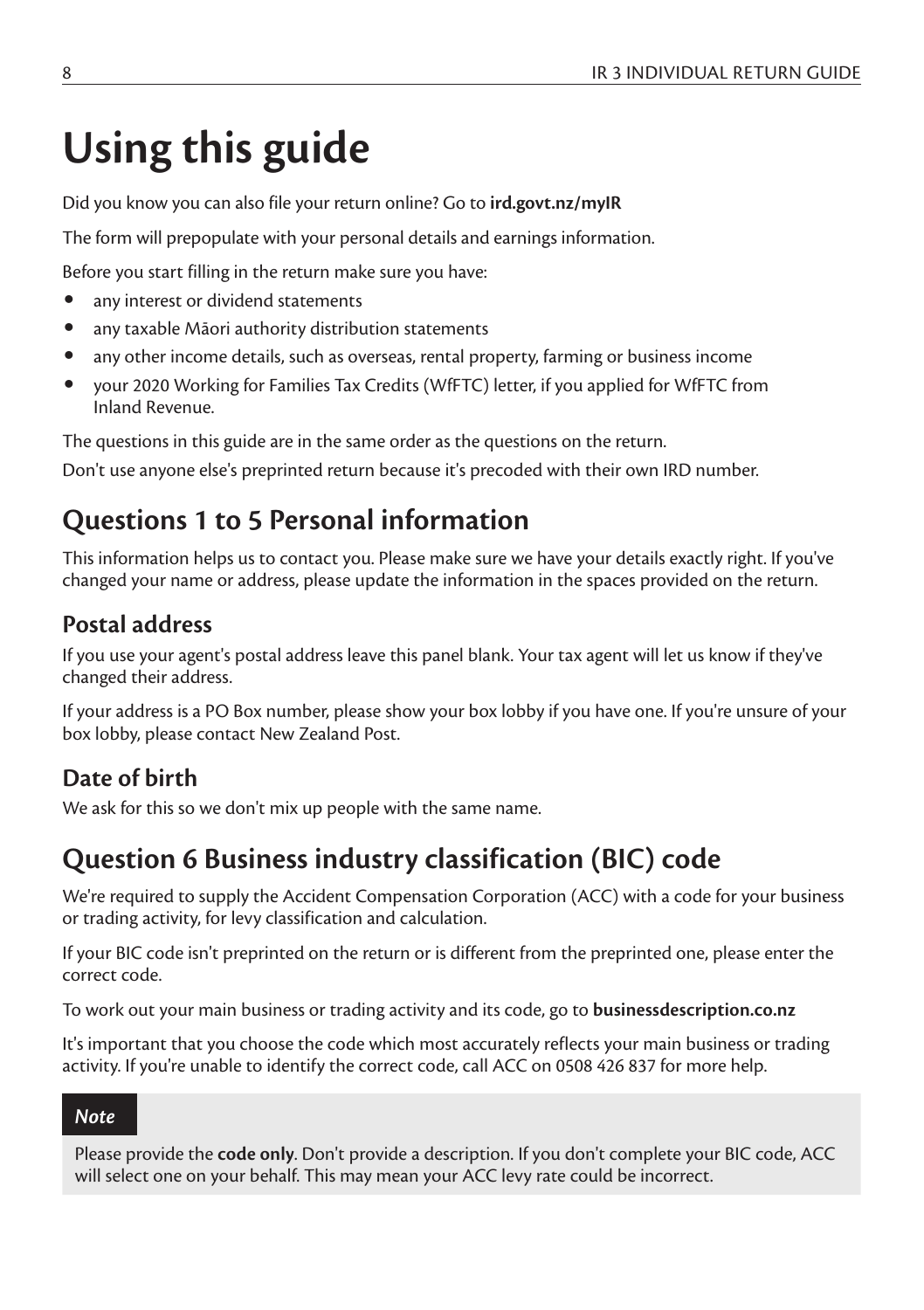## **Question 8 Bank account number**

The fastest and safest way to get any refund is to have it direct credited to your New Zealand bank account or other deposit account, eg, a building society account. If your bank account number isn't preprinted on the return, please include it at Question 8.

If your suffix has only two digits, enter them in the first two boxes.

## **Question 9 Adjustments to your income**

If you have a student loan or you are eligible for Working for Families Tax Credits (WfFTC), you may be required to include adjustments to your income. This is so that Inland Revenue can correctly assess your student loan repayment obligation and ensure you receive your correct WfFTC entitlement.

To notify Inland Revenue about your income adjustments you can:

- tick 9A on your IR3 and complete an **Adjust your income IR215** form and attach it to your income tax return or
- log in to your myIR account and complete it there or
- call us on 0800 227 774 and tell us what your adjustments are.

If you don't have an IR215 form you can:

- download it from our website **ird.govt.nz** or
- call us on 0800 257 773.

#### **What do I need to do to receive my entitlement?**

If you haven't already registered for WfFTC and you qualify, go to our website **ird.govt.nz/working-for-families** and register online.

When we've received the registration form we'll send you a letter with all your family details for you to check. Please correct and return it to us if the details are incorrect.

If you've already registered for WfFTC and you need to file an IR3, we'll send you a letter by the beginning of May with all your family details on it. Please check this information and return the form with your IR3 if the details are incorrect.

## **Question 10 Non-residents and transitional residents**

#### **Non-residents**

If you were away from New Zealand for more than 325 days in any 12-month period and don't have a "permanent place of abode" in New Zealand, you may be a non-resident. Read our guide **New Zealand tax residence - IR292** to find out your status. If you weren't present in New Zealand and are a non-resident for a full year, but you received income from New Zealand, you may need to complete an IR3NR return instead.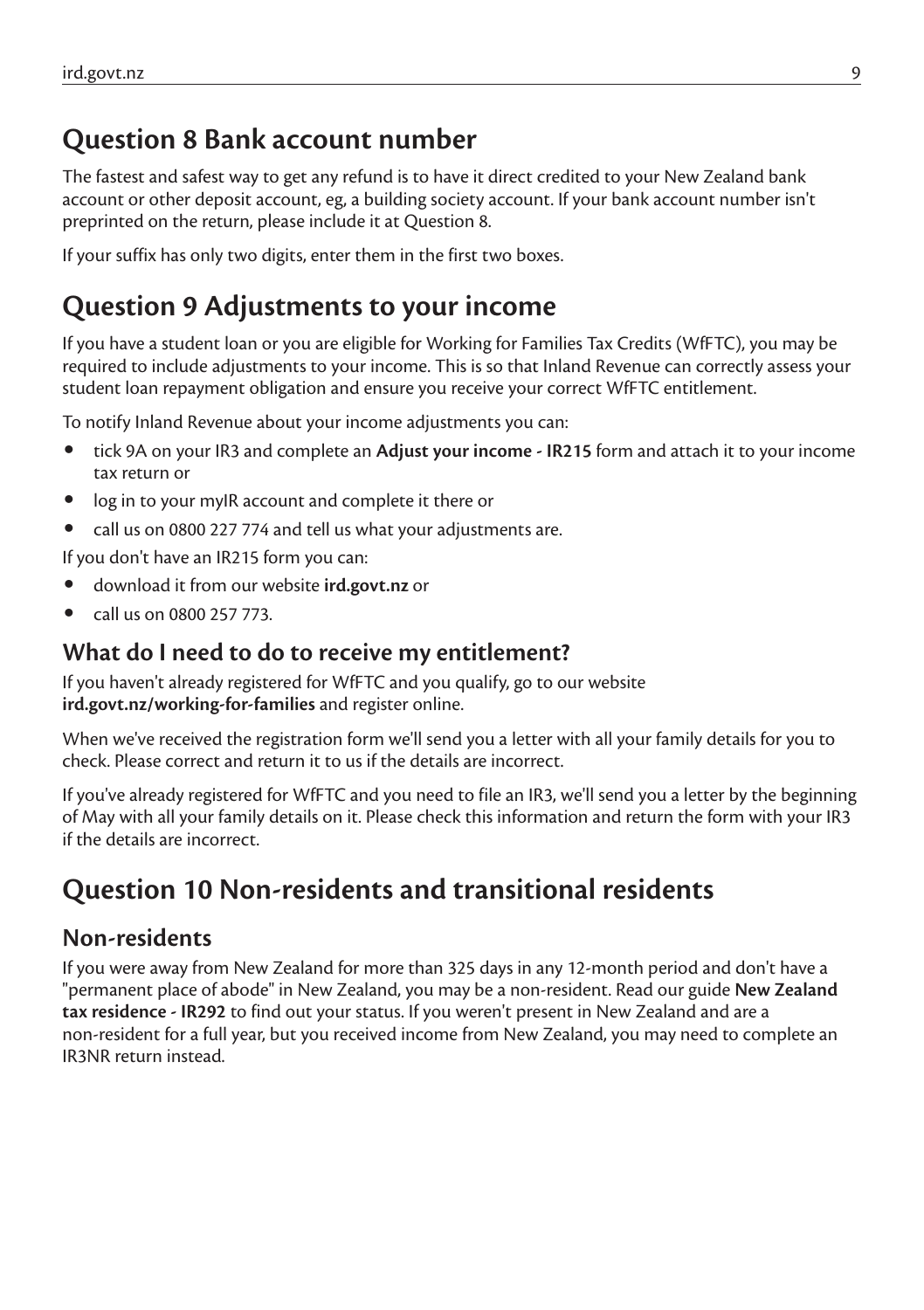## **Transitional residents**

If you became a New Zealand tax resident during the year 1 April 2019 to 31 March 2020 and you've elected not to be treated as a transitional resident, you have to complete an IR3 declaring your worldwide income from the date you became a New Zealand tax resident.

Transitional residents don't have to declare their foreign-sourced income except for foreign employment income and foreign services income.

If you were a non-resident for part of the year, complete Question 39 on your return.

If your return isn't for a full year, we'll calculate your tax and income-related tax credits and let you know the result - see **ird.govt.nz/technical-tax/legislation/2006/2006-81/2006-81-exempt-transitionals/** for further information.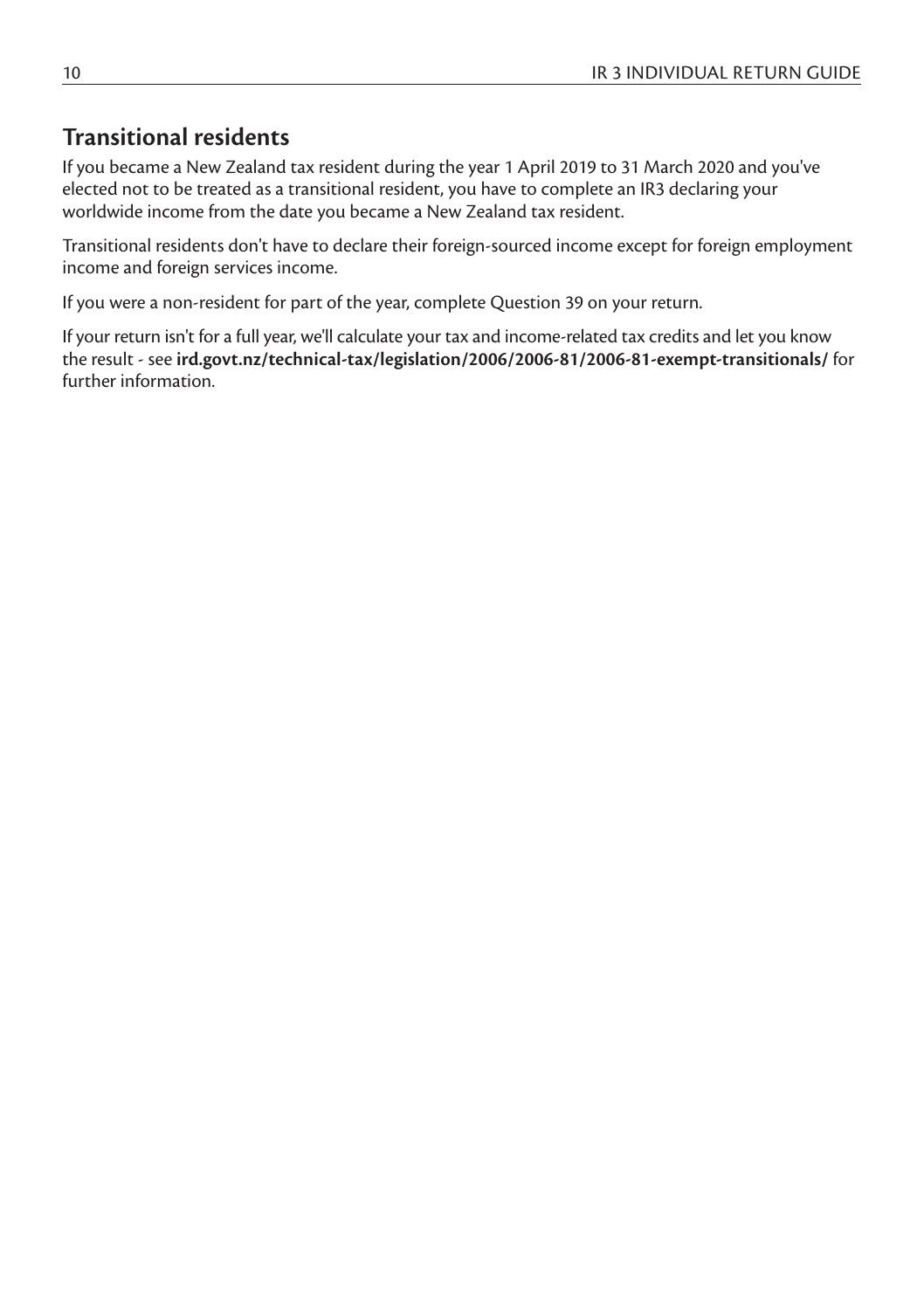# **Your income**

If you received family tax credit from Work and Income, salary, wages or schedular payments, the information you need to complete Questions 11, 11A and 12 will be on your **Summary of Income (SOI)**, which we'll send you in May 2020. We send this automatically if we send you an IR3 return.

Your **Summary of Income (SOI)** contains the following information:

- all your employers throughout the year
- your total gross income with tax deducted and ACC earners' levy paid
- any family tax credit paid by Work and Income
- your tax credits for payroll donations you've made through payroll giving.

# **Question 11 Family tax credit from Work and Income**

If you received family tax credit from Work and Income, copy the amount from your SOI to Box 11 if it doesn't already show. Don't include any Working for Families Tax Credits from Inland Revenue in Box 11.

# **Question 11A Income with tax deducted**

Did you receive any of these types of income with tax deducted between 1 April 2019 and 31 March 2020?

- salary or wages
- a student allowance
- any income-tested benefit unemployment or sickness, transitional retirement, independent youth, domestic purposes, widow's, invalid's or emergency
- accident compensation payments related to earnings
- New Zealand Superannuation (NZ Super) either income-tested or non-income tested, or a veteran's pension
- other pensions, annuities or superannuation (read "Pensions" on page 14)
- free or discounted shares received under an employee share scheme (previously known as a share purchase agreement). Note: it is up to your employer whether they deduct tax on these or not
- shareholder-employee salary.

If you received any of these types of income with tax deducted, you need to copy the totals from your SOI to Question 11A if they don't already show on your return.

## **Employee Share Scheme (ESS) benefits**

If you (or an associate) received free or discounted shares under an employee share scheme the taxable value will be included on your SOI as long as your employer has provided us with this information.

In most cases your employer will have provided this information but if they haven't you will need to show the taxable value at Question 26.

You will need to check with your employer whether this information has been provided.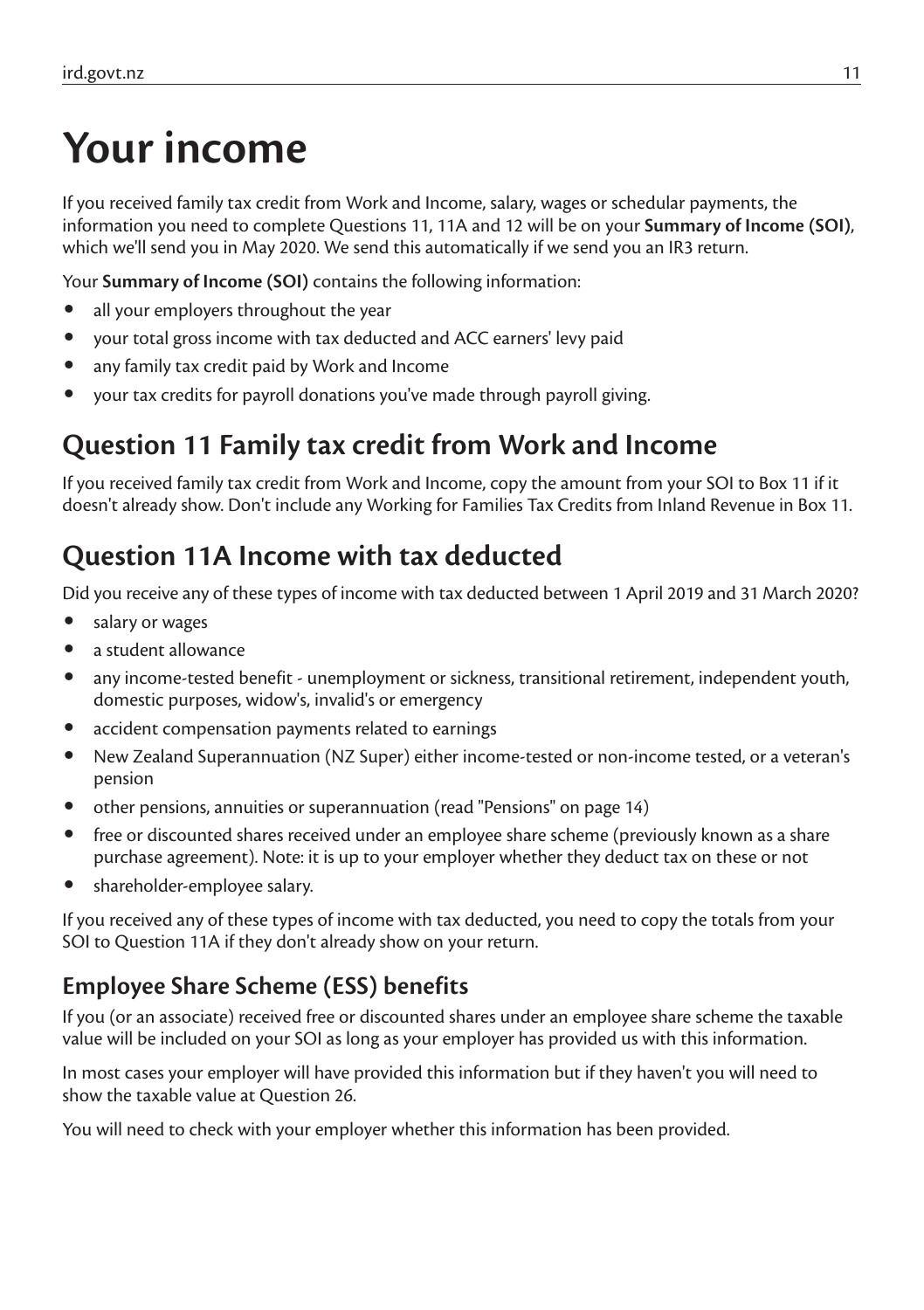#### **What to show on your return**

Copy the total amounts from your SOI to the corresponding boxes (11A, 11B, 11C, 11D and 11E) on your return if it doesn't already show.

## **Amending your income details**

If any of the details on your SOI are incorrect (eg, wrong or missing employers), please make the changes on your SOI and attach it to your income tax return.

You only need to attach your SOI to your income tax return if you've made changes to it.

Please transfer the amended totals from your SOI to the corresponding boxes on your return and use the worksheet on page 13 to calculate your total tax deducted (11E).

## **ACC earners' levy**

All employees must pay an ACC earners' levy to cover the cost of non-work related injuries, based on their earnings. We collect this on behalf of the Accident Compensation Corporation (ACC). The maximum amount of earners' levy is \$1,785.73. The earners' levy is set at a rate of 1.39% (1.39 cents in the dollar).

If you need to amend your employment details on your SOI, you'll need to recalculate your earners' levy.

## **Using employer-provided information**

If you received payslips or other earnings information from your employer, you can use this information to complete your return and don't have to wait for your SOI. You don't include schedular payments in this calculation.

You'll need to use your total PAYE deducted in your calculations. This is the amount of PAYE shown on your payslips before any tax credits for payroll donations are deducted.

If you made donations through payroll giving to an organisation that is not on Inland Revenue's approved donee organisations list, you won't be able to keep the tax credits you received and you won't have paid enough PAYE throughout the year. You'll have either received a letter telling you about these extinguished tax credits or they'll show on your summary of income. Put the total PAYE, less the amount of your extinguished tax credits, in Box 11A.

If the amount of total PAYE deducted isn't clear from your payslips:

- contact your employer, or
- refer to your SOI for details, or
- refer to "Earning summary" in the my income tab in myIR, or
- call us on 0800 227 774.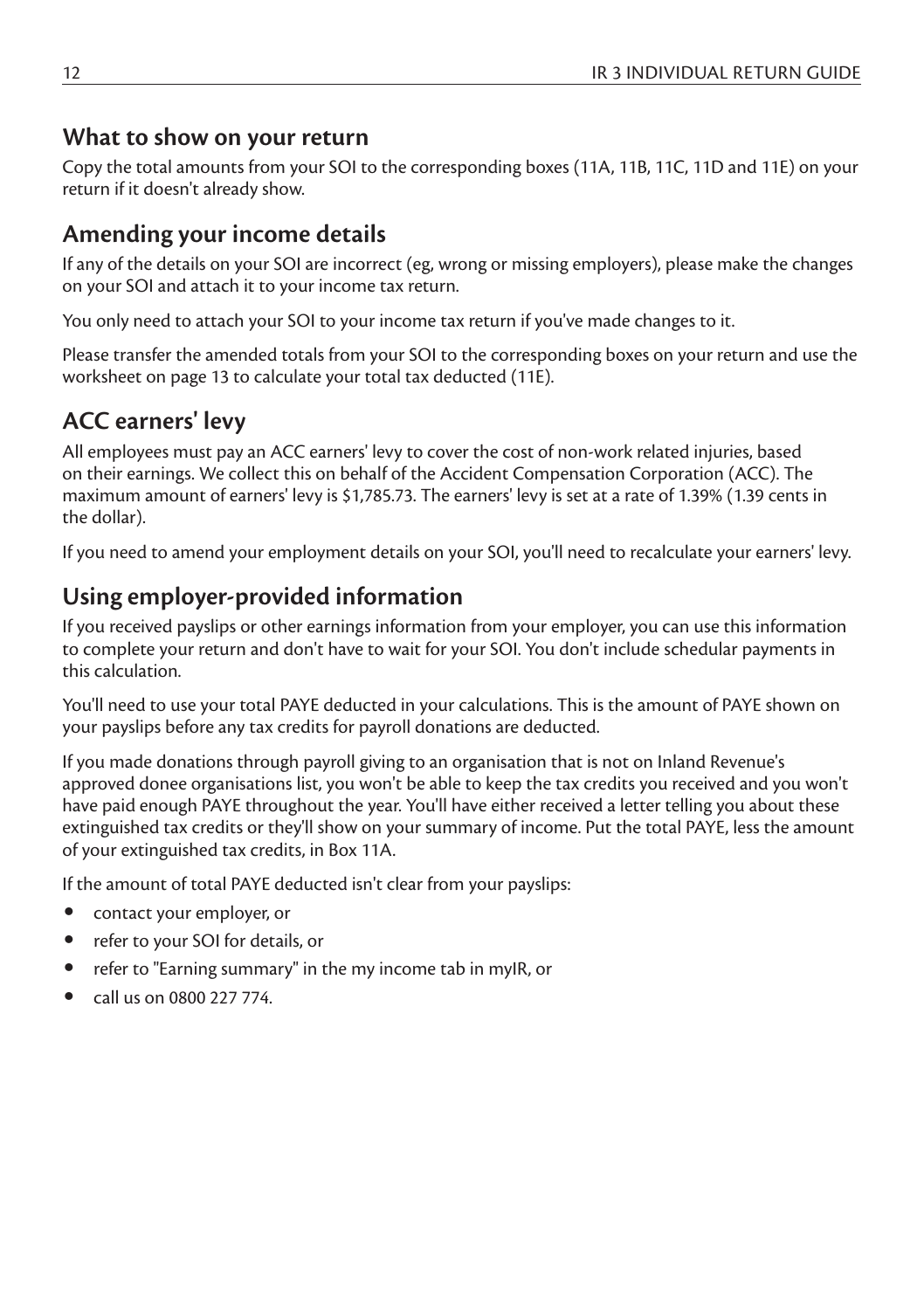You'll need to calculate your ACC earners' levy liability and deduct it from your total PAYE, using the worksheet below.

| Worksheet for ACC earners' levy                                                                                                                                                                  |            |                |  |
|--------------------------------------------------------------------------------------------------------------------------------------------------------------------------------------------------|------------|----------------|--|
| Copy your total taxable earnings from salary and wages to<br>Box 1. Copy the amount to Box 11B of your return.                                                                                   |            | $\sqrt{3}$     |  |
| Copy your taxable earnings from salary and wages that<br>are not liable for earners' levy to Box 2. See below for a<br>list of income not liable. Copy this amount to Box 11C of<br>your return. | $2 \times$ |                |  |
| Subtract Box 2 from Box 1. Print the answer in Box 3.<br>If the answer exceeds the maximum liable earnings of<br>\$128,470, print \$128,470 in Box 3.                                            | 3 > \$     |                |  |
| This is your liable income for ACC earners' levy                                                                                                                                                 |            |                |  |
| Multiply Box 3 by 0.0139 (1.39%). Print your answer in<br>Box 4. This is your ACC earners' levy. Copy this amount to<br>Box 11D of your return.                                                  | $4 >$ \$   |                |  |
| Copy your total PAYE from salary and wages to Box 5.<br>Copy this amount to Box 11A of your return.                                                                                              | <b>5 D</b> | $\mathfrak{S}$ |  |
| Copy your total ACC earners' levy from Box 4 (above) to<br>Box 6.                                                                                                                                | 6 D        |                |  |
| Subtract Box 6 from Box 5 and print the answer in Box 7.                                                                                                                                         |            |                |  |

**This is your total tax deducted. Copy this amount to Box 11E of your return.**

## **The following income isn't liable for ACC earners' levy**

- 
- 
- 
- 
- 
- living alone payments and the second section of the rents
- 
- retiring allowances and the settlement of the royalties
- 
- interest and dividends
- 
- free or discounted shares received under superannuation schemes. an employee share scheme
- NZ Super  $\sim$  income from a partnership earned by a non-working income-tested benefits **and the income-tested benefits**  $\qquad \qquad$  partner in that partnership
	- non-taxable allowances and pensions from superannuation schemes not registered student allowances and student allowances and student allowances of students are student allowances of student
	- veteran's pension and the settlement of the settlement overseas pensions
		-
	- redundancy payments and trust income contact the estate and trust income
		-
	- jury and witness fees  $\overline{\phantom{a}}$  income attributed to you from a portfolio investment<br>interest and dividends entity (PIE)
	- taxable Māori authority distributions  $\qquad \qquad$  income arising from a withdrawal from foreign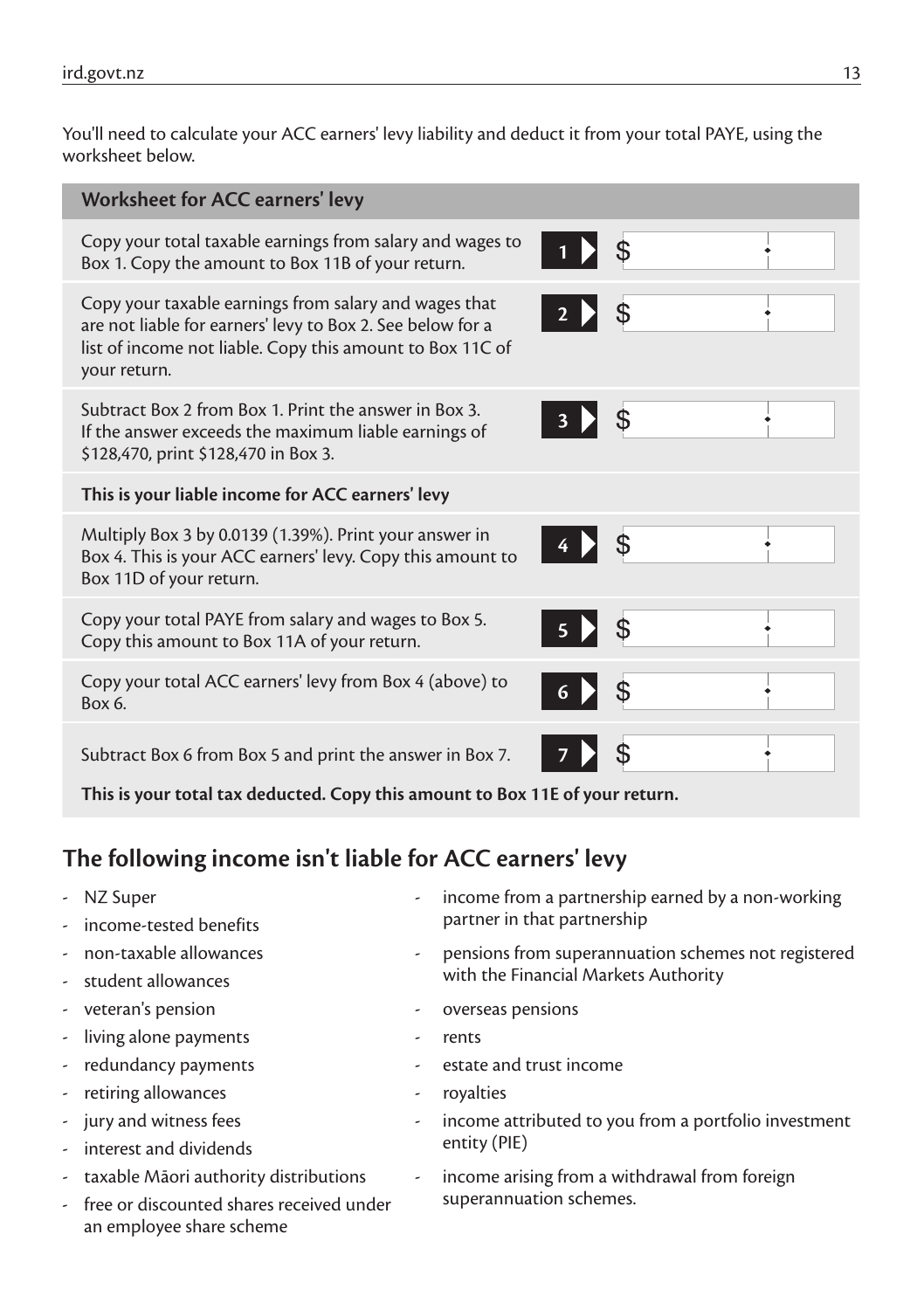## **Pensions**

Don't include the following pensions or annuities in your tax return:

- non-taxable pensions or annuities from either life insurance funds or superannuation schemes registered with the Financial Markets Authority (eg, Government Superannuation)
- pensions that are completely tax-free, such as war pensions (other than a veteran's pension).

Any overseas social security pension you receive is usually taxable. Include it at Question 17 (see the notes on page 23).

If you receive a United Kingdom national retirement pension and have joined the special banking option operated by Work and Income, only include the New Zealand Super income and tax deducted at Question 11A.

For more information read our guides **Overseas pensions and annuity schemes - IR257** or **Overseas social security pensions - IR258**.

# **Question 12 Schedular payments**

Schedular payments are generally payments made to people who are not employees but are employed on a contract basis. All ACC personal service rehabilitation payments which are paid by ACC or your employer are classified as schedular payments. Different tax rates apply to schedular payments, depending on the work done. A full list is available in the **PAYE tables - IR340** and **IR341** and on the back of the **Tax rate notification for contractors - IR330C**.

People who receive schedular payments will receive a **Summary of income (SOI)** detailing their schedular payments received and the tax deducted. If your SOI shows total schedular income over \$200, you must file an IR3 return.

### **ACC personal service rehabilitation payments**

If you are an ACC client or caregiver and received ACC personal service rehabilitation payments, please read the information on page 57 before you complete Question 12.

## **Question 12A Total tax deducted**

This is the total amount of tax deducted from schedular payments you received during the year.

The amount in this Box should also include any amount of tax deducted from schedular payments made to a close company which has been transferred directly to you as a shareholder-employee.

### **Question 12C Expenses related to schedular payments**

Show any expenses you can claim against this income here. Don't include it with other expenses at Question 28.

### **Question 12D Net schedular payments**

This is the total gross schedular payments shown at Box 12B, less any expenses being claimed at Box 12C.

## **Mineral mining tax credit**

Include in Box 12A the amount of refundable tax credit being claimed where a tax loss is incurred on disposal of land or claiming rehabilitation expenditure. Include the amount of tax loss in Box 12D.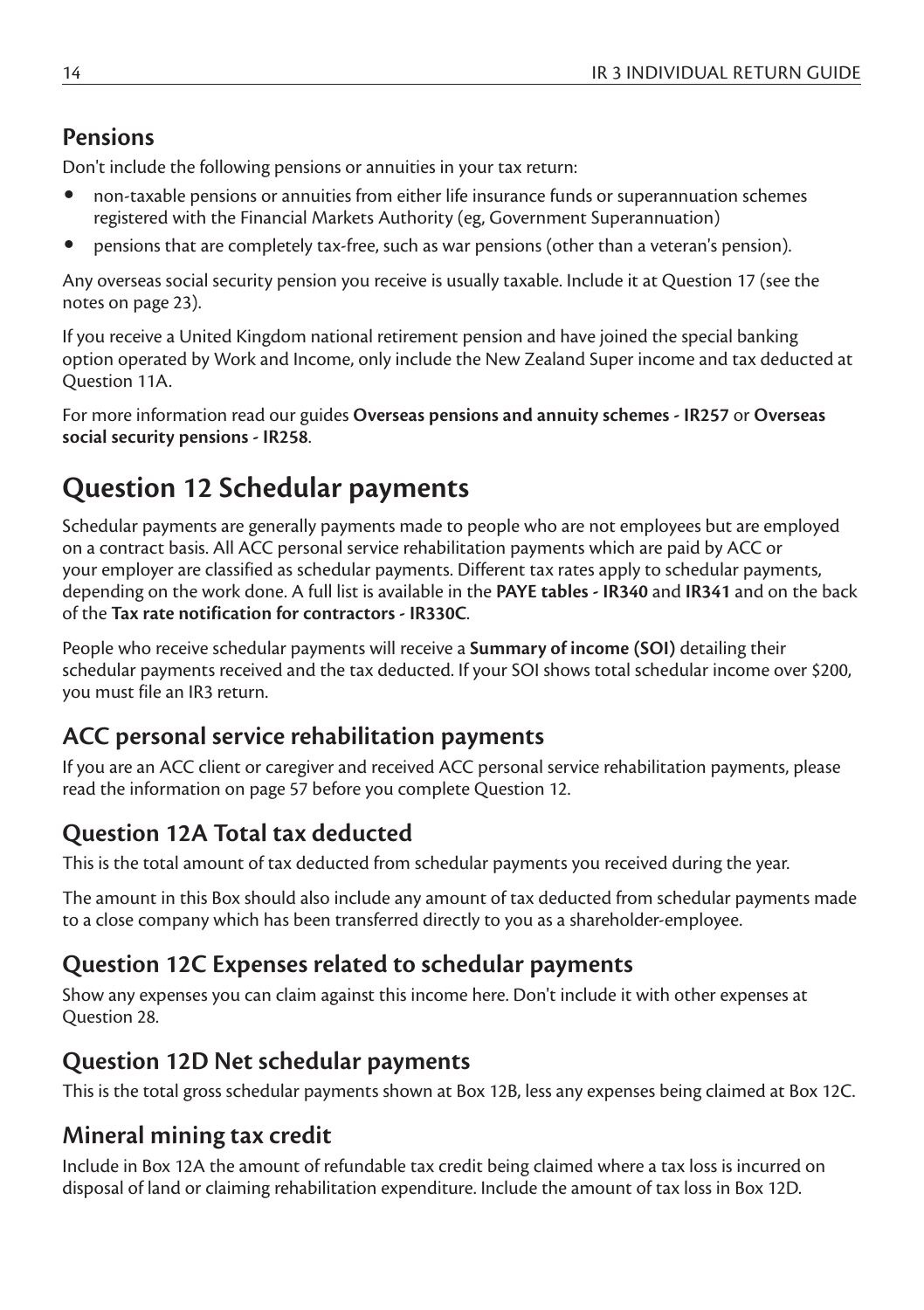#### **What to show on your return**

Copy the total tax deducted (Box 12A) and gross payments (Box 12B) from your SOI to the same box numbers of your return. Add up the expenses related to your schedular payments and print the total in Box 12C. Subtract Box 12C from Box 12B and print the result in Box 12D.

#### *Note*

If you're registered for GST, your gross schedular payment may include GST. Enter the GST-exclusive amount at Question 12B.

#### **Shareholder-employee salary**

If you received a shareholder-employee salary with no PAYE deducted, show the amount at Question 20.

### **ACC levies**

You'll have to pay ACC levies on schedular payments. ACC will invoice you for these.

## **Question 13 New Zealand interest**

Did you receive any New Zealand interest between 1 April 2019 and 31 March 2020 from:

- banks
- Inland Revenue
- building and investment societies
- credit unions
- **securities**
- a partnership, look-through company, estate or trust
- loans you've made?

If so, show all the New Zealand interest you received at Question 13B. If the interest is from a partnership, look-through company, estate or trust please tick Box 13C.

If you were charged commission on any of your interest, claim this at Question 28. Read the note about expenses on page 37.

#### **Interest on broken term deposits**

If you've broken a term deposit during the year, you may have "negative interest" to account for. This is interest you've repaid on the term deposit. It may reduce the amount of interest you need to declare on your tax return.

If you broke the term deposit in full, use the worksheet on page 16 to deduct the negative interest from the gross interest amount shown on your **Deduction certificate for RWT on interest - IR15** or equivalent statement. In all other cases, the negative interest is deductible in a later tax return when the term deposit matures.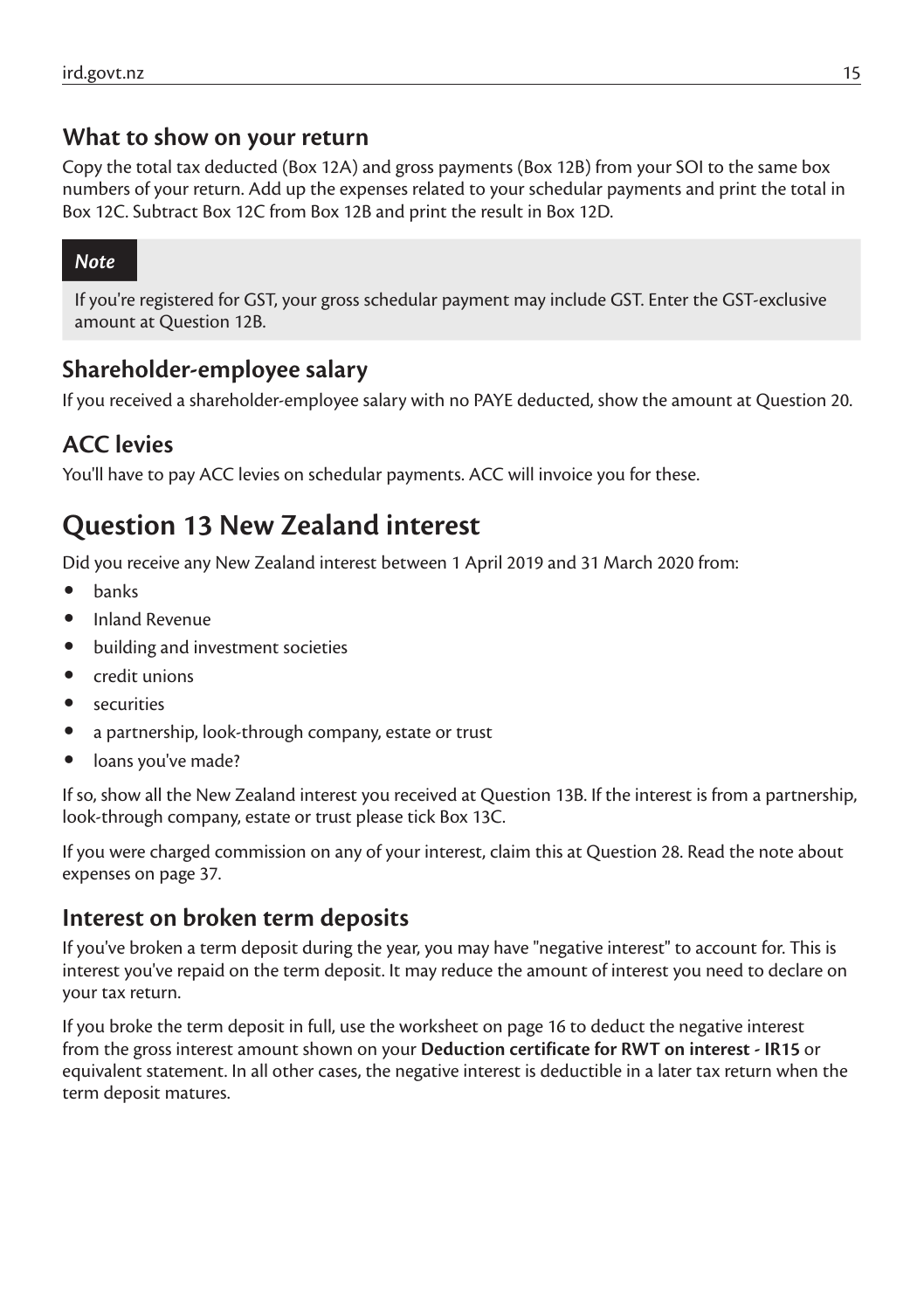#### **Worksheet**

| $1$ $\blacksquare$ |  |
|--------------------|--|
| $2$ > $\sqrt{3}$   |  |
| <b>3</b>           |  |
|                    |  |

#### **RWT**

During the year, RWT will have been deducted from some or all of your interest and you can claim a credit for this.

The interest payer will usually send you an IR15 or similar statement which shows the gross interest paid and the amount of RWT deducted.

Add up the amounts from each statement or certificate and print the totals in Boxes 13A and 13B.

Don't send us your statements or IR15s, but keep them in case we need to see them later.

#### **Interest of \$50 or less**

If the interest you received for the year is \$50 or less, you may not receive a certificate or statement, but you still need to show the gross interest and RWT. Get the details from your bank statements.

#### **Interest on joint accounts**

If you hold a joint account, you must show your share of the interest in your tax return.

#### **Interest from overseas**

If you received interest from overseas, convert your overseas interest and tax credits to New Zealand dollars and show it at Question 17. Please read the notes about overseas income on page 19.

#### **Farm vendor mortgage or finance bonds**

If you received interest from a farm vendor mortgage or farm vendor finance bonds approved by the Rural Banking and Finance Corporation of New Zealand, only half of the interest is taxable. Show the RWT deducted and the taxable amount of interest in Boxes 13A and 13B.

#### **Income from financial arrangements**

If you are a party to a financial arrangement, such as government stock, local authority stock, mortgage bonds, futures or deferred property settlements, you may have to calculate the income or expenditure from the financial arrangement using a spreading method, rather than on a cash basis. To determine whether a spreading method must be used, see "Financial arrangements" on page 36.

If the financial arrangement matures, is sold, remitted or transferred, a "wash-up" calculation, known as a base price adjustment, must be made.

Any RWT will have to be deducted on a cash basis. Show the RWT deducted and any income from the financial arrangement in Boxes 13A and 13B.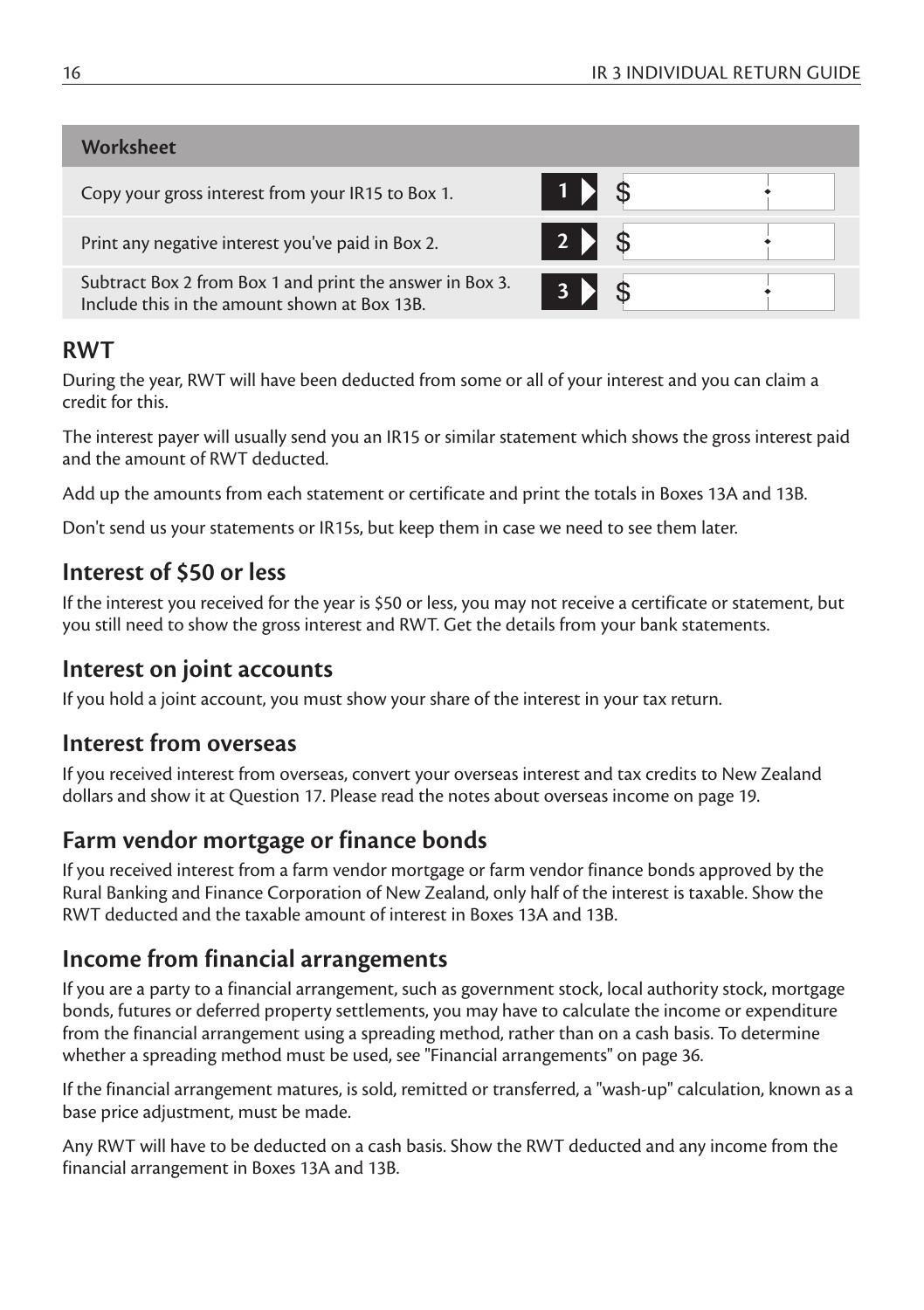### **Interest paid by Inland Revenue**

If we pay you interest because you overpaid your tax, include the gross interest in Box 13B in the income year you received the interest.

### **Interest paid by a person**

If you paid us interest because you underpaid your tax, include it as a deduction in the return at Question 28 for the income year the interest is paid.

# **Question 14 New Zealand dividends**

Dividends are a part of a company's profits that it passes on to its shareholders. Unit trusts are treated as companies for income tax purposes and unit trust distributions are treated as dividends.

Complete Question 14 if you received any New Zealand dividends between 1 April 2019 and 31 March 2020, including dividends from your local electricity or gas company (but don't include a dividend that's a distribution of the trust's capital and is tax-free). The company or unit trust that paid you the dividend will send you a dividend statement.

Include dividends earned by a partnership or estate, or distributed by a trust.

If you were charged commission on any of your dividends, claim this at Question 28. Read the notes about expenses on page 37.

If you receive dividends from a portfolio investment entity (PIE) that is a listed company and doesn't use your prescribed investor rate, you can decide whether or not to include the dividends in your return.

## **Credits attached to dividends**

A New Zealand company or unit trust may attach several types of credits to dividends.

"Imputation credits" are credits for part of the tax the company has already paid on its profits so the dividends aren't taxed twice.

RWT is deducted from your dividend to bring the total credits withheld up to 33% of the gross dividend. If the dividend is from a listed PIE, it should not have RWT deducted.

#### **What to show on your return**

Your dividend statements show the amount:

- you received (net dividend)
- of any imputation credit
- of any RWT credits.

Add all these amounts together to work out your gross dividend.

Add up all the imputation credits, RWT credits and gross dividend totals and transfer them to the relevant boxes at Question 14.

If the dividends are from a partnership, look-through company, estate or trust, please tick Box 14C.

Don't send us your dividend statements, but keep them in case we ask for them later.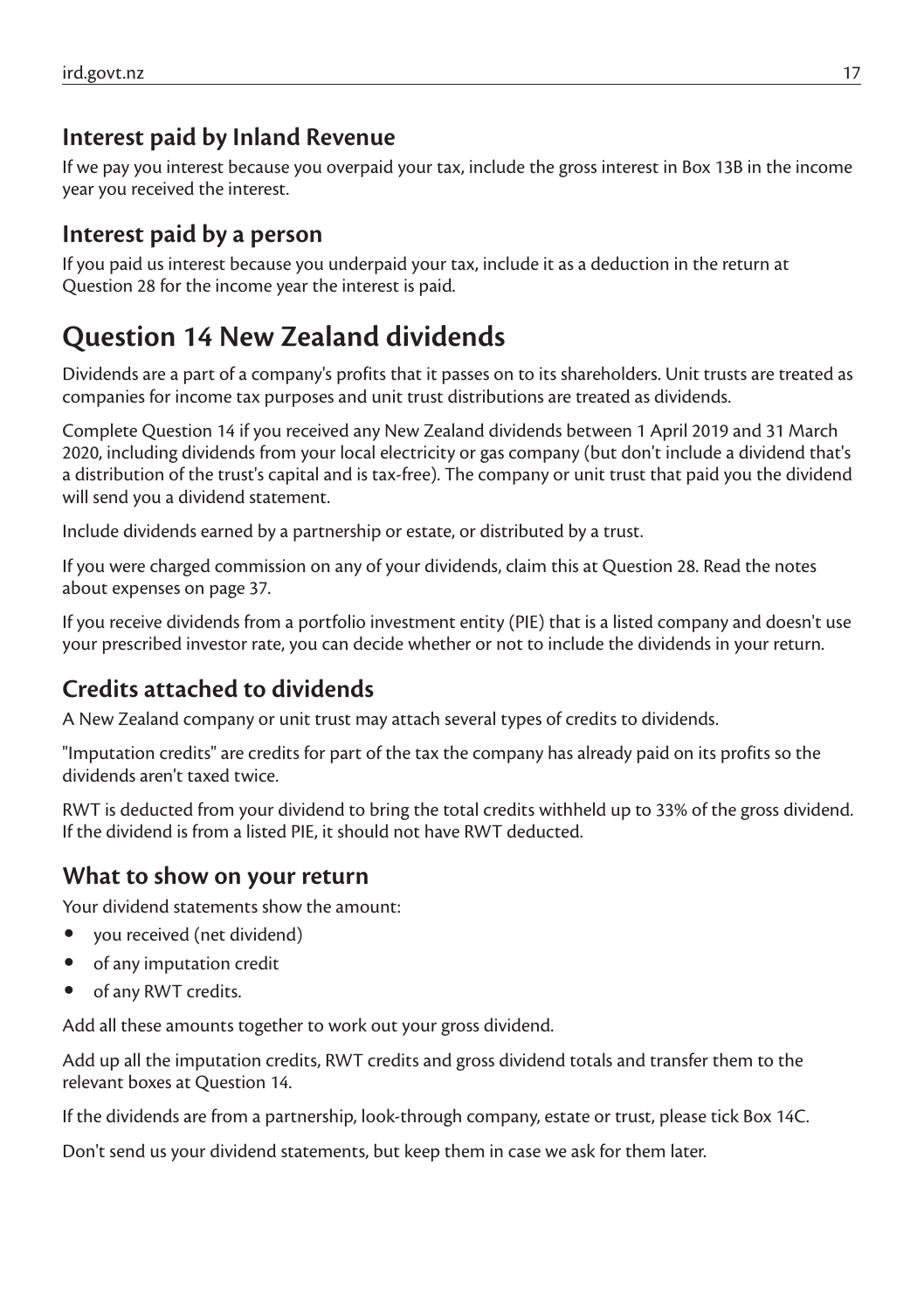## **Shares and other non-cash dividends**

If you received shares from a taxable bonus issue or a non-cash dividend , include them as income at Question 14.

### **Dividends from overseas**

Please read the notes about overseas income on page 19.

# **Question 15 Māori authority distributions**

Complete Question 15 if you received taxable Māori authority distributions between 1 April 2019 and 31 March 2020. The Māori authority that paid you the distribution will send you a Māori authority distribution statement.

## **Credits attached to distributions**

The Māori authority may attach a credit to the distribution it makes to members. This credit will be classified as a "Māori authority credit" and includes tax the Māori authority has already paid on its profits.

## **What to show on your return**

Your Māori authority distribution statement shows the amount of:

- the distribution made to you, including which portion is taxable and which portion isn't
- the Māori authority credit.

Transfer these amounts, not including any non-taxable distribution, to the relevant boxes at Question 15.

For more information read our guide **Māori authorities - IR487**.

# **Question 16 Estate or trust income**

If you received estate or trust income that relates to the year 1 April 2019 to 31 March 2020, show it at Question 16.

There are three types of estates or trusts:

- complying
- foreign
- non-complying.

Complying trusts are trusts that have been taxed in New Zealand on all their income since the day they started.

Allocations of beneficiary income which the minor beneficiary rule applies to are taxed as trustee income. This means the trust is subject to tax on this income at 33 cents in the dollar, and it's included in the trustee tax calculation in the trust's IR6 return.

These distributions shouldn't be included in the minor's individual tax return.

All other trusts are non-complying or foreign. Read our guide **Trusts' and estates' income tax rules - IR288** for more details.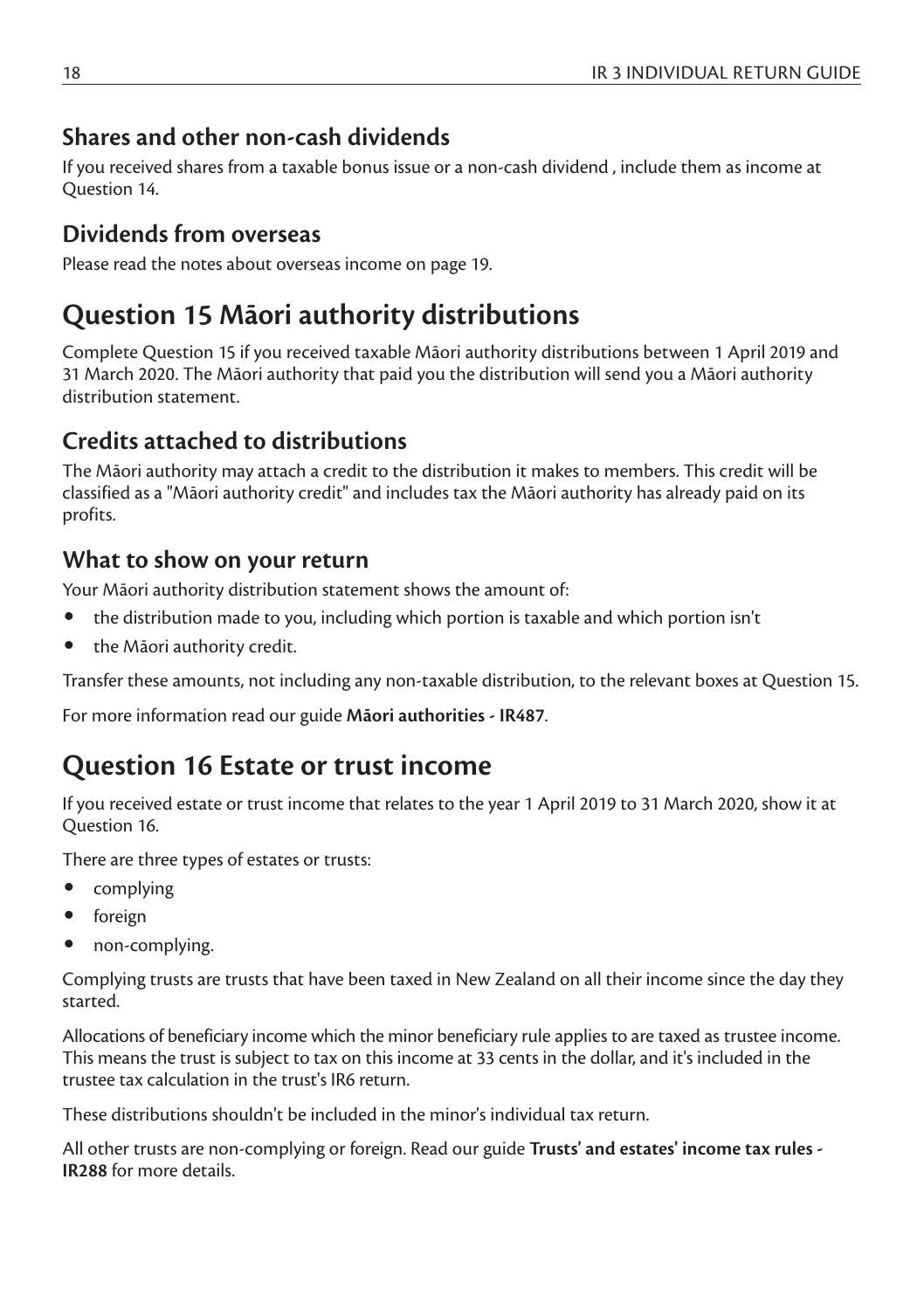#### **What to show on your return**

Add up the tax paid by the trustee/s and print the total in Box 16A. Print your share of the estate or complying trust income in Box 16B.

But, if your estate or trust income includes:

- interest with RWT deducted, show this at Question 13 and tick 13C.
- dividends with imputation credits attached, show this at Question 14 and tick 14C.
- overseas income and overseas tax paid, show this at Question 17
- taxable Māori authority distributions, show this at Question 15.

#### **Income from foreign and non-complying trusts**

If you're a beneficiary of a foreign or non-complying trust please complete a **Schedule of beneficiary's estate or trust income - IR307** form.

#### **Taxable distributions from non-complying trusts**

Copy the amount of taxable distributions from the non-complying trust to Box 16C, and attach the IR307 to your income tax return.

We separate taxable distributions from non-complying trusts because they're taxed at a different rate. If you have this type of income, your tax calculation at Question 34 may not be correct. We'll do this calculation for you and send you a notice of assessment.

# **Question 17 Overseas income**

If you received income from, or while you were overseas, between 1 April 2019 and 31 March 2020, show it at Box 17B in NewZealand dollars. This includes taxable income from withdrawals and transfers from foreign superannuation schemes while you were a non-resident of New Zealand. Transitional residents must include any foreign employment or service income at Box 17B.

You can convert all overseas income and tax credits to New Zealand dollars by:

- using the rates tables on our website **ird.govt.nz/managing-my-tax**
- contacting the overseas section of a trading bank and asking for the exchange rate for the day you received your overseas income.

#### *Note*

Portable NZ Super and/or portable veteran's pension paid while residing overseas are tax exempt and won't need to be included on your return.

#### *Note*

Dividends received from overseas companies that are treated as FIFs (except companies covered by the exclusions listed under foreign rights at Question 38) are not taxable separately. Generally, you would use the default FIF income calculation method (the fair dividend rate), which doesn't tax dividends separately.

The foreign tax deducted from the dividend may be claimed as a credit against the tax payable on the calculated FIF income for that company.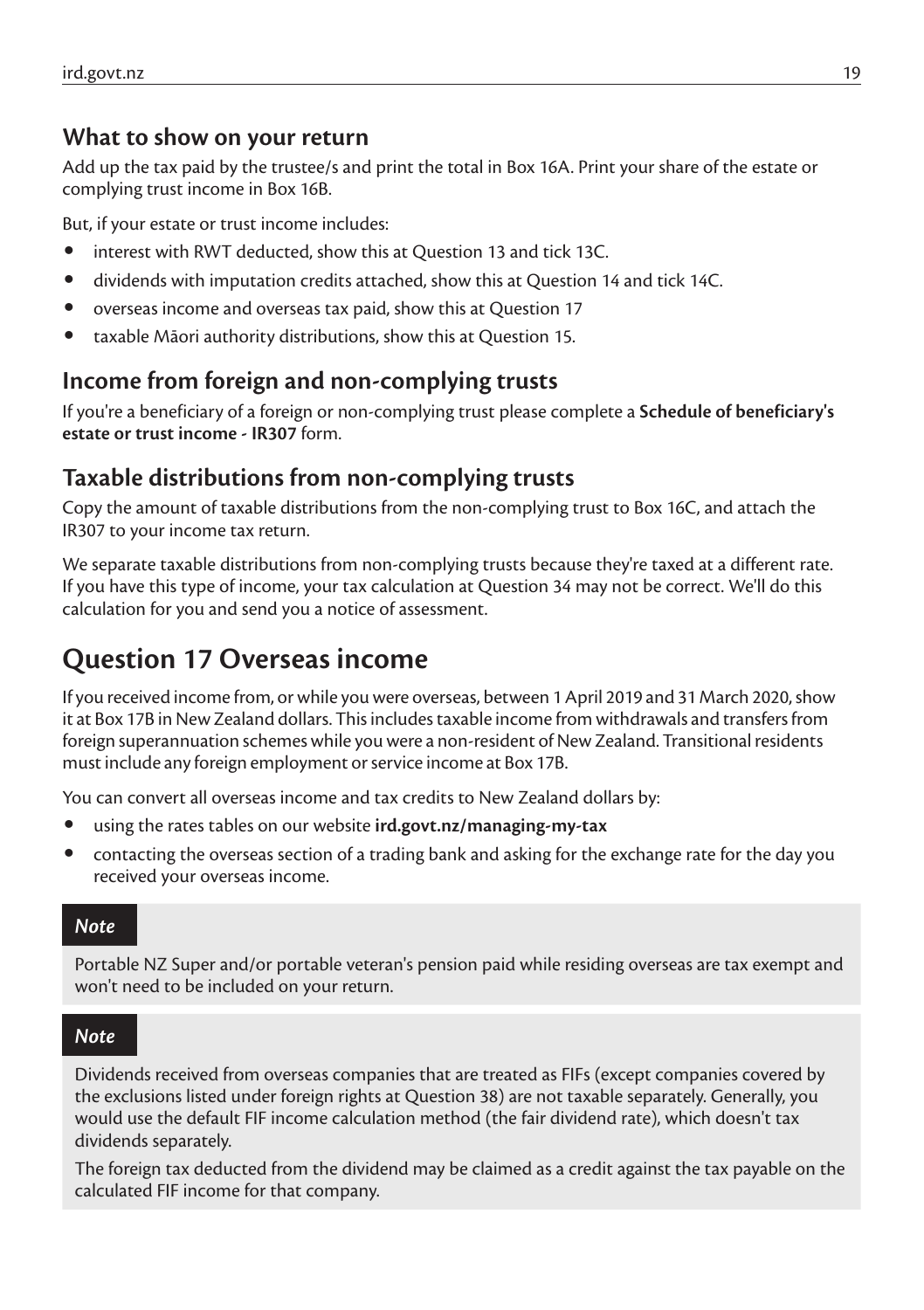### **Foreign superannuation withdrawals or transfers**

If you've received a lump sum from a foreign superannuation scheme, have transferred your foreign superannuation scheme into a New Zealand or Australian superannuation scheme, or you have transferred a superannuation interest to another person you are liable for income tax unless you qualify for an exemption. You need to calculate the amount of taxable income from the withdrawal or transfer (refer below) and include this income in Box 17B, and tick Box 17C.

Lump sums received or transferred in the first four years of New Zealand tax residence are generally exempt from tax; see "temporary tax exemption from foreign superannuation withdrawals" on page 22.

Lump sums and transfers are taxed using one of two methods:

- **schedule method** (default method) this means a certain portion of your foreign superannuation withdrawal will be income, based on the number of years you've been a New Zealand tax resident and contributions you've made in that time (certain conditions apply).
- **formula method** (alternative method) can be used if your foreign superannuation scheme is a defined contribution scheme and meets certain requirements. It taxes the actual investment gains that have accrued to your scheme while you've been a New Zealand tax resident.

#### **KiwiSaver withdrawal facility for tax liability on foreign superannuation withdrawals or transfers**

If you transfer a lump sum to a KiwiSaver scheme you may have income tax and student loan repayment obligations. You can request a withdrawal of funds from your KiwiSaver account to pay these obligations. Your KiwiSaver provider will deal with your application.

For more information about foreign superannuation withdrawals or transfers see our guide **Overseas pensions and annuity schemes - IR257** or go to **ird.govt.nz/foreign-super**

### **Foreign investment fund (FIF) income**

If, at any time during the 2020 income year you held rights such as shares, units or an entitlement to benefit in any foreign company, unit trust, superannuation scheme or life insurance policy, you may be required to calculate FIF income or loss. Generally, you'll use the fair dividend rate (FDR) or comparative value (CV) method to calculate FIF income.

The main exclusions from an interest in a FIF are:

- investments in certain Australian resident companies listed on approved indices on the Australian stock exchange, that maintain franking accounts (you can check this on our website by going to **ird.govt.nz/asx-fif**)
- interest in certain Australian unit trusts
	- limited exemptions for interests in certain venture capital interests that move offshore (for 10 income years from the income year in which the company migrates from New Zealand)
- a 10% or greater interest in a controlled foreign company (CFC).

From 1 April 2014 the FIF rules generally no longer apply to interests in foreign superannuation schemes unless acquired when the holder was a New Zealand tax resident or the interest is grandparented. For more information see our guide **Overseas pensions and annuity schemes - IR257**.

There's also an exemption from the FIF rules where the total cost of all the investment for FIF purposes is below NZ\$50,000.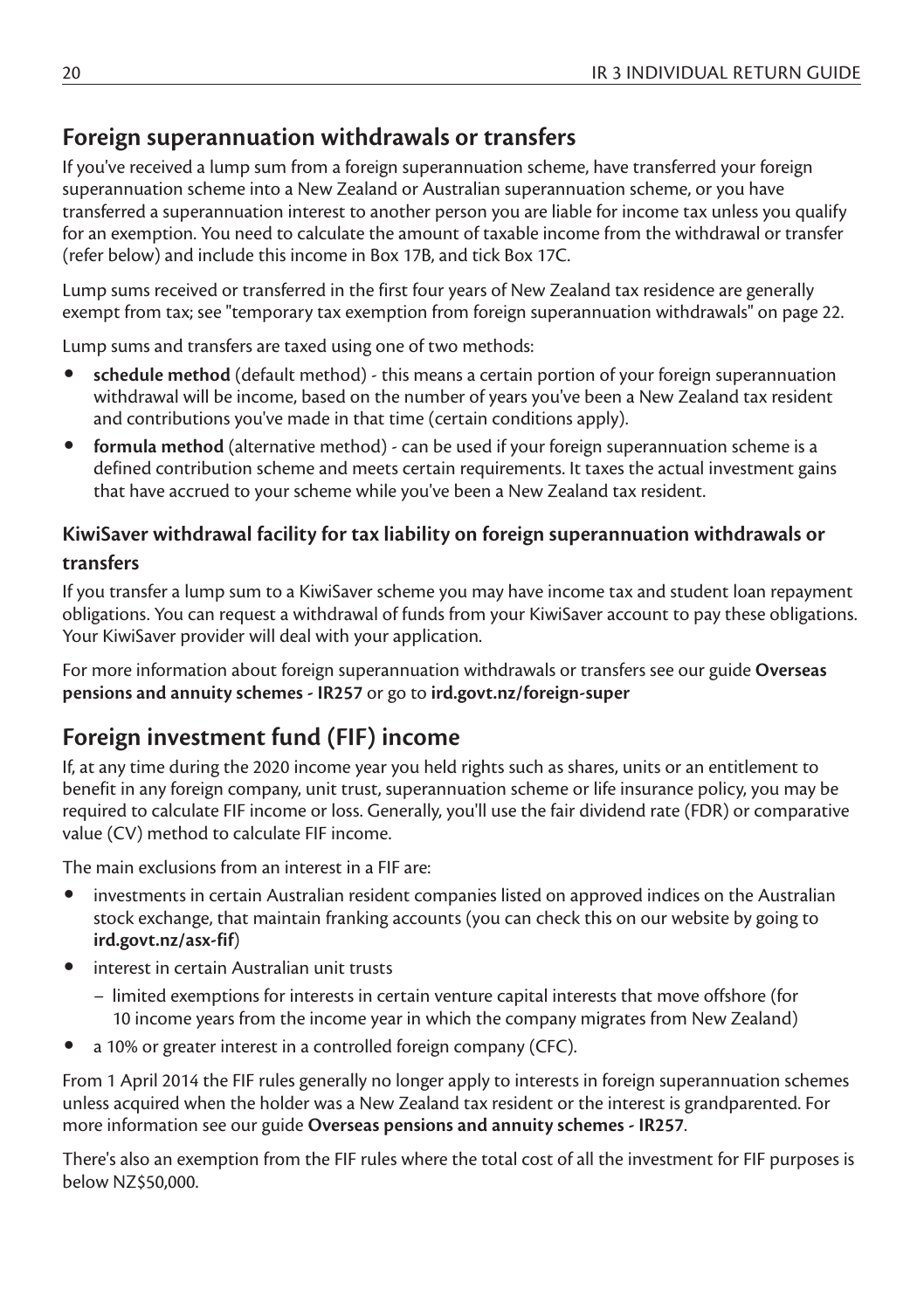#### **What to show on your return**

After you've converted the amounts to New Zealand dollars, add up the available amounts of overseas tax paid and print the total in Box 17A. Add up the gross amounts of overseas income (before tax was deducted) and print the total in Box 17B.

Attach proof of any overseas tax paid to your income tax return.

If a branch equivalent tax account (BETA) was maintained, complete a **Branch equivalent tax account return - IR308** and attach it to your IR3 return.

### **Tax paid overseas**

If you paid tax overseas on any foreign income derived, you may be able to claim it as a credit against your New Zealand tax payable. The amount of credit you receive may be restricted by any double taxation agreements and is the lesser of the actual amount of tax paid on the overseas income or the amount of tax you would pay in New Zealand on the foreign income.

To claim an overseas tax credit you must supply proof of the tax deducted, eg, an overseas tax deduction certificate. If you need one, you'll have to request it from the overseas government agency concerned. Attach a copy of the certificate to your return.

Also, if you receive a dividend that isn't taxed separately under the FIF rules, you can offset most overseas tax credit paid on the dividend against your tax payable.

For more information about foreign tax credits read **A guide to foreign investment funds and the fair dividend rate - IR461** pages 25 to 29.

#### **Claiming overseas tax paid on overseas dividends FIF income**

You can claim the tax paid up to the amount of New Zealand income tax payable on the FIF income associated with the attributing interest that has paid the dividend. If you used the FDR method you can use the overseas tax paid to reduce the tax payable on the FDR income associated with that attributing interest. Please note that Australian franking credits and tax on dividends from the United Kingdom cannot be claimed as overseas tax paid.

### **Where there is no FIF income or a FIF loss**

Tax paid overseas can only be used to cover your liability for income tax payable on your FIF income. If there is no New Zealand income tax payable on your FIF investment, no claim can be made for the overseas tax paid on any dividends received from that FIF.

You cannot get a refund of overseas tax paid, or reduce tax payable on any other income.

For more information read **A guide to foreign investment funds and the fair dividend rate - IR461**.

#### **Unused overseas tax credits**

Generally, these are forfeited (lost).

#### **Carrying forward any excess or unused overseas tax credits?**

You can't carry forward unused overseas credits where you have used the FDR, CV, deemed rate of return or cost methods to calculate FIF income or loss.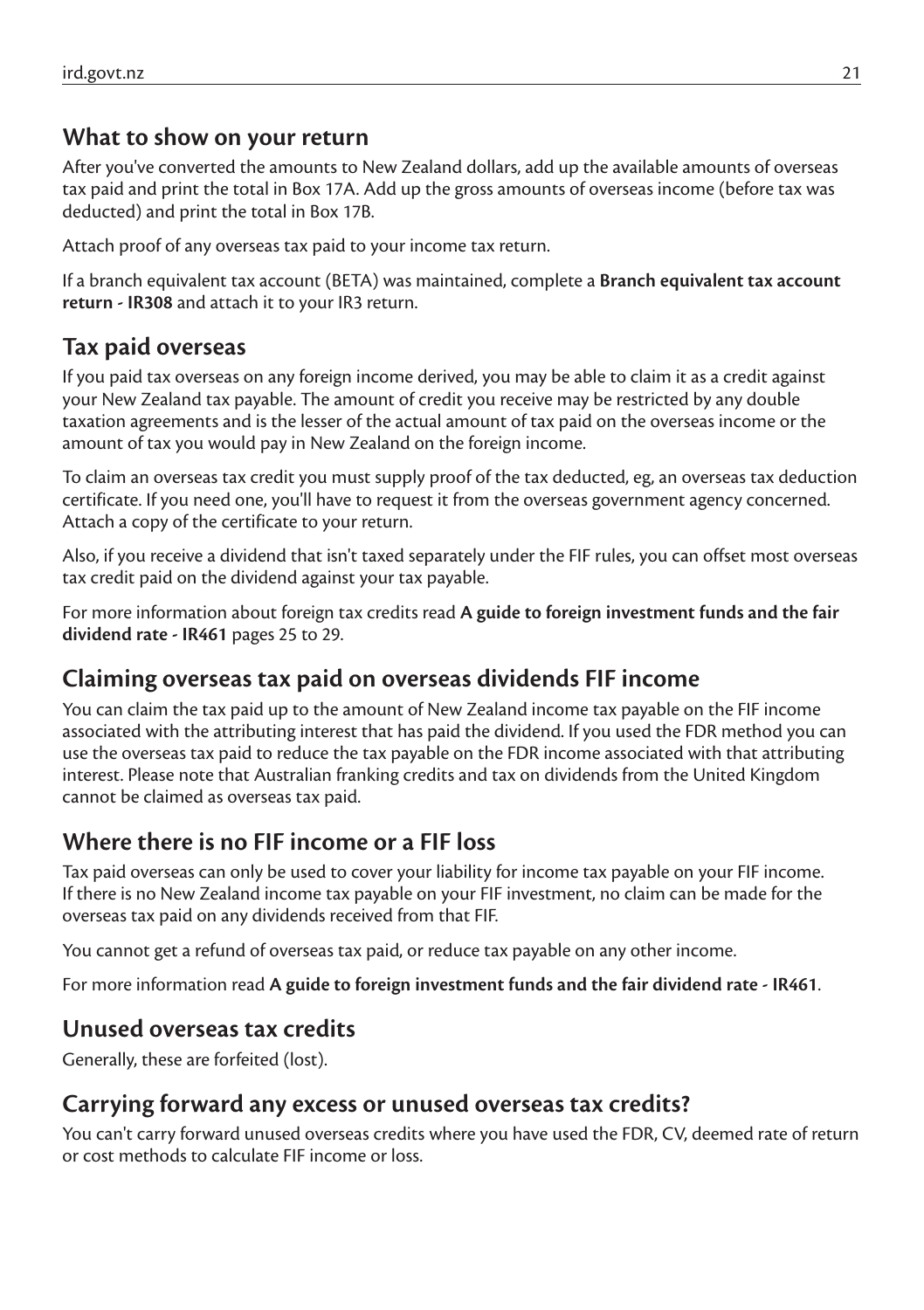## **New Zealand tax credits (imputation or RWT) deducted from overseas dividends**

You can claim New Zealand tax credits on overseas dividends as follows:

- If the credits are RWT, they are used to offset tax payable with any excess refundable.
- If they're imputation credits, they are used to reduce tax payable. If your dividend exceeds your FIF income, the amount of imputation credit you can claim is calculated on the basis of your FIF income. If your FIF income exceeds your dividend, you can claim the entire imputation credit attached to the dividend.
- Any excess imputation credit can't be carried forward to the next year or converted to a loss.

The full amount of these New Zealand tax credits can be entered in the return even where the FIF income is reduced to zero or there is an FIF loss.

These credits will only be attached to Australian company or unit trust dividends.

If you've shown a tax credit and there is no income in the associated panel, you'll need to include a note in your return setting out the details.

#### **Temporary tax exemption from foreign income**

If you're currently claiming the four-year temporary tax (transitional resident) exemption for certain types of foreign-sourced income, you don't need to declare this income in Box 17B, unless it's foreign employment or services income. When your tax exemption expires, you must include all your worldwide income when you file your income tax return.

Go to **ird.govt.nz** for further information about the temporary tax exemption qualifying criteria and types of exempt foreign-sourced income.

#### **Temporary tax exemption from foreign superannuation withdrawals**

This four-year exemption period is similar to the temporary tax exemption from foreign income and applies to foreign superannuation withdrawals during the period. The exemption doesn't require you to be non-resident for a minimum period.

This exemption applies if you:

- first acquired your interest in a foreign superannuation scheme while a non-resident for New Zealand tax purposes, and
- haven't previously had this exemption.

Foreign superannuation withdrawals during the four-year exemption period do not need to be declared as income in Box 17B.

Go to **ird.govt.nz** for further information about the foreign superannuation temporary exemption or read our guide **Overseas pensions and annuity schemes - IR257**.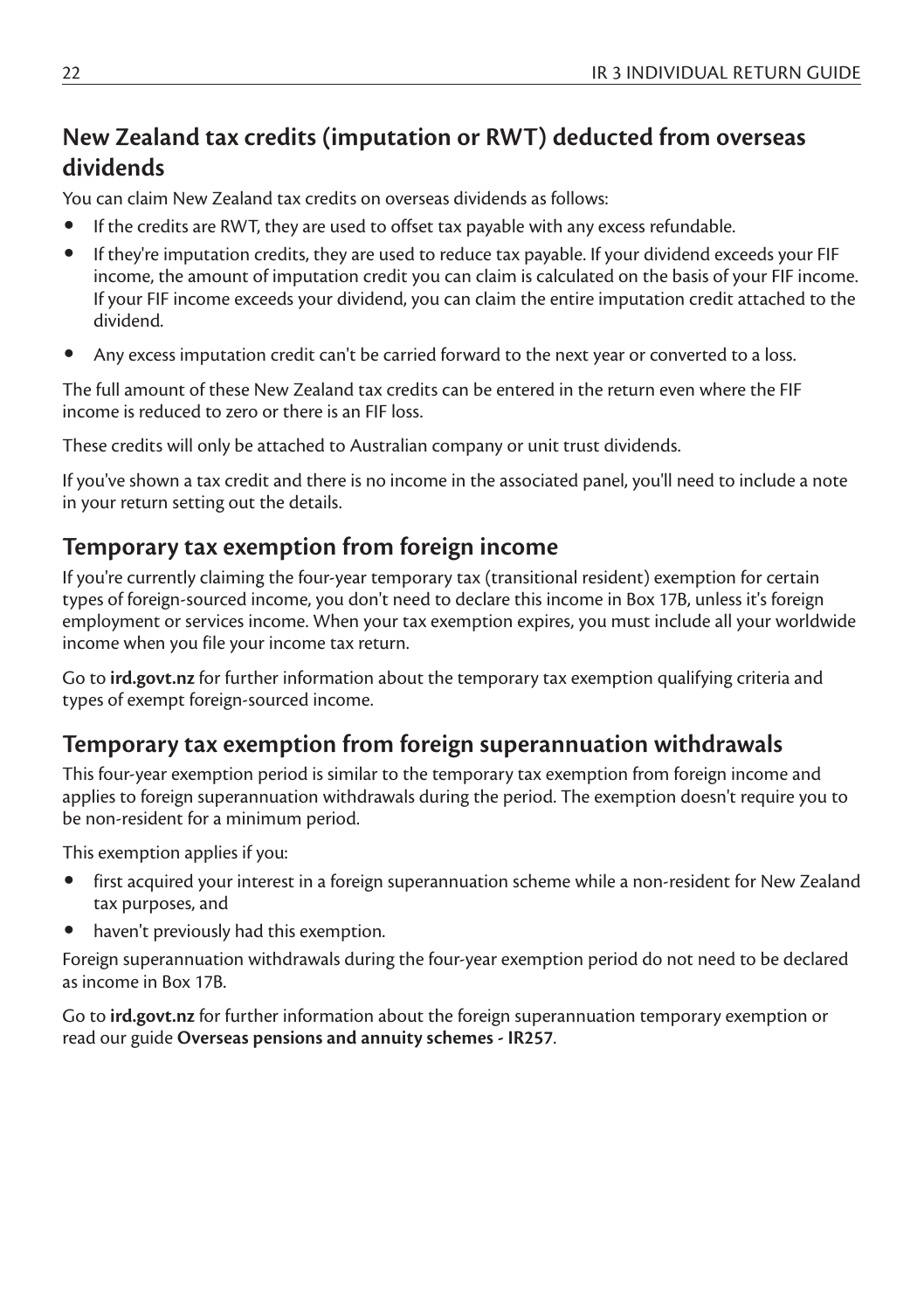#### **Australian dividends from non-FIF companies**

If you received Australian dividends, your dividend statements may show all or some of the following:

- the franked/unfranked amount
- Australian withholding tax
- imputed credit or franking credits
- New Zealand imputation credits.

Add up the amounts of Australian withholding tax deducted and print the total in Box 17A. Dividends paid by Australian companies may have a New Zealand imputation credit.

To calculate the gross dividend, add together the franked and unfranked amounts, along with the New Zealand imputation credits and print the total in Box 17B. Don't include any Australian imputed or franking credits. Claim New Zealand imputation credits in Box 14.

#### **Overseas pensions**

If you received an overseas social security pension, convert the amount into New Zealand dollars. Print the total in Box 17B.

You may also have received other types of overseas pensions, such as foreign private annuities or foreign investment funds. For more information, please read the note about foreign rights disclosure on page 54. Under most of the tax treaties New Zealand has with other jurisdictions, you cannot claim a tax credit for tax deducted overseas on pensions. If you paid tax on the pension overseas, generally you need to claim a refund or tax credit from the overseas tax authority, not from Inland Revenue in New Zealand.

For more information, please read our guides **Overseas pensions and annuity schemes - IR257** and **Overseas social security pensions - IR258** or go to **ird.govt.nz/international/residency/dta/**

### **Specific dividends**

If you received dividends that are treated as interest or that are from an overseas company through an agent or trustee, who has deducted RWT in New Zealand, show the tax credits and overseas income in Boxes 17A and 17B. Show New Zealand RWT deducted in Box 14A.

Attach a copy of the dividend statement to your return.

#### *Note*

If you've shown a tax credit and there is no income in the associated panel, you'll need to include a note in your return setting out the details.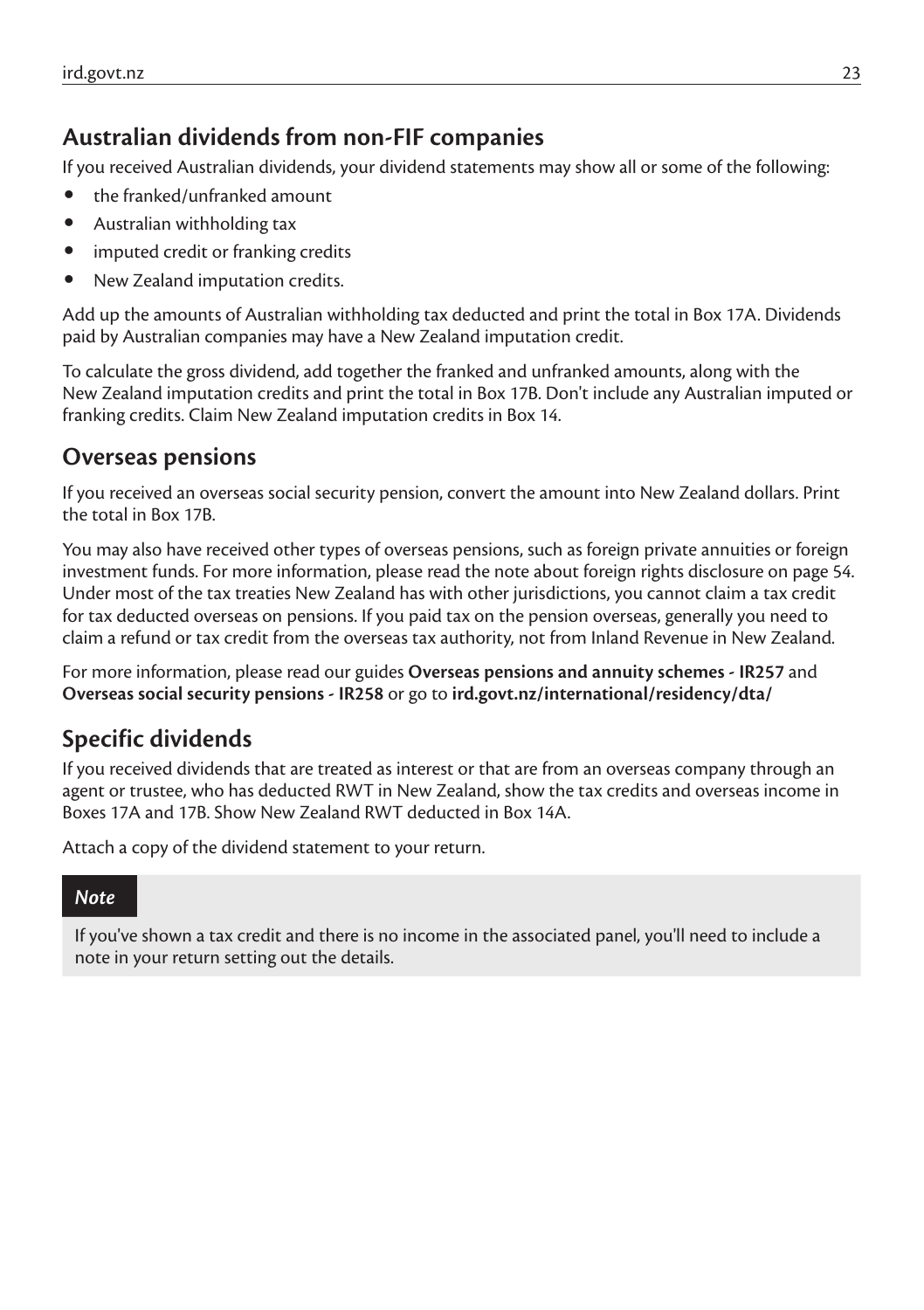### **Investments in portfolio investment entities (PIEs)**

Certain PIEs attribute the net income/loss and tax credits they derive across their investors. Individual investors generally **don't** include the attributed income or loss in their tax return. You can only claim a loss when it has the zero rate applied. In all other cases you cannot claim a loss from your PIE.

Each year, the PIE is required to provide an investor statement, setting out the details of the income/loss and the tax it has paid on the income it has attributed to you.

Where your PIE has calculated the tax using a prescribed investor rate lower than your correct rate or you have exited a PIE that doesn't calculate tax when an investor exits, you may need to include the income in your return to pay the tax.

Where you're required to include attributed PIE income in your return, show the income and tax paid/ credit where the rate lower than your correct rate has been applied. Include any tax credits shown on your PIE's investor statement where you've exited from a PIE that zero-rates exiting investors. You can show the net income or loss (after adjusting for the investor level fees) in Question 17B and the general tax credits shown at 17A. Where any specified tax credits (eg, RWT) are shown, include these in the appropriate question on the return.

If you have a student loan or if you're eligible for Working for Families Tax Credits you now have to declare PIE income on an **Adjust your income - IR215** form, except if the PIE is a superannuation fund or a retirement savings scheme (eg, KiwiSaver) where the funds are locked in.

If you have declared PIE income in your return and it is from a:

- non-locked-in PIE it will be taken into account
- locked-in PIE you need to show the amount on the IR215 so we can exclude it from your income.

If you have non-locked-in PIE income or dividends from a listed PIE that are not included in your return you may need to declare it on the IR215 for either or both student loan and Working for Families Tax Credits.

For more information go to **ird.govt.nz/situations**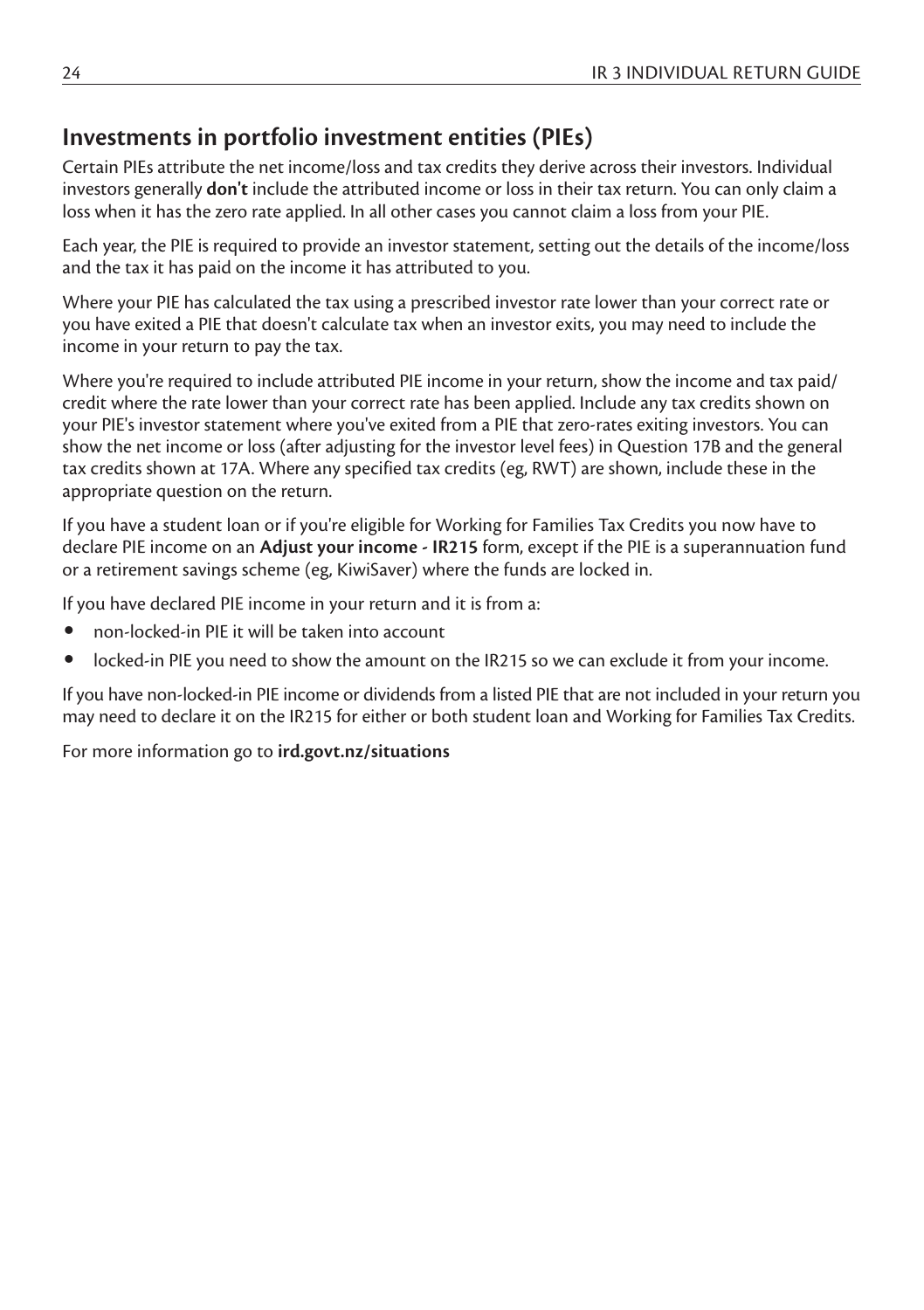# **Question 18 Partnership income**

Show your share of income from the partnership's trade or business from 1 April 2019 to 31 March 2020 in Box 18B, unless it includes:

- interest and any RWT show this at Question 13 and tick 13C
- dividends and any credits show this at Question 14 and tick 14C
- overseas income and overseas tax paid show this at Question 17
- residential rental income show this at Question 22
- other rental income show this at Question 23
- other income and, if your share of this income:
	- is received in recognition of your capital investment in the partnership and you didn't take any active part in the day-to-day operation or management of the business (eg, you were a sleeping partner), or
	- is generated from other investment activity (eg, sale of shares), show this at Question 26.

Partnership income earned as a result of "active" involvement is liable for ACC levies, which will be invoiced by ACC.

## **Losses from limited partnerships**

If you're claiming a loss from a limited partnership and you need help working out the amount you can claim, go to **ird.govt.nz**

#### **Expenses**

You may be able to claim expenses against your share of the partnership income that wasn't claimed in the partnership's IR7 return, eg, interest on capital borrowed to purchase a share in the partnership. Claim these expenses at Question 28.

# **Question 19 Look-through company (LTC) income**

If you received any tax credits and/or income from an LTC write the details at Question 19.

Don't include:

- interest and any RWT show this at Question 13 and tick 13C
- dividends and any credits show this at Question 14 and tick 14C
- Māori authority distributions and credits show these at Question 15
- any overseas income show this at Question 17, along with qualifying tax credits attached
- residential rental income show this at Question 22
- other rental income show this at Question 23.

#### *Note*

The LTC will normally supply information about non-allowable deductions and any other information required to complete your return.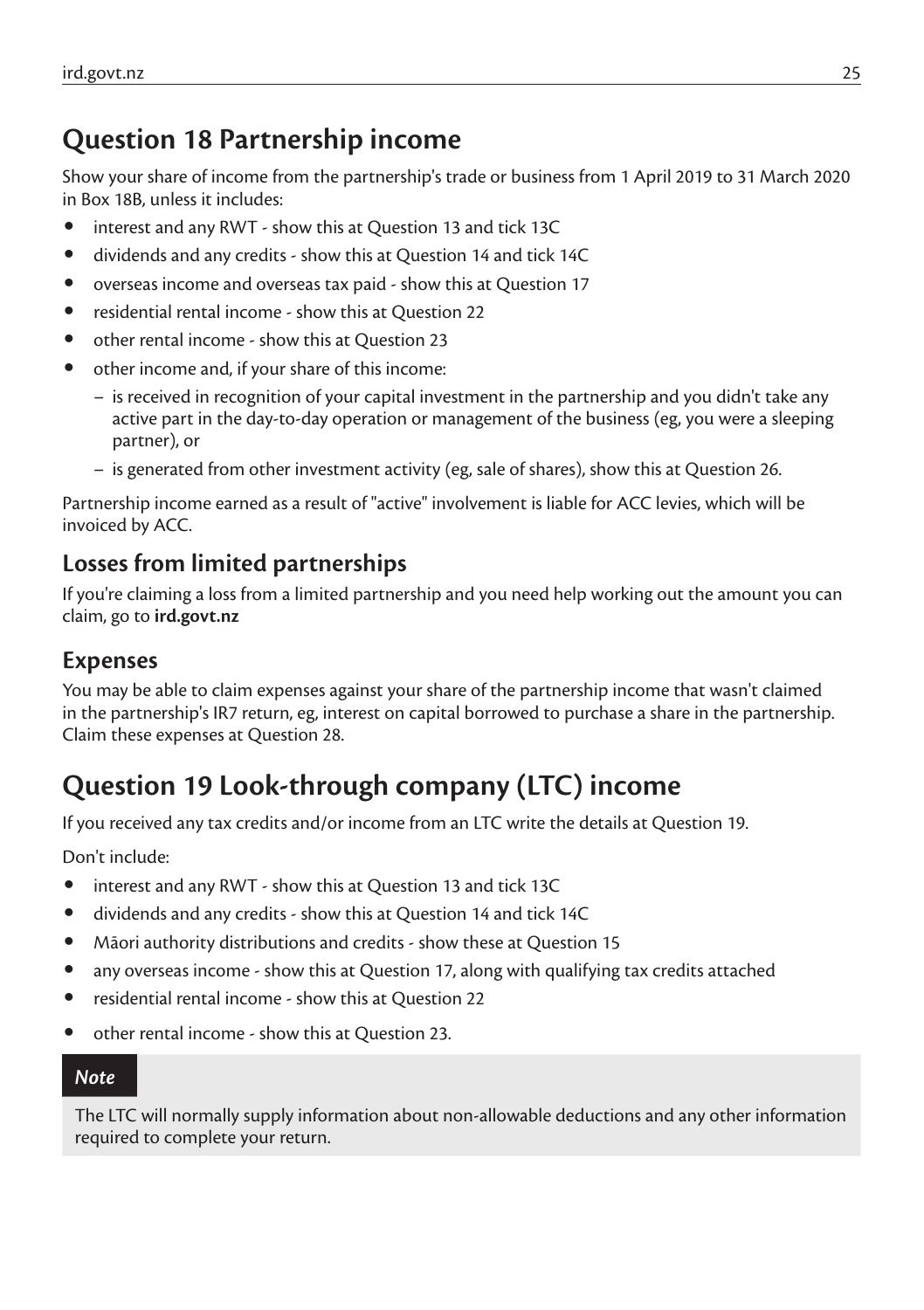The loss limitation rule limits the amount of deductions an LTC owner (shareholder) can claim if the amount exceeds the owner's "owner's basis" (equity) in the LTC.

For the 2017-18 and later income years the loss limitation rule only applies to an LTC which is in a partnership or joint venture which includes another LTC.

For most LTC owners, you can now claim the full amount of your prior years' non-allowable deductions brought forward this year. This won't apply if the loss limitation rule continues to apply to limit the amount claimable.

#### *Example*

Daniel is an owner of an LTC which is not in a partnership or joint venture that includes another LTC. For the 2019-20 income year Daniel has a net loss of \$7,000.00 from the LTC.

Daniel also has prior years' non-allowable deductions brought forward of \$5,000.00.

Daniel has no tax credits from the LTC for the year.

Daniel's tax return should show these amounts in the following boxes:

- $19A \cdot 50.00$
- 19B: \$7,000.00-
- 19C: \$0.00
- 19D: \$5,000.00
- 19E: \$12,000.00-

#### **What to show on your return**

Add up all other tax credits received from the LTC and print the total in Box 19A.

Add up all LTC income, deduct expenses not already included elsewhere and print in Box 19B. If a loss, put a minus sign in the last box.

Add up all non-allowable deductions this year and print in Box 19C.

There shouldn't be non-allowable deductions this year unless the loss limitation rule applies.

Add up all prior year non-allowable deductions claimed this year and print in Box 19D.

You'll be able to claim the full amount of non-allowable deductions brought forward from last year if the loss limitation rule no longer applies.

If you have an amount in Box 19C, add this to Box 19B and put the total in Box 19E.

If you have an amount in Box 19D, subtract this from Box 19B and put the total in Box 19E.

If you don't have any amounts in Box 19C or Box 19D, copy the amount from Box 19B to 19E.

Box 19E is your adjusted LTC income.

You can find more information about LTCs in our guide **Look-through companies - IR879**.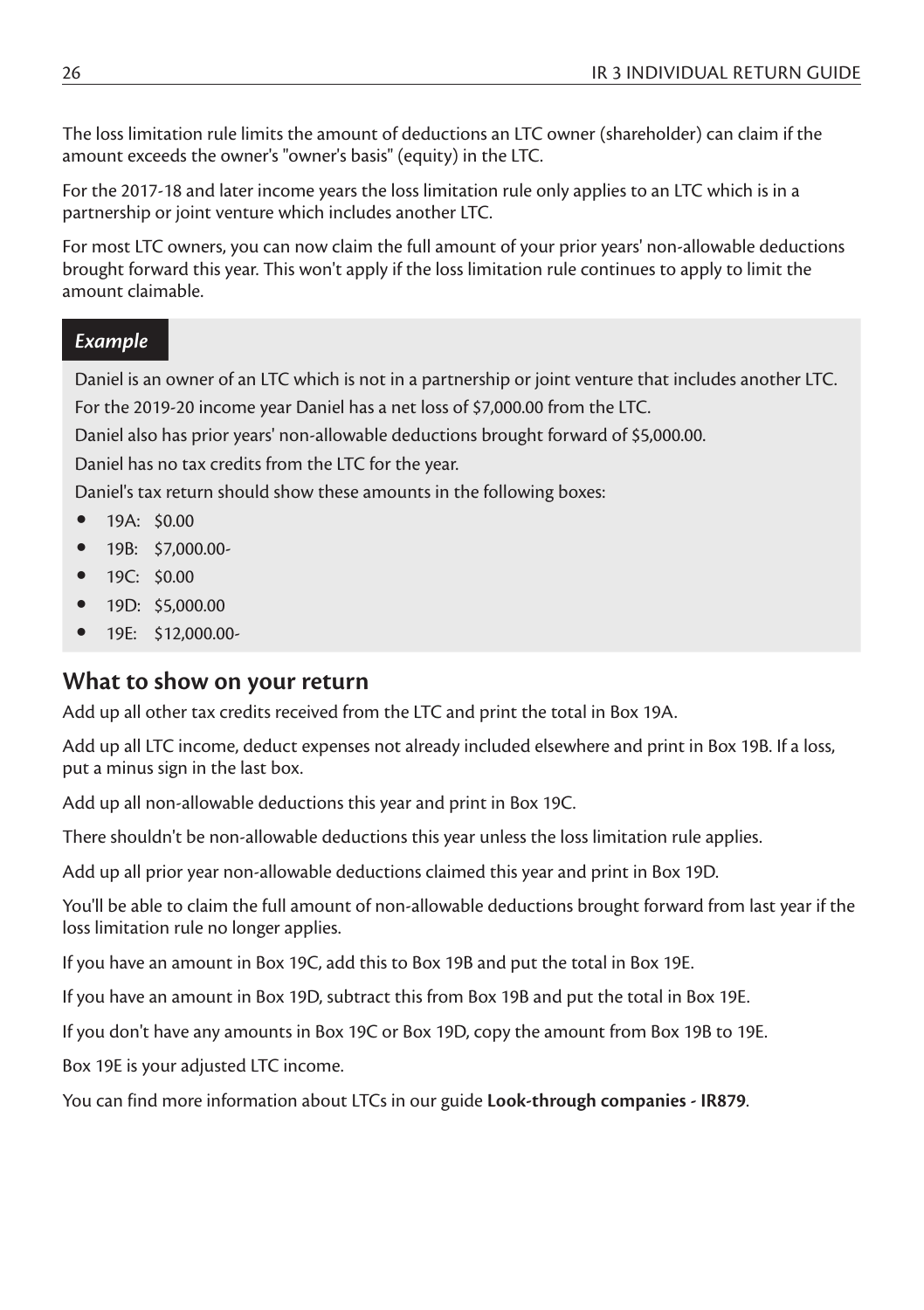# **Question 20 Shareholder-employee salary**

If, as a shareholder-employee, you received a salary between 1 April 2019 and 31 March 2020 with PAYE deducted, include the amounts at Question 11A.

If, as a shareholder-employee, your shareholder-employee's salary or director's fees had no PAYE deducted, include the amount in Box 20. If you would normally receive a shareholder-employee salary (even if you didn't receive one this year), please tick Box 20A.

If you are not a shareholder employee and you received director's fees with no tax deducted, show the income at Question 26.

Over-payments of AIM provisional tax that relate to shareholder employee salary accruals are allowed to be used to meet the shareholder's tax liability on that salary at the end of the income year. Include the amount of any AIM tax credits transferred to you at Box 20B.

The company that paid your salary or fees will be able to tell you exactly how much to show in your return.

## **Question 20C**

In-work tax credit (IWTC) is a payment for families who are normally in paid work.

Prior to 1 July 2020 you need to work a minimum number of hours each week (20 hours for a single parent family or 30 hours for a two parent family).

From 1 July 2020 the hours are not required to be worked.

You can not receive in-work tax credit if you receive an income-tested benefit or student allowance.

Please refer to our website for more information go to **ird.govt.nz/new-to-wff**

The eligibility criteria for IWTC changed from 1 April 2011 to include the hours worked without pay by major shareholders1 in their close companies2. To qualify, the company must derive gross income.

If you're already registered for WfFTC, and now meet the requirements for IWTC you'll need to tick Box 20C of your IR3.

If you haven't already registered for WfFTC and you qualify, go to our website **ird.govt.nz/working-for-families** and register online.

## **ACC earners' levy**

Shareholder-employee remuneration or director's fees without PAYE deducted are liable for ACC earners' levy. The company should deduct earners' levy from your remuneration or director's fees when declared. ACC will invoice the company for this.

# **Question 22 Income and expenditure from residential property**

This question applies to owners of residential rental property, including overseas property subject to the residential property deduction rules in subpart EL of the Income Tax Act 2007.

- 1 You are a major shareholder if you either own, control or have rights to acquire at least 10% of shares or voting rights in a close company, or have by other means at least 10% control of a close company.
- 2 A company where there are five or fewer shareholders whose total voting interests in the company are greater than 50%.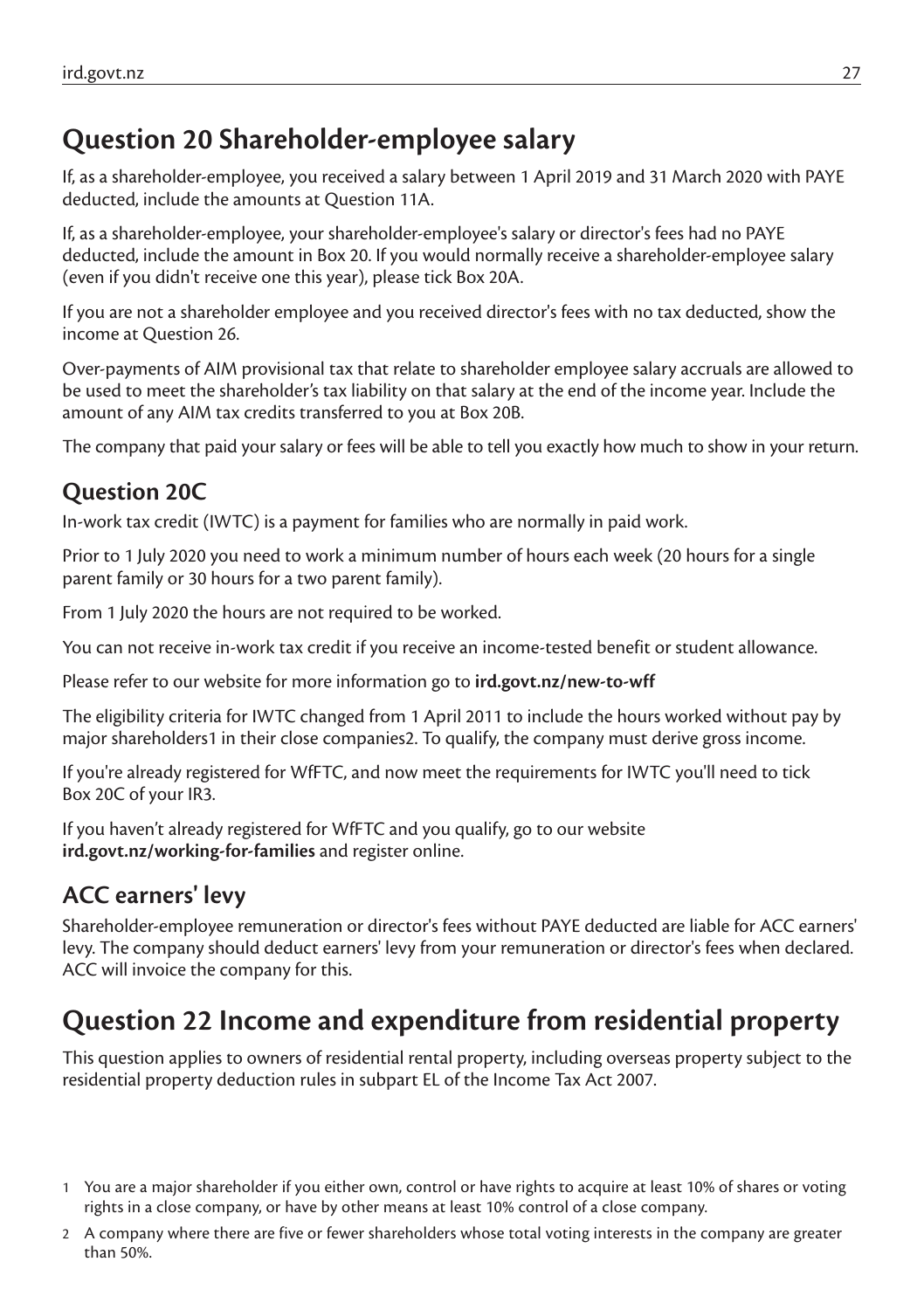Most residential rental properties are subject to the residential property deduction rules (also known as the ring-fencing rules). When they apply, your residential rental deductions generally cannot be more than your residential property income.

If your deductions are more than your income, the difference must be carried forward to the next year you earn income from your residential property, including income from properties held on revenue account.

There are two levels of exclusions from the rules.

Any rental income or loss and net income or loss from a taxable disposal is fully excluded from the new rules if the property is:

- the main home;
- property subject to the mixed-use asset rules (holiday home rented out part-time);
- certain employee accommodation.

For these types of property, the existing rules apply with the rental income or loss shown at Box 23 and net income or net loss from a taxable disposal shown in Box 25B.

Any rental net loss and net loss from a taxable disposal is partially excluded from the new rules if it is for:

- property that will always be taxed on sale, being revenue account property of a person in the business of building, developing or dealing in land;
- other revenue account property the person has notified us they want the exclusion to apply to.

For these types of property any rental net loss is shown at Box 23 and taxable disposal net loss shown at Box 25B. Net rental income and net income from a taxable disposal plus any depreciation recovered is shown as residential income Box 22A.

Refer to the **Rental income - IR264** guide for information on when the rules apply, how to calculate your income, the amount of deductions you can claim for this year, and the amount of any excess deductions that must be carried forward.

The residential property deductions rules also apply if you borrowed money to acquire an interest in certain entities that have significant rental property holdings - a residential land-rich entity - and you have interest expenditure on the borrowed money.

**Residential land-rich entity** - a close company, partnership or look-through company that holds more than 50% of its assets by value in residential land, directly or indirectly. These entities come under the interposed entities rules as part of the residential property deduction rules.

For more information about the interposed entity rules, see page 60 of the **Tax Information Bulletin Vol 31 No.8 September 2019**.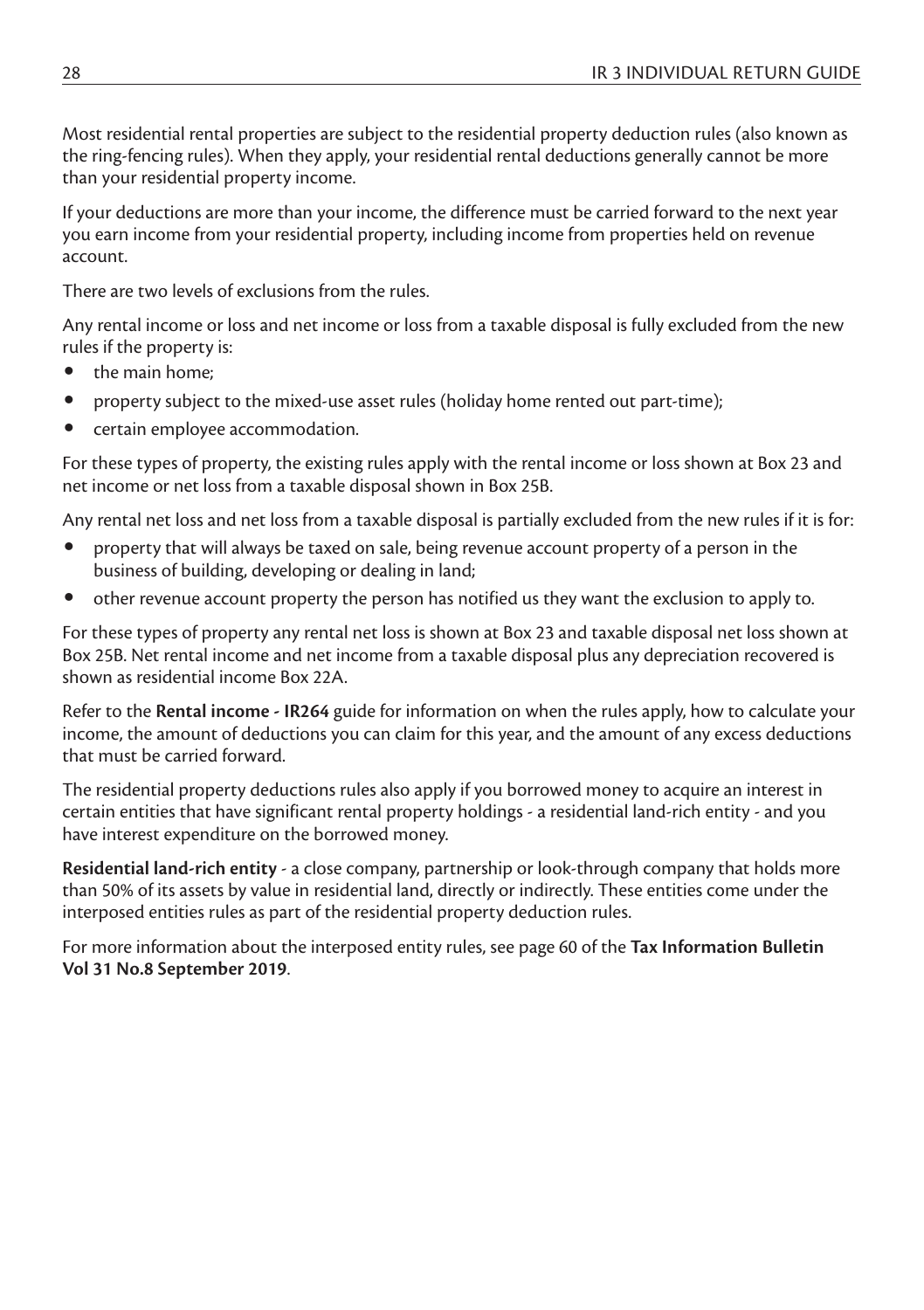#### **Completing Question 22 in your return**

You will use this question to record residential income and deductions that are subject to the residential property deduction rules.

Tick the method you have used to calculate your residential property income and deductions.

You can use one of the following methods:

- **Portfolio** basis combine income and deductions for all rental properties in the portfolio.
- **Individual**, property-by-property basis income and deductions of individual property calculated separately to other property. You need to maintain separate records for each property to choose this option.
- **Combination** of the property-by-property basis and portfolio basis choose to apply different methods to different property. Some properties are held in a portfolio and others are held on property-by-property basis.

If you are an owner of a look-through company (LTC) and have attributed residential income and/or residential rental deductions, you need to use the same method the LTC uses (portfolio or individual property basis) for the residential properties owned by the LTC. If you are a partner in a partnership and have attributed residential income and/or residential rental deductions, you do not need to use the same method the partnership uses.

For LTCs and partnerships, the residential property income and deductions calculations are made at the owner or partner level as they may have other residential income and deductions that need to be included. An LTC or partnership does not need to calculate its net residential income and excess deductions. Instead, the LTC or partnership's residential income and deductions are attributed to the owners or partners, who then calculate their net residential income and any excess deductions and enter those amounts on their IR3 income tax return.

You need to calculate and identify the amounts for Boxes 22A to 22F using the method you have chosen for your rental properties. For the portfolio basis, the allowable deductions from all of the properties in your portfolio can be offset against income you earn from all of the properties in the portfolio.

Calculate your rental income and deductions as usual, as shown at Boxes 4 and 14 on the **Rental income - IR3R** form. You can then enter these figures in the **Residential property deductions worksheets - IR1226** to help calculate the figures required to be entered in your return. You can print a copy off our website **ird.govt.nz**

Write the total residential income in Box 22A. This is the total of the following amounts:

- (a) all rental income from the portfolio and/or individual property;
- (b) all depreciation recovery income for assets disposed of from the portfolio or individual property;
- (c) net income from the taxable sale/disposal of a property in your portfolio or individual property; and
- (d) all net rental income, depreciation recovery income and net income from the taxable disposal of the property from residential property excluded because it is held on revenue account.

Only include the net income from a disposal once.

If you are a partner in a partnership or owner of a look-through company and have been attributed residential income Box 26G on the IR7P or IR7L, include that here.

Do not include rental losses from properties not covered by the rules in Question 22. Write any net tax losses from disposals of rental properties that are excluded in Box 25B.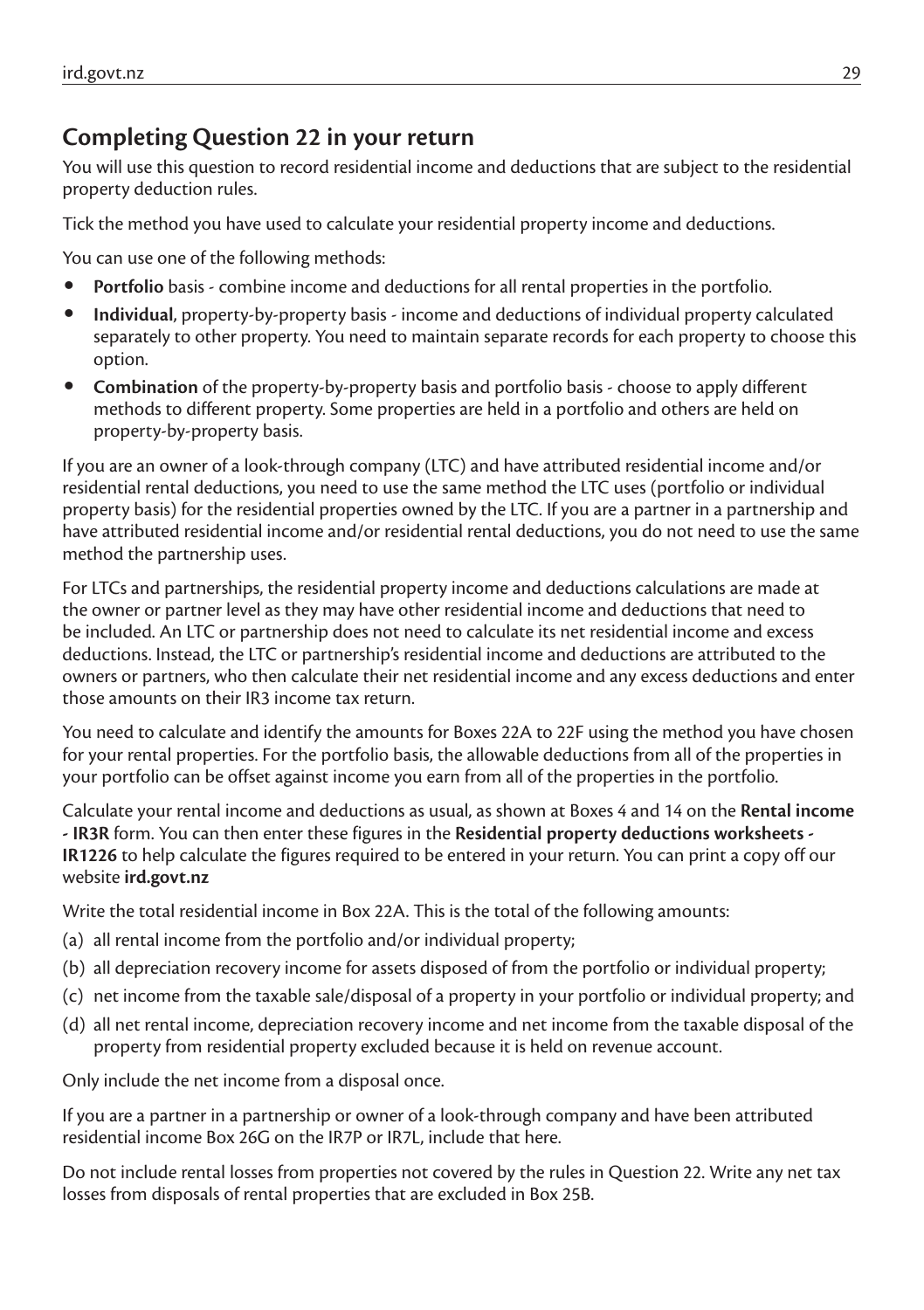Write the total eligible deductions for the year for all ring-fenced residential rental properties in Residential rental deductions Box 22B.

If you are a partner in a partnership or owner of a look-through company and have been attributed residential rental deductions shown in Box 26M on the IR7P or IR7L, include that here.

Do not include purchase costs, capital improvements or costs incurred when disposing of the property here. They are included when calculating the net income for taxable disposals. This is the total before adjusting for excess deductions.

Include the amount of any interest paid on an investment in a land rich entity that relates to the rental activity in Box 22B. Include the amount of interest paid that doesn't relate to the rental property in Box 24.

Write the total excess deductions brought forward from last year in Box 22C. This Box cannot be completed for the tax year ending 31 March 2020.

Write the total residential rental deductions claimed this year in Box 22D. This is the result of Box 22B plus Box 22C minus the amount of excess deductions for each property and/or property portfolio calculations shown in Box 22F. Include the amount of interest you can claim on an investment in a land rich entity that relates to the rental activity in Box 22D.

The amount cannot exceed total residential income at Box 22A, unless there was a taxable sale/disposal of a rental property.

Combine the net income results (after adjusting for any excess deductions) for each property and/or property portfolio calculations in Box 22E.

Any losses are counted as zero unless the loss is the results of either:

- excess deductions released as the result of the taxable disposal of the rental property or all properties in a portfolio, or
- claimable interest paid on your investment in a residential land-rich entity. Refer to the **Rental income - IR264** guide.

The amount in Box 22E should equal Total residential income Box 22A minus Residential rental deductions claimed this year Box 22D.

Write the amount of all excess deductions for the year to be carried forward to next year in Box 22F.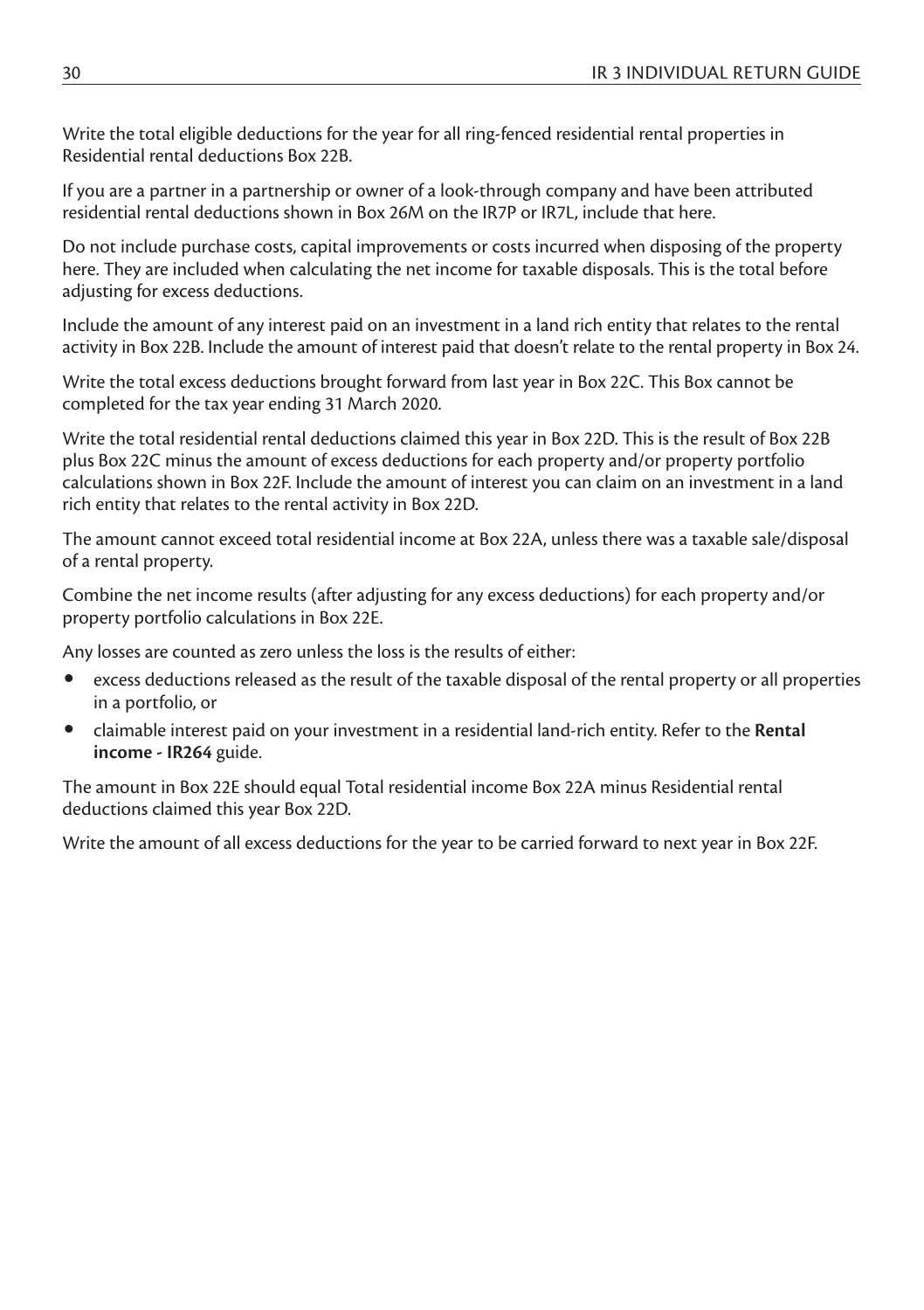#### **NOTES**

#### *Note 1*

If you sell/dispose of an individual property and the sale is not taxable; or you sell/dispose of the last property in a portfolio and at least one of the sales in the portfolio was not taxable, any excess deductions will transfer to another property or portfolio and carried forward to a future year in which you earn income from a residential rental property (including properties on revenue account).

#### *Note 2*

If you sell/dispose of an individual property and the sale is taxable, or you sell/dispose of the last rental property in a portfolio, and the sale of all your rental properties in a portfolio were taxable, any remaining loss/excess deductions are released and can be offset against other income. However, this does not include any excess deductions transferred to the portfolio/property.

#### *Note 3*

If you want to claim that a property is held on revenue account where the sale may be taxable, you need to notify us of the details of the property. You will be stating the sale will be a taxable sale when the property is disposed of. You must be able to separately identify the deductions relating to the property.

For more information read the **Rental income - IR264** guide.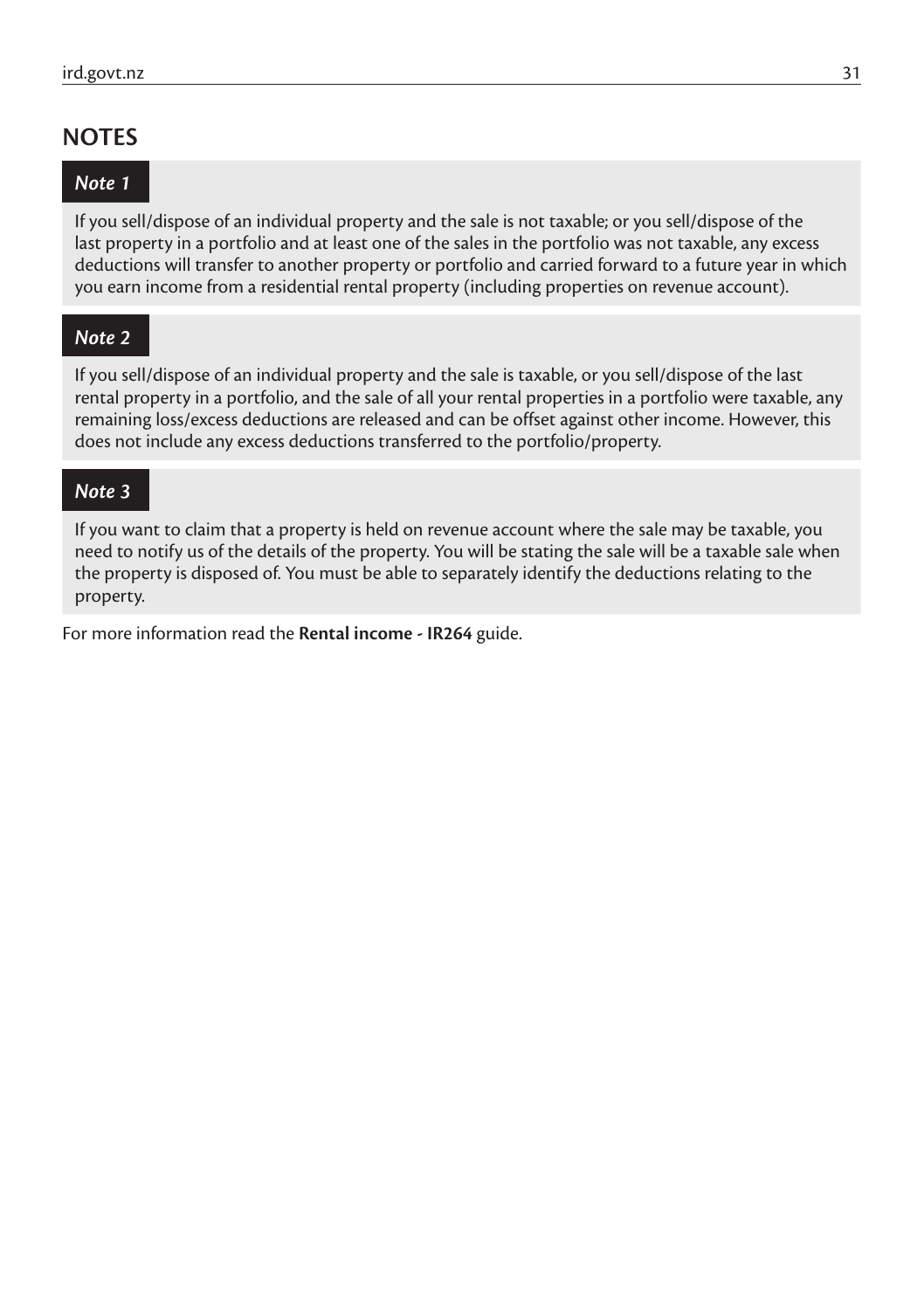## **Question 23 Income from other rental activities**

Show income you received from other rental activities between 1 April 2019 and 31 March 2020 at Question 23.

Only include net residential rental income or losses not included at Question 22 and commercial rental income in Box 23.

This includes rents not caught by the residential rental rules such as rents from:

- a bach or holiday home that comes within the mixed-use asset rules
- the family home
- rental properties held on revenue account, such as part of a business dealing in land or building residences
- commercial rents.

Prepare a summary of the details for each rental property. You can use either:

- the **Rental income IR3R** form, which asks for all the information we need, or
- your own summary.

If you need an IR3R form, you can print a copy from **ird.govt.nz**

If you prepare your own summary, refer to the IR3R form or the **Rental income - IR264** guide to find out what to include.

#### **What to show in your return**

Add up the net rents (total rents after expenses) and write the total in Box 23. Attach the IR3R, or your summary, to your income tax return.

Keep your receipts with your records in case we ask to see them later.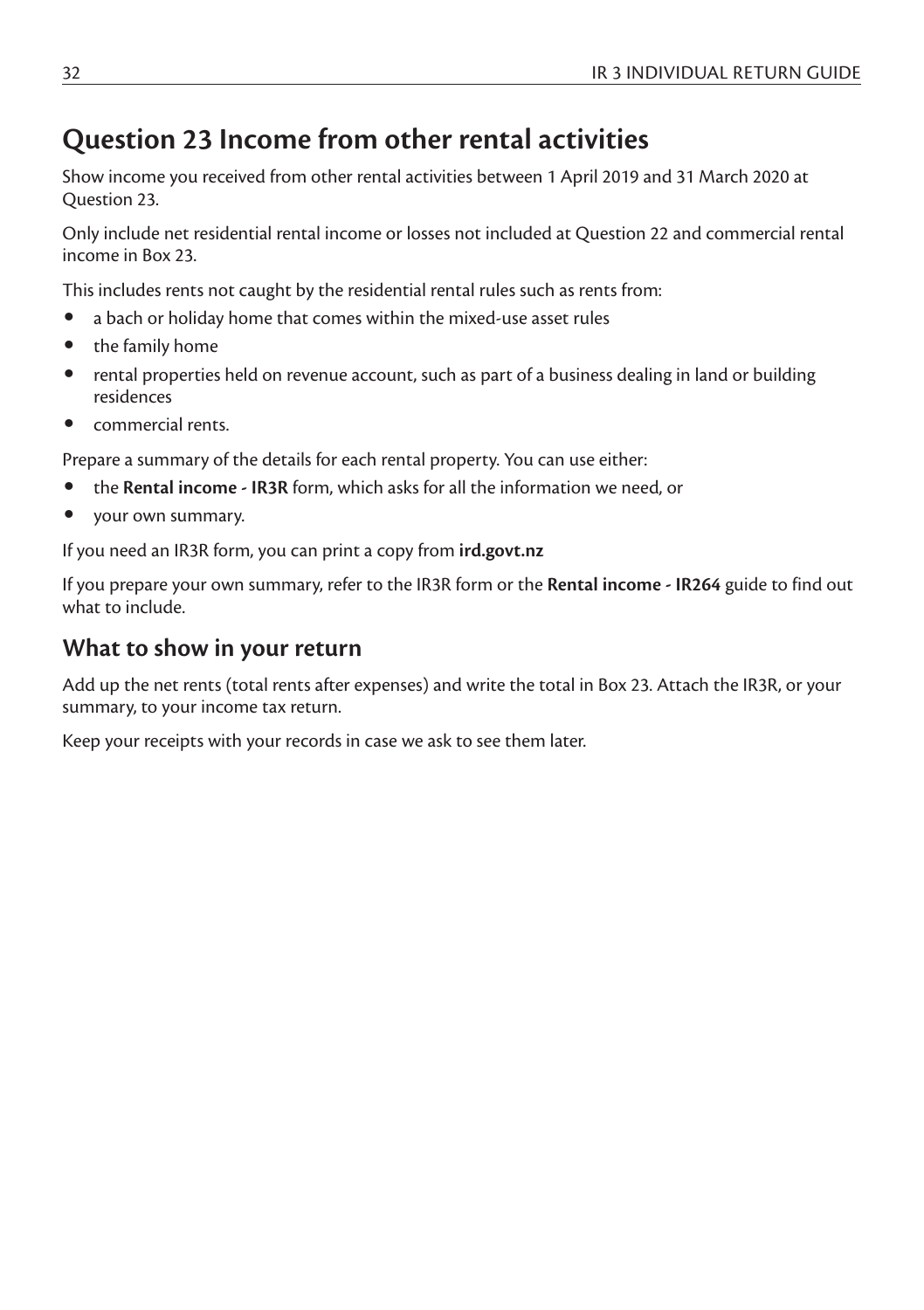# **Question 24 Self-employed income**

If you received self-employed income between 1 April 2019 and 31 March 2020, show it at Question 24.

### **Schedular payment income**

Don't show any schedular payment income at Question 24. This income is declared at Question 12. If you're an ACC client or caregiver and received ACC personal service rehabilitation payments, please read the information on page 57 before you complete Question 12.

You can claim expenses and deductions against many schedular payments at Question 12C - see page 14.

## **Attribution rules**

The attribution rule may apply where an individual provides services to an associated person (company, trust, partnership).

In particular, it can apply where the associated person sells those services on, principally to a third party.

To find out how to apply this rule, please read **Tax Information Bulletin (TIB) Vol 12, No 12 (December 2000)** and **Vol 13, No 11 (November 2001)**.

### **Prepare a summary of details**

You can use any of the following:

- your financial records
- the **Farming income IR3F** form for agricultural businesses
- the **Business income IR3B** form for other businesses
- the **Financial statement summary IR10** form.

Attach one of the above forms to your return and print your profit (net income) in Box 24.

The **Financial statement summary - IR10** is a short form of the financial statements of a business. Use an IR10 and speed up processing of the return. We don't need a set of accounts if you use the IR10. You still need to complete a set of financial accounts and keep them in case we ask for them later. For help with filling out the IR10, see our IR10 guide.

Keep your receipts with your records in case we ask to see them too.

## **Providing childcare services in a home**

Based on the Education (Home-Based Care) Order 1992 and/or the Licensing Criteria for Home-Based Education and Care Services 2008, Inland Revenue's **Determination DET 09/02: Standard-Cost Household Service for Childcare Providers** sets out the types of expenditure generally incurred (standard cost) by individuals providing childcare services in their home.

But, if you're a childcare provider who's registered for GST, this determination doesn't apply to you.

Individuals providing childcare services in their homes may use the standard costs (set out in the determination) or their actual costs and income for calculating their tax. If your childcare activities began part-way through the year, calculate your tax from that date using either the standard costs or actual costs. See our **Tax Information Bulletin (TIB) Vol 17, No 4 (May 2005)** for details.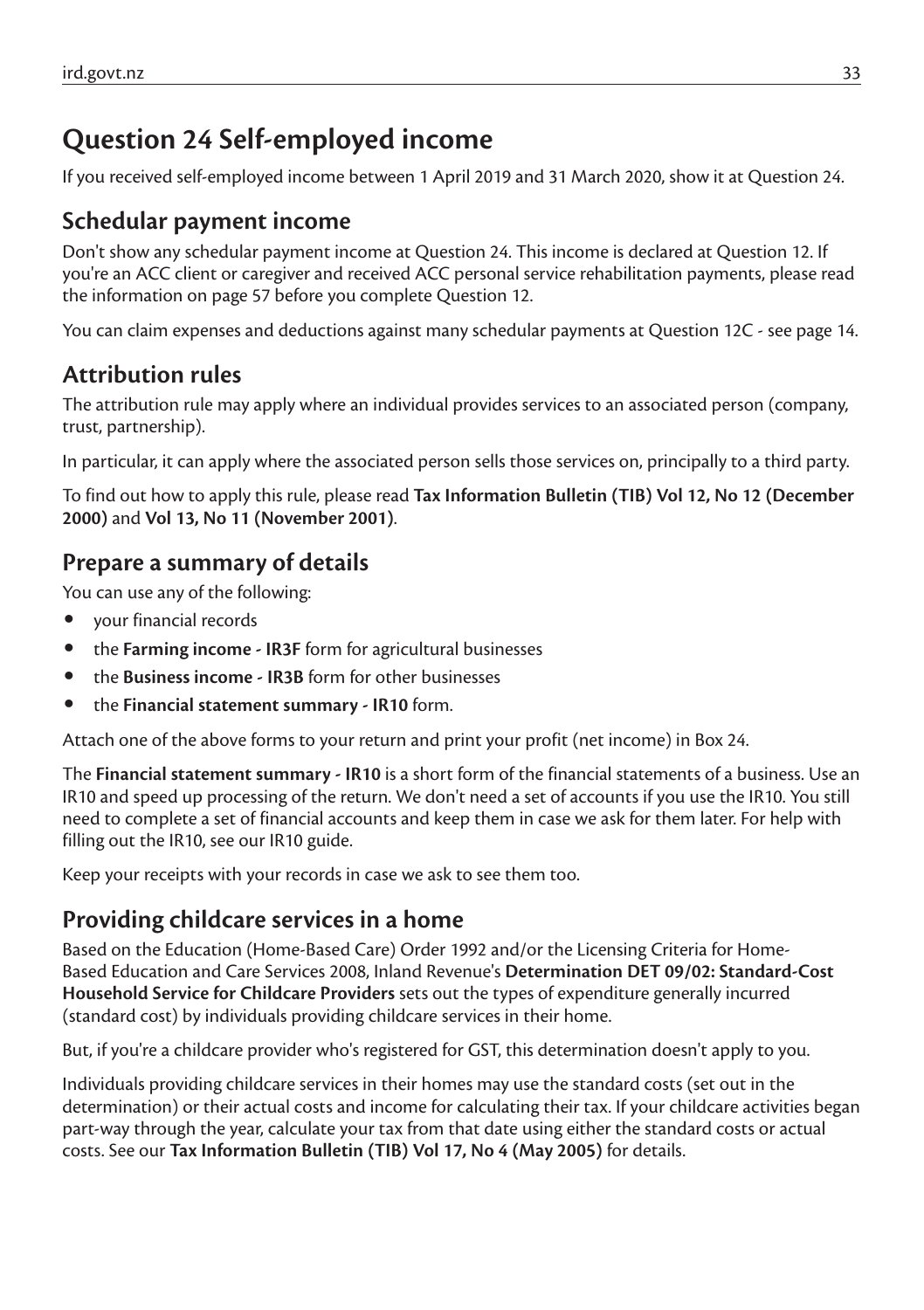Show your childcare income at Question 24 if:

- the determination applies to you, and your childcare taxable income is greater than nil, after standard costs have been deducted, or
- you keep full records of your childcare income and actual expenses, and you make a taxable profit or loss after expenses have been deducted.

If you need help deciding whether you need to declare childcare income using standard costs, please call us.

#### *Note*

You can't offset any loss calculated using standard costs (see the determination) against other income in any income year.

## **Childcare services not under the Education (Home-Based Care) Order 1992**

These childcare providers can't use the determination. They must keep full records of actual income and expenses and are liable for tax on their total income after actual expenses are deducted for childcare services provided.

At Question 24 show any childcare taxable income or loss after expenses have been deducted.

### **ACC levies**

Income from self-employment is liable for ACC levies which ACC will invoice you for.

# **Question 25 income from taxable sale/disposals of property**

### **Income from the sale of land and/or buildings**

Include all income from land sales that are that are excluded from the residential property deduction rules. Also include taxable sales of the main home or holiday homes taxed under the mixed-use asset rules.

Tax losses from disposals of residential property are also included under this question.

Net income from a bright-line sale other than your main home or a property taxed under the mixed-use assets rules is included under Residential income at Question 22.

Profits are taxable if you bought a property for the purpose of reselling it, or are in the business of buying and selling land and/or buildings.

The profits may also be taxable if you:

- are a builder and improved a property before selling it.
- developed or subdivided land and sold sections, or
- had a change of zoning on your property and sold it within ten years of buying it.

If you purchased a residential property on or after 1 October 2015 and sold/disposed of it within a certain period, any profit will be taxable, even if you didn't intend to sell when you purchased it.

This is called the bright-line test. The bright-line test applies to:

- properties purchased/acquired on or after 1 October 2015 through to 28 March 2018 inclusive and sold/disposed of within 2 years, and
- properties purchased/acquired on or after 29 March 2018 and sold within 5 years.

The bright-line test needs to be considered when none of the other land sale rules apply to the disposal of the property.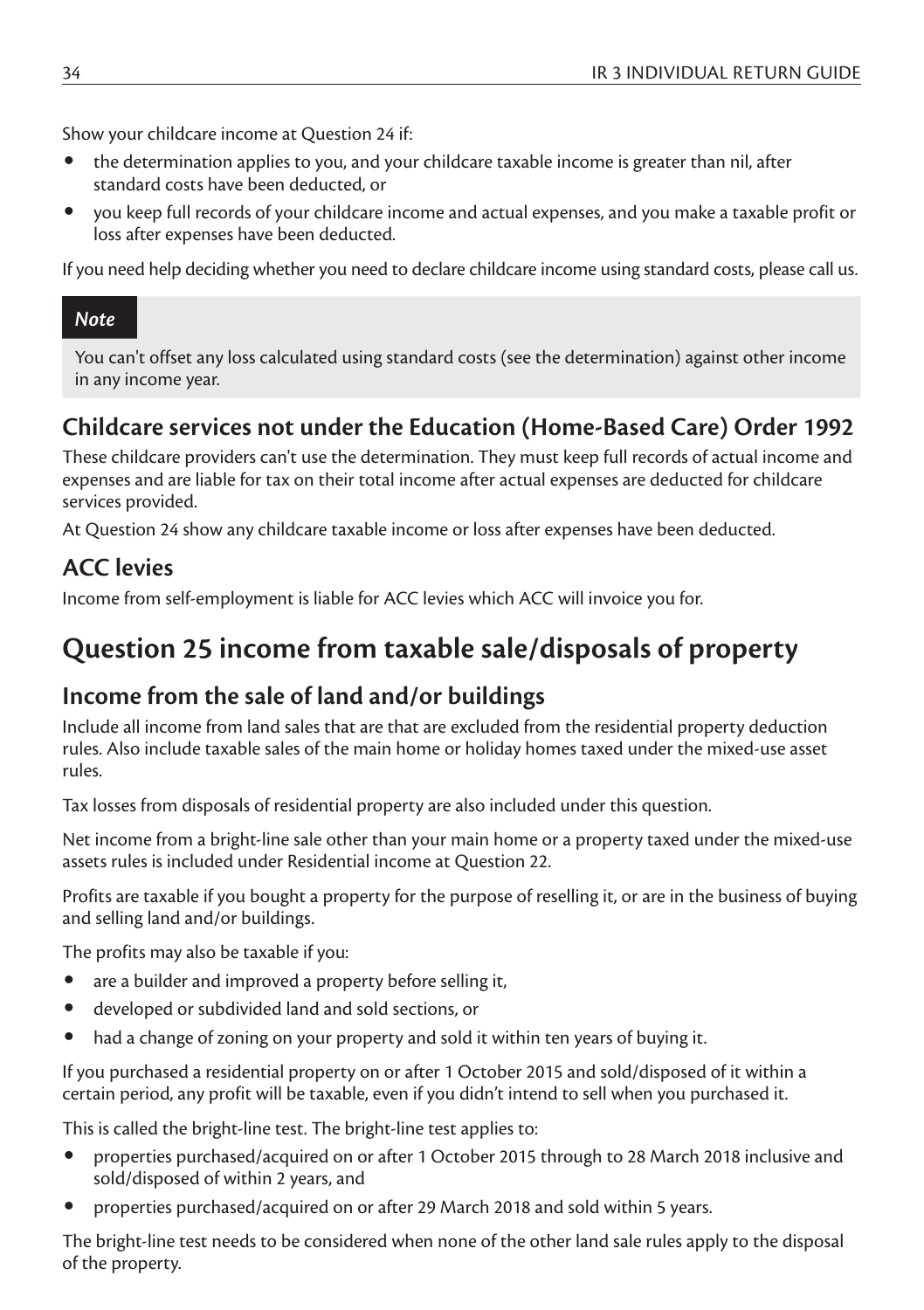Income and losses for property captured by the bright line test are treated differently in the tax return:

- After a bright line sale, when net income (a profit) is made, the profit is included in the residential rental income Box (22A). However, this does not apply to disposals of your main home or a property taxed under the mixed-use assets rules. Unless the property is included in a portfolio expenses from other properties cannot be offset against the net income from the disposal,
- After a bright line sale, when a net loss is made, any excess deductions must be carried forward to a later income year when they can be used to offset net income from the land sale provisions, or future disposals captured by the bright line rules.

Show the total profit from other property in Box 25B.

For more information on property sales see our guide **Buying and selling residential property - IR313**.

Complete a **Property sale information - IR833** form for each property sold/disposed of and include it with your return. The form explains how to calculate and correctly return the resulting profit or loss.

You can download the form at **ird.govtnz/forms-guides** Complete the form even if the details have been included in a **Financial statements summary - IR10** or set of accounts.

If the property was taxable under the bright-line test and made a loss, any excess deductions cannot be claimed unless they can be offset against net income from other residential property sales.

For more information on property sales, refer to our guide **Buying and selling residential property - IR313**.

## **Question 25A Residential land withholding tax (RLWT) credit**

If you are an "offshore RLWT person" and have sold or transferred residential property located in New Zealand, RLWT may have been deducted from the sale price. You should have received a statement on the completion of the sale process showing the amount of RLWT deducted. You can claim a credit for any RLWT deducted. Show the amount of RLWT deducted, less any RLWT paid back to you and/or transferred to outstanding amounts during the income year.

If there was more than one amount of RLWT deducted, show the combined amount, less any RLWT paid back to you and/or transferred to outstanding amounts during the income year.

Attach a note showing the name of your withholder(s) to the return.

## **Question 26 Other income**

If you received any other income between 1 April 2019 and 31 March 2020, show it at Question 26. This may include:

- the sale of non-FIF shares or other property
- financial arrangements
- cash jobs, payments made 'under the table', tips, bartering or income from an illegal enterprise
- any share of partnership income as a result of capital investment
- free or discounted shares received under an employee share scheme if your employer has not provided us with this information
- amount of loss carry-back to 2019.

If you're not sure if your income is taxable, please call us.

If you're a New Zealand tax resident you'll need to pay tax on your worldwide income under New Zealand tax law. This includes any property sales worldwide whether caught under the bright-line test for residential property sales or the other property rules.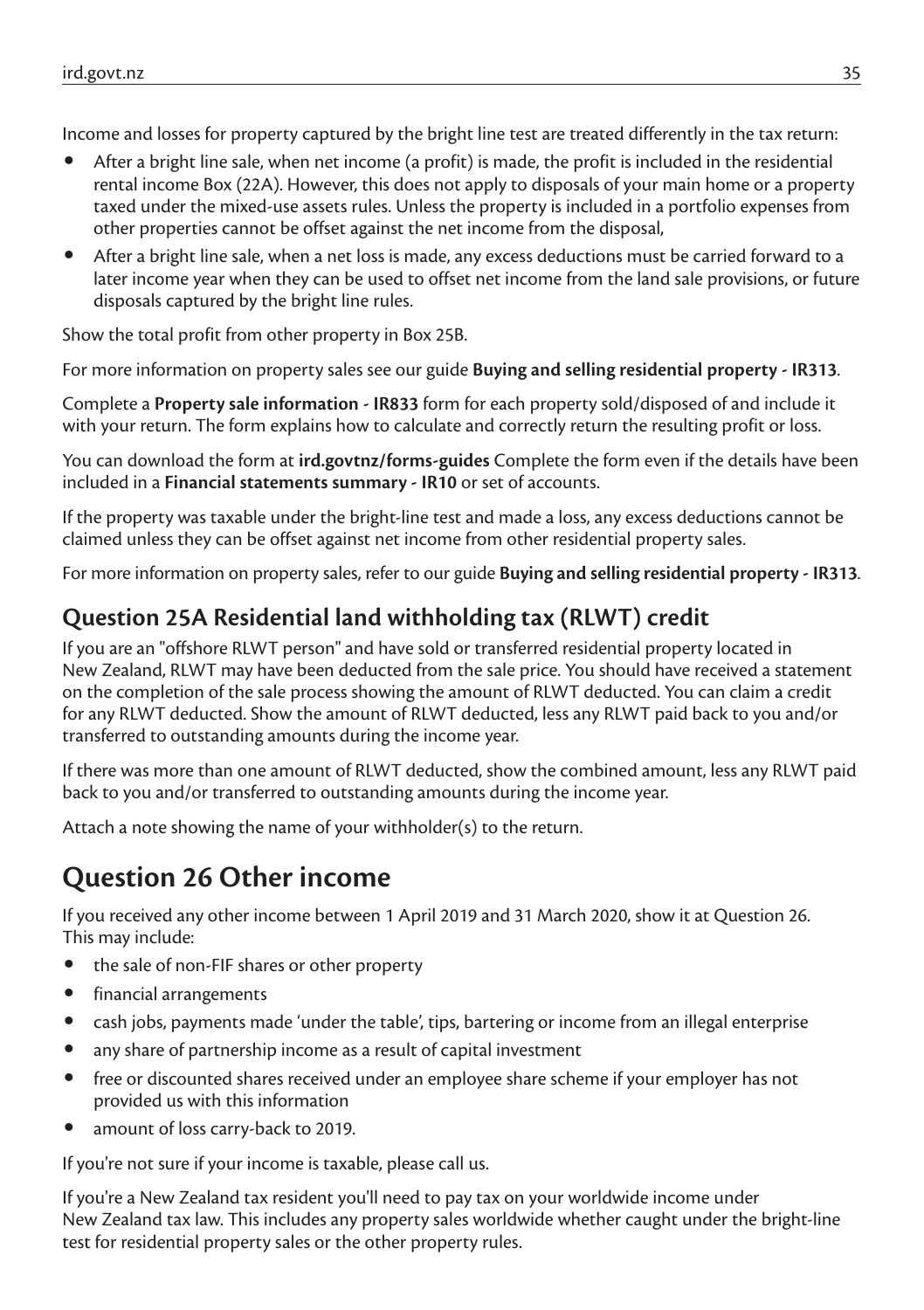#### **Income from the sale of non-FIF shares or other property**

The profits are taxable if you bought:

- and sold shares or other property as a business
- shares or other property for the purpose of resale
- shares or property to make a profit.

This doesn't apply to shares that are FIFs. Write the total profit in Box 26. Attach the details of your income and expenses from these sales to your return.

#### **Sale or disposal of assets**

If you sold or disposed of a depreciated asset for more than its adjusted tax value, call us or refer to our **Depreciation - IR260**, **General depreciation rates - IR265** or **Historic depreciation rates - IR267** guides.

#### **Losses from the sale of land, buildings, shares or other property**

If you made a loss and can show that if you'd made a profit, it would have been taxable, you may be able to claim the loss as a deduction.

Show the total in Box 25B.

If the property was taxable under the bright-line test, any excess deductions can't be claimed unless they can be offset against net income from other property sales in the same year. Any excess deductions not allocated to the income year will be treated as the cost of revenue account property and carried forward to the next income year. The **Property sale information - IR833** form has more information on this.

For more information on property sales see our guide **Buying and selling residential property - IR313**.

#### **Financial arrangements**

If you're a party to a financial arrangement, you must account for income from those arrangements on an accrual basis. Financial arrangements include government stock, futures contracts and deferred property settlements, excluding short-term agreements for sale and purchase of property.

A cash-basis person doesn't need to use the accrual method to calculate income. You qualify as a cash-basis person if:

- on every day in the income year the absolute value of all financial arrangements added together is \$1,000,000 or less, or
- the absolute value of your income and expenditure in the income year under all financial arrangements is \$100,000 or less, and
- the deferral of income or acceleration of expenditure using the cash method rather than the accrual method is \$40,000 or less.

If you held the financial arrangement prior to 20 May 1999 the amounts above may be reduced to \$600,000, \$70,000 and \$20,000 respectively.

Please note the "absolute value" is the value of an amount whether it's positive or negative.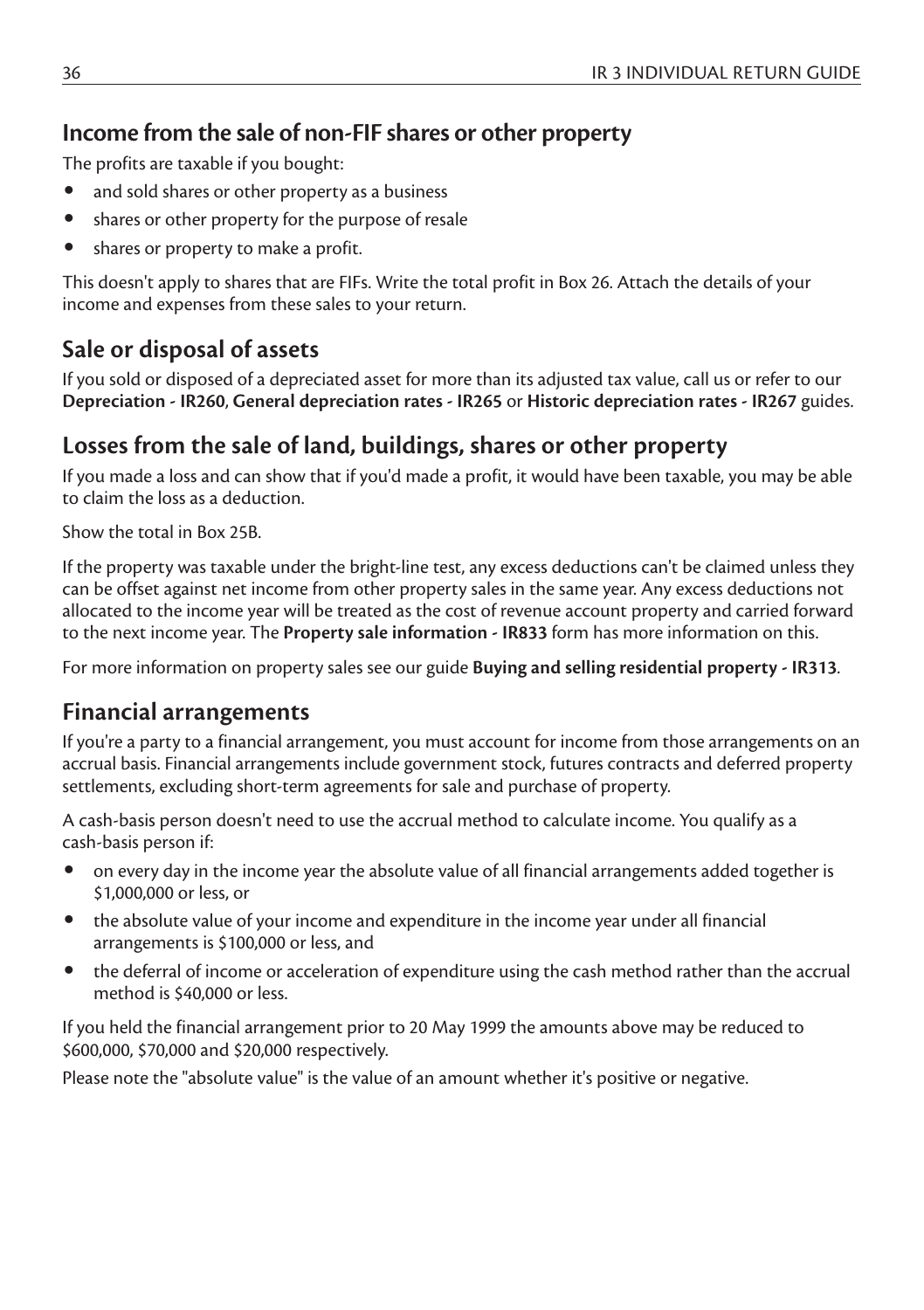## **Sale or maturity of financial arrangements**

Whether or not the exemption from the spreading method applies, you must do a "wash-up" calculation in certain circumstances. For example:

- a financial arrangement matures, is sold, remitted or transferred
- there is an absolute assignment of the financial arrangement
- a party to a financial arrangement is released from making all remaining payments under the Insolvency Act 1967, the Companies Act 1993 or the laws of a country or territory other than New Zealand
- you cease to be a resident of New Zealand.

The calculation ensures that the total gains or losses from the financial arrangement are brought to account. This applies in every case - you don't have to be in the business of buying or selling financial arrangements, or have bought them for the purpose of resale, as you would with shares.

When calculating the income or expenditure on sale, use our **Sale or disposal of financial arrangements - IR3K** form.

## **Income from cash jobs, tips, "under the table" payments, bartering or an illegal enterprise**

If you received any other type of income that didn't have tax deducted from it, show it in Box 26.

Attach the details of your income and any expenses to your return.

### **Share of partnership income as a result of capital investment**

If your share of partnership income is received in recognition of your capital investment in the partnership and you didn't take any active part in the day-to-day operation or management of the business (ie, you were a sleeping partner), show your share of partnership income in Box 26.

# **Question 28 Other expenses and deductions**

If you paid any of these expenses, between 1 April 2019 and 31 March 2020, you can claim them in Box 28.

- a fee to someone for completing your tax return
- commission on interest or dividend income (but not bank fees they're a private expense)
- additional expenses incurred in earning partnership income, eg, interest on capital borrowed to purchase a share in the partnership
- interest on money you borrowed to buy shares or to invest as long as the investment will produce some taxable income
- premiums on loss of earnings insurance (income protection), provided the benefit from the insurance policy is taxable
- interest paid to Inland Revenue for late payment of tax, only if the interest is not already included as a deduction in your accounts.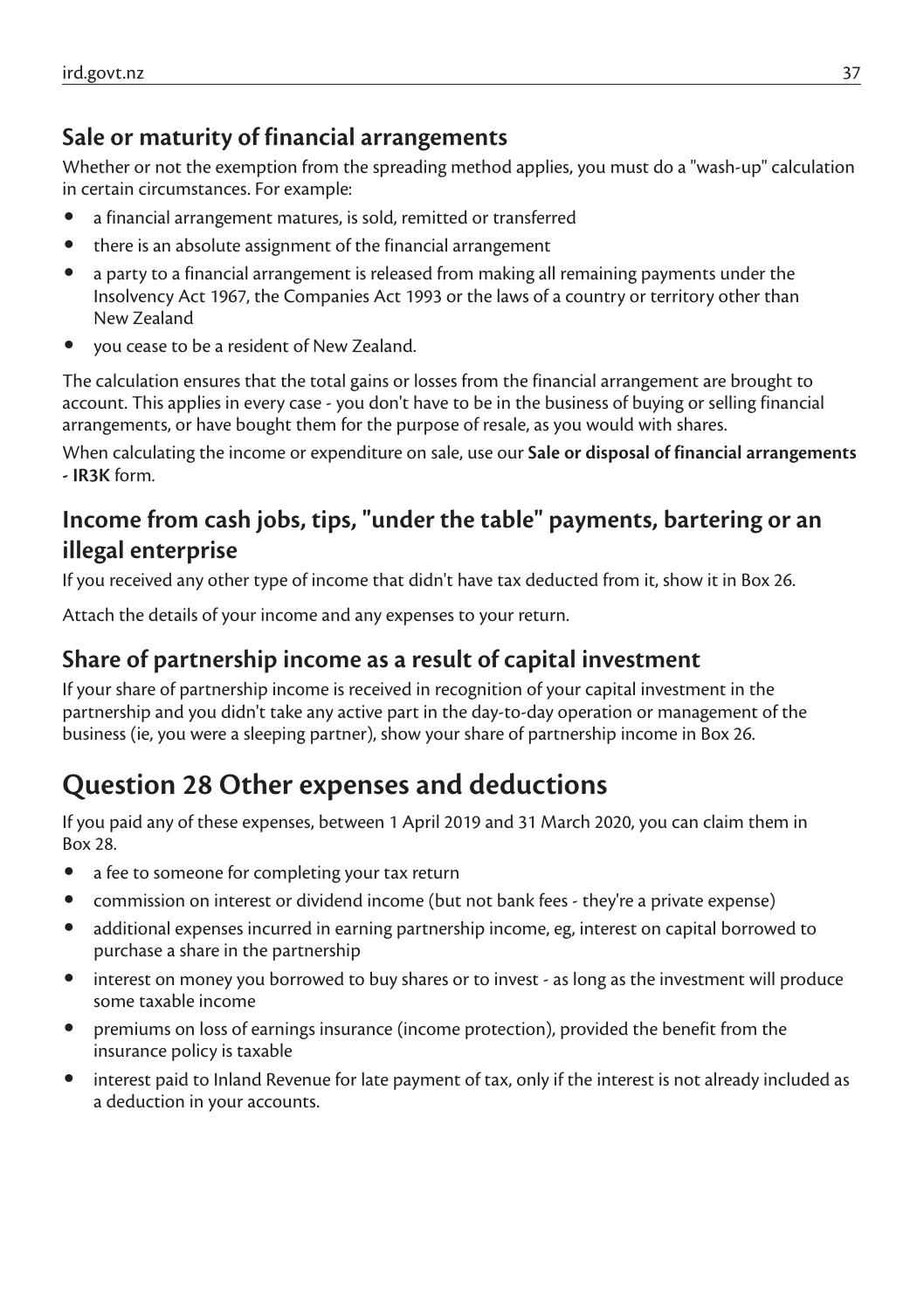#### **ACC personal service rehabilitation payments**

If you're an ACC client and received ACC personal service rehabilitation payments and have retained some of these, you may claim the payments you've made to your caregiver as a deduction at Question 12C. Read the information on page 57 before you complete Question 12C.

#### **Schedular income expenses**

If you incurred expenses while earning income that's had tax from schedular payments deducted, you claim these at Question 12C, not here.

#### **Other expenses**

For other expenses, attach the details to your return. Include your name and IRD number.

You can't claim expenses against income from:

- salary and/or wages
- election day services
- casual agricultural work
- commissions, if you're also paid a salary or retainer from the same employer.

You can still claim expenses for having your tax return completed for you and loss of earnings insurance premiums from these income sources.

#### *Note*

If you're GST-registered you must deduct any GST included in any expenses. GST-registered people claim the GST portion of their expenses in their GST return, not the IR3.

#### **ACC levies**

ACC will take into account all expenses shown in Box 28 when calculating any ACC levies due.

## **Question 30 Net losses brought forward**

You can find the amount of net loss you have to bring forward on the loss carried forward letter we sent you after your 2019 return acknowledgement or notice of assessment.

Add up all net losses to be brought forward to 2020 and print the total in Box 30A. Print the amount you can claim this year in Box 30B.

## **Loss carry-back**

### **Where on your return to claim loss carry-back**

You must let us know if you are going use the loss carry-back scheme. You can do this in the 'I want to' section of your income tax account in myIR and selecting "Opt-in to carry-back loss".

## **Claiming a loss carry-back in 2019 from 2020**

If you have a 2020 loss you want to carry back to 2019, enter the loss amount in Box 26 (Other income) in your 2020 income tax return.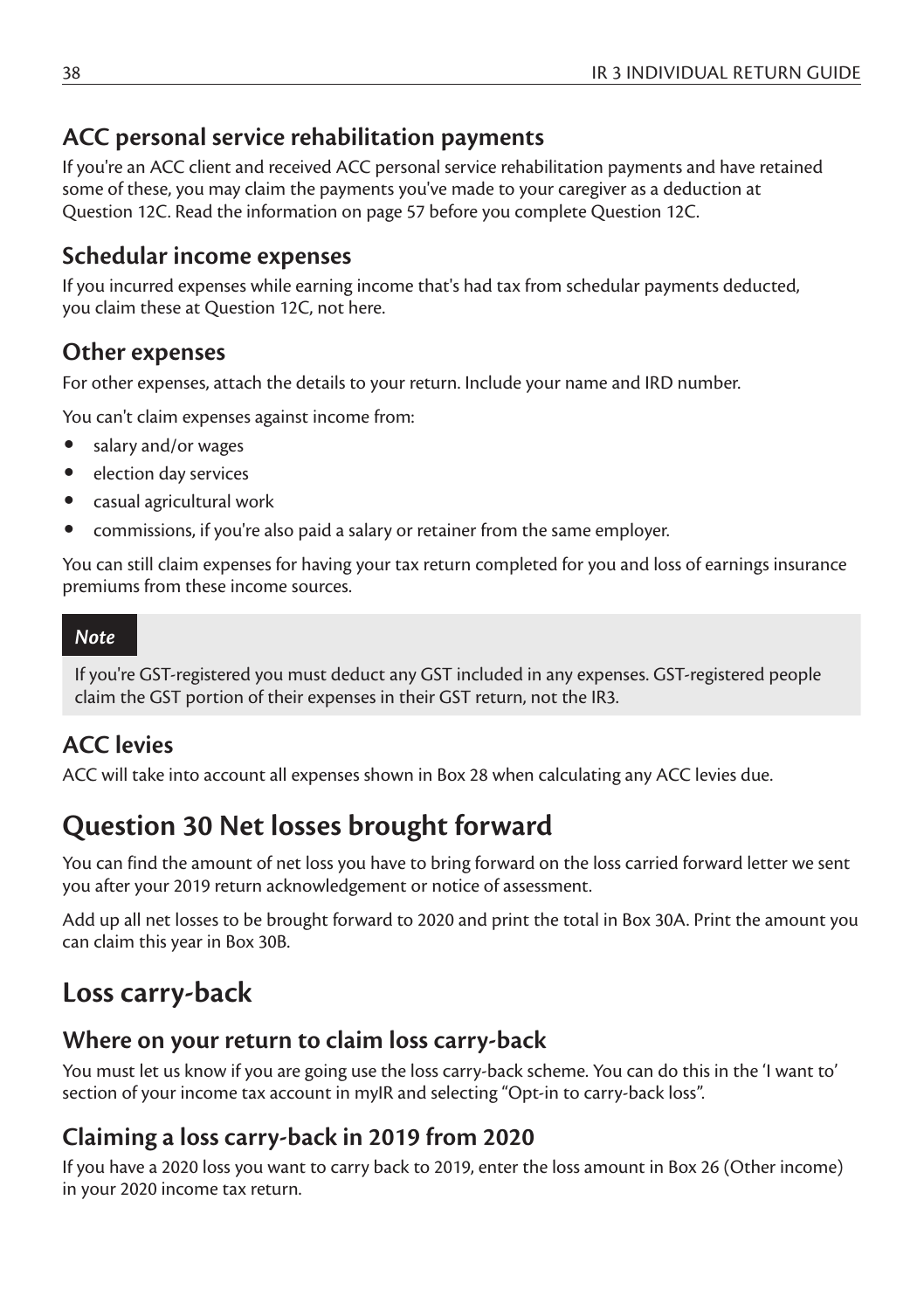You will then need to amend your 2019 income tax return (if already filed) to include the loss. In myIR choose amendment reason "loss carry-back". Select income type "you are claiming net losses brought forward" and enter the amount of the loss carried-back in Box 28B (Amount of loss claimed this year).

#### **Claiming a loss carry-back in 2020 from 2021**

If you are claiming a loss carry-back in 2020, based on an estimated loss in 2021, enter the amount of the estimated loss carry-back in Box 30B (Amount claimed this year).

# **Your tax credits**

Tax credits can reduce the tax you have to pay on your income.

#### **Other tax credits**

Donation tax credits are claimed separately on a **Tax credit claim form - IR526** or you can submit a receipt for donations in myIR. Go to **ird.govt.nz/donations** for more information.

# **Question 32 Independent earner tax credit (IETC)**

You can calculate your IETC:

- by using the worksheets provided in this section
- by calling our self-service line see page 63.

#### **IETC**

The IETC is a tax credit for individuals whose annual net income\* is between \$24,000 and \$48,000. Your annual net income is shown at Box 29 "Income after expenses" in your return.

If you're eligible for IETC, but earn over \$44,000, your annual entitlement to IETC decreases by 13 cents for every dollar earned above \$44,000.

For the period 1 April 2019 to 31 March 2020, you'll be entitled to IETC for any months:

- you were a New Zealand tax resident
- you or your partner weren't entitled to Working for Families Tax Credits (or received an overseas equivalent) and you didn't receive:
	- an income-tested benefit
	- NZ Super
	- a veteran's pension or
	- an overseas equivalent of any of the above.

You're a tax resident if you lived in New Zealand for more than 183 days in the last twelve months, or have a permanent place of abode in New Zealand. For more information, read our guide **New Zealand tax residence - IR292**.

To work out the months you're entitled to this tax credit, use the total number of whole months the criteria applied to.

**If you didn't meet the above criteria for even one day of any month you won't be entitled to IETC at all for that month, so don't include it in your calculation.**

Net income means your total income from all sources, less any allowable deductions or current year losses (not including any losses brought forward).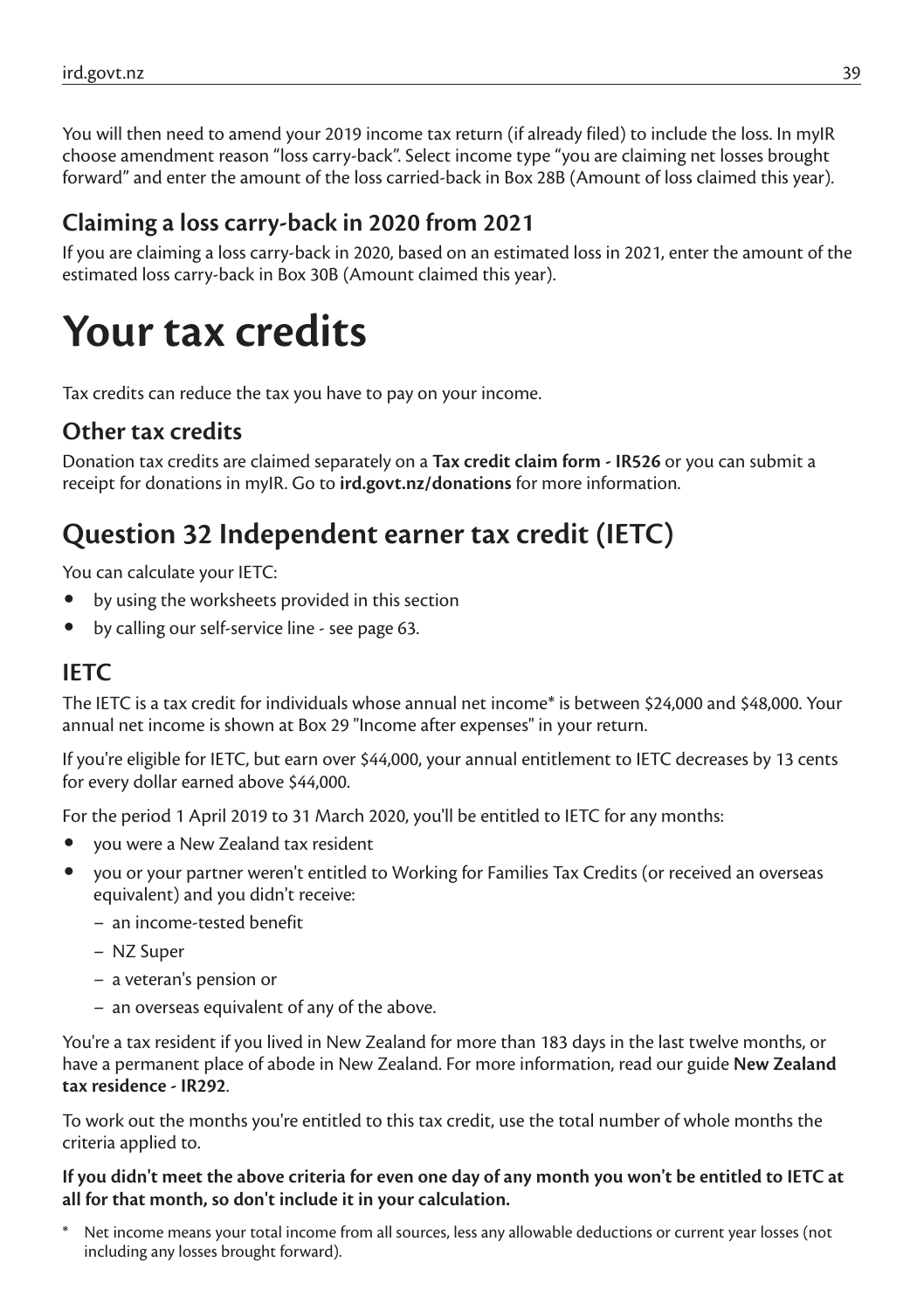#### **Calculating your IETC**

Enter the start and end dates when you had any overseas income that excludes you from being eligible for IETC at Box 32B on your return.

If the overseas income continued past the end of the year enter the end date for the income as 31/03/2020.

If you have more than one date range for the overseas excluded income, attach a note telling us of the date ranges. You'll also need to include any dates you weren't a New Zealand tax resident.

Tick the boxes below for each month (between 1 April 2019 and 31 March 2020) you were entitled to the IETC for the full month.



| Use this worksheet if your income is between \$24,000 and \$44,000 |             |  |  |  |
|--------------------------------------------------------------------|-------------|--|--|--|
| Number of months eligible for IETC                                 | <b>IETC</b> |  |  |  |
| $\mathbf{1}$                                                       | 43.33       |  |  |  |
| $\overline{2}$                                                     | 86.66       |  |  |  |
| $\overline{3}$                                                     | 130.00      |  |  |  |
| $\overline{4}$                                                     | 173.33      |  |  |  |
| 5                                                                  | 216.66      |  |  |  |
| 6                                                                  | 260.00      |  |  |  |
| $\overline{7}$                                                     | 303.33      |  |  |  |
| 8                                                                  | 346.66      |  |  |  |
| 9                                                                  | 390.00      |  |  |  |
| 10                                                                 | 433.33      |  |  |  |
| 11                                                                 | 476.66      |  |  |  |
| 12                                                                 | 520.00      |  |  |  |
|                                                                    |             |  |  |  |

In Box B enter the IETC that corresponds with the eligible months at Box A.

**Box B** 

This is your IETC. Copy it to Box 32 of your return.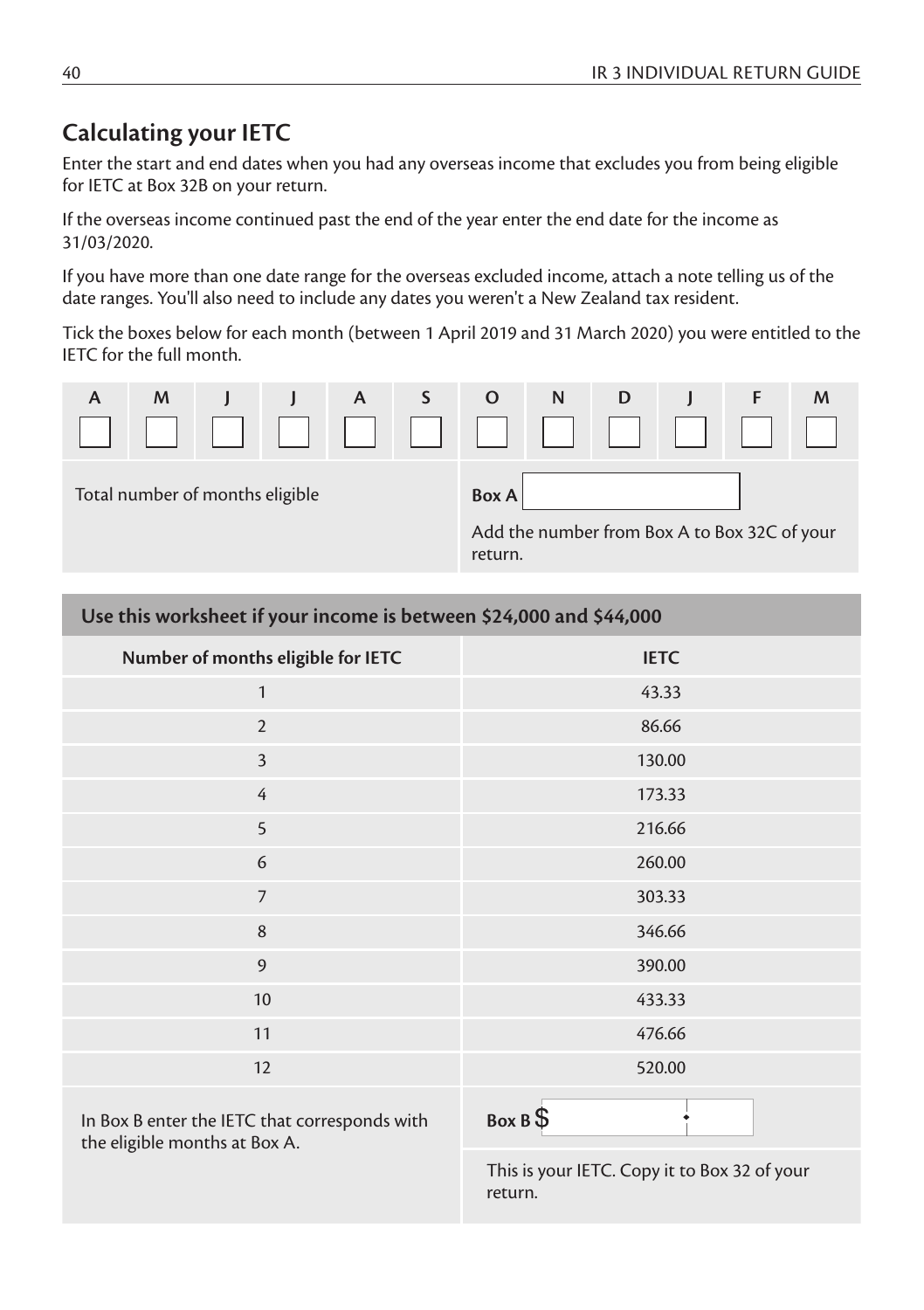| Use this worksheet if your income is between \$44,000 and \$48,000 |              |                                                         |  |  |
|--------------------------------------------------------------------|--------------|---------------------------------------------------------|--|--|
| Number of months eligible for IETC (from Box A on page 40)         | A            |                                                         |  |  |
| Enter your income from Box 29, of your return, in Box B            | B            |                                                         |  |  |
| In Box C, enter the amount in Box B less \$44,000                  | $\mathsf{C}$ |                                                         |  |  |
| Multiply Box C by 0.13 and enter the amount in Box D               | D            |                                                         |  |  |
| Subtract Box D from \$520 and put the amount in Box E              | E            | S                                                       |  |  |
| Multiply Box E by Box A and put the amount in Box F                | F            | \$                                                      |  |  |
| Divide Box F by 12 and enter the amount in Box G                   | G            |                                                         |  |  |
|                                                                    |              | This is your IETC. Copy it to<br>Box 32 of your return. |  |  |

# **Question 33 Excess imputation credits brought forward**

If you had unused imputation credits in your 2019 tax return, they are not refundable and must be brought forward and claimed against this year's tax payable.

## **Where to find your excess imputation credits to bring forward**

You can find the amount on the loss/excess imputation credits carried forward letter we sent you after your 2019 year return acknowledgement or notice of assessment.

If you have excess imputation credits to bring forward but didn't receive confirmation of the amount, please call us.

## **What to show on your return**

Print the amount of excess imputation credits to be brought forward to 2020 in Box 33 of your return. Also print this amount in Box 8 of your tax calculation on page 44 in this guide.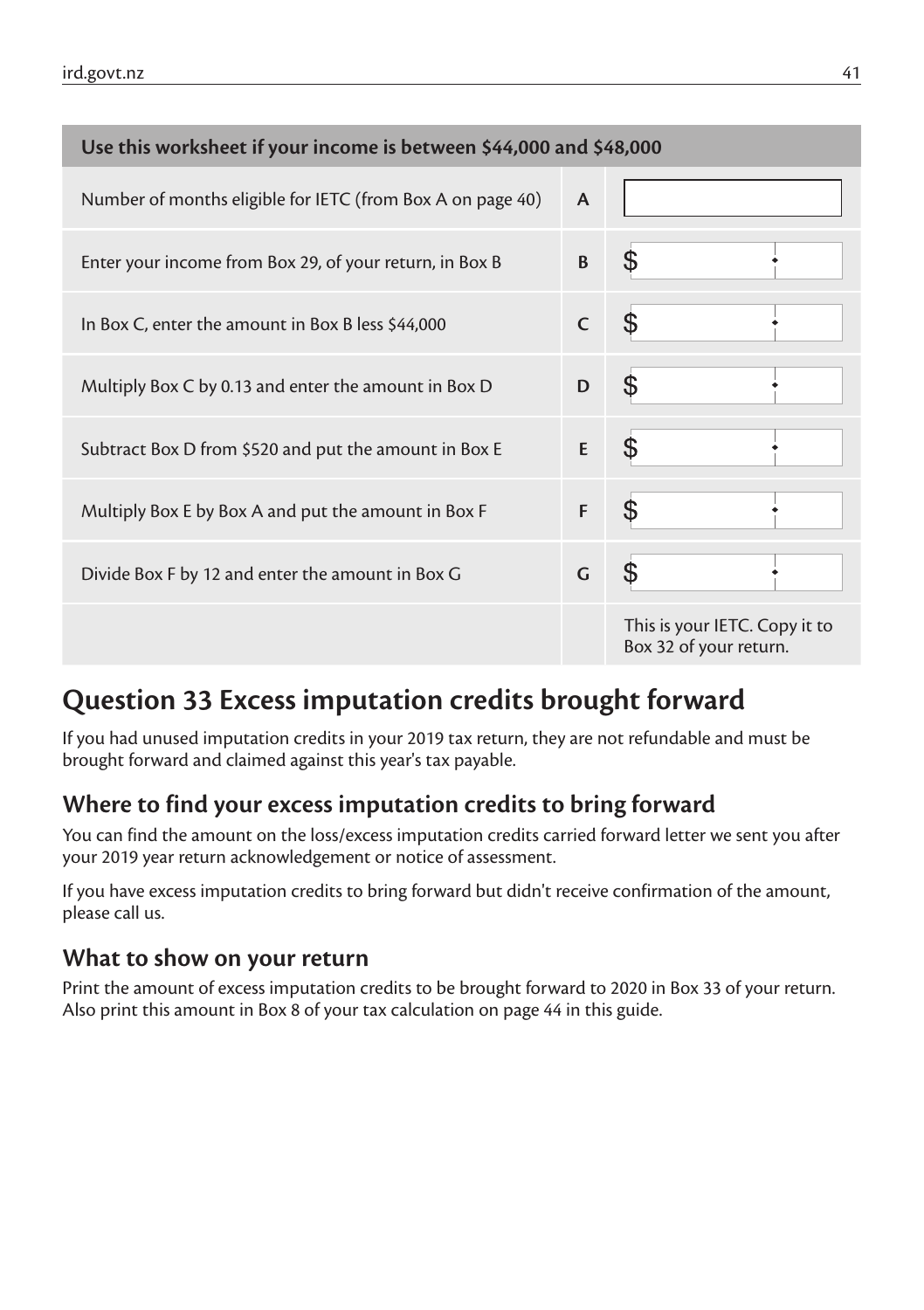# **Calculating your tax**

## **Tax on taxable income**

You can calculate your tax:

- on our website **ird.govt.nz/tools-calculators**
- by using the worksheets on the following pages
- by calling us on our 0800 self-service line see page 63.

| If your taxable income is: | Calculate your tax on taxable income: |
|----------------------------|---------------------------------------|
| \$0.00 to \$14,000         | below                                 |
| \$14,001 to \$48,000       | below                                 |
| \$48,001 to \$70,000       | on page 43                            |
| \$70,001 and over          | on page 43                            |

#### **Use this worksheet if your taxable income is from \$0 to \$14,000. Your tax rate is 10.5 cents in the dollar.**

Copy your taxable income from Box 31 of your return to Box 1. **<sup>1</sup> 00**

Multiply Box 1 by 0.105 (10.5 cents in the dollar). Print the answer in Box 2.

**This is the tax on your taxable income. Copy it to Box 2 on page 44 of this guide.**

#### **Use this worksheet if your taxable income is from \$14,001 to \$48,000. Your tax is \$1,470 plus 17.5 cents for each dollar in this tax bracket.**

| Copy your taxable income from Box 31 of your return to<br>$Box 1$ .                |                           | \$<br>0 <sub>0</sub>    |
|------------------------------------------------------------------------------------|---------------------------|-------------------------|
|                                                                                    | $2 \n\blacktriangleright$ | \$<br>$14,000 \cdot 00$ |
| Subtract Box 2 from Box 1. Print the answer in Box 3.                              | 3 D                       | \$<br>0 <sub>0</sub>    |
|                                                                                    | $4 \n\blacktriangleright$ | \$<br>$1,470 \cdot 00$  |
| Multiply Box 3 by 0.175 (17.5 cents in the dollar).<br>Print the answer in Box 5.  | $5 \mid \cdot \mid$       | \$                      |
| Add Box 4 and Box 5. Print the answer in Box 6.                                    | 6 D                       |                         |
| This is the tax on your taxable income. Copy it to Box 2 on page 44 of this guide. |                           |                         |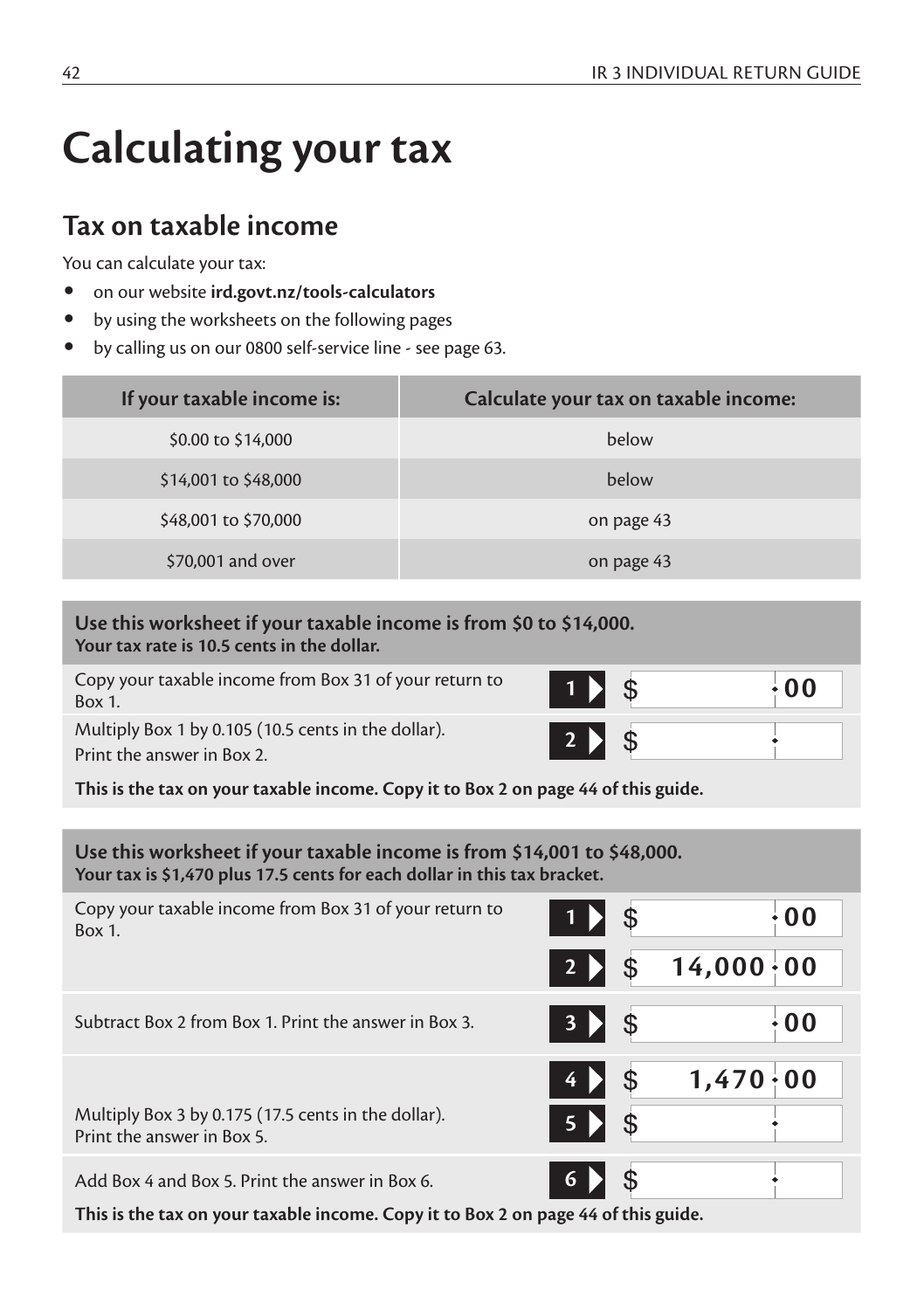| Use this worksheet if your taxable income is from \$48,001 to \$70,000.<br>Your tax is \$7,420 plus 30 cents for each dollar in this tax bracket. |                         |  |  |  |
|---------------------------------------------------------------------------------------------------------------------------------------------------|-------------------------|--|--|--|
| Copy your taxable income from Box 31 of your return to<br>Box 1.                                                                                  | $\cdot 00$<br>\$        |  |  |  |
|                                                                                                                                                   | $48,000 \cdot 00$<br>\$ |  |  |  |
| Subtract Box 2 from Box 1. Print the answer in Box 3.                                                                                             | \$<br>0 <sub>0</sub>    |  |  |  |
|                                                                                                                                                   | 7,420:00<br>\$          |  |  |  |
| Multiply Box 3 by 0.30 (30 cents in the dollar). Print the<br>answer in Box 5.                                                                    | \$                      |  |  |  |
| Add Box 4 and Box 5. Print the answer in Box 6.                                                                                                   | \$<br>6                 |  |  |  |
| This is the tax on your taxable income. Copy it to Box 2 on page 44 of this guide.                                                                |                         |  |  |  |
| Use this worksheet if your taxable income is \$70,001 and over.<br>Your tax is \$14,020 plus 33 cents for each dollar in this tax bracket.        |                         |  |  |  |
| Copy your taxable income from Box 31 of your return to<br>Box 1.                                                                                  | $\cdot$ 00<br>\$        |  |  |  |
|                                                                                                                                                   | $70,000 \cdot 00$<br>\$ |  |  |  |
| Subtract Box 2 from Box 1. Print the answer in Box 3.                                                                                             | \$<br>$\cdot$ 00        |  |  |  |
|                                                                                                                                                   | $14,020 \cdot 00$<br>\$ |  |  |  |
| Multiply Box 3 by 0.33 (33 cents in the dollar).<br>Print the answer in Box 5.                                                                    |                         |  |  |  |
| Add Box 4 and Box 5. Print the answer in Box 6.                                                                                                   | \$<br>6                 |  |  |  |
| This is the tax on your taxable income. Copy it to Box 2 on page 44 of this guide.                                                                |                         |  |  |  |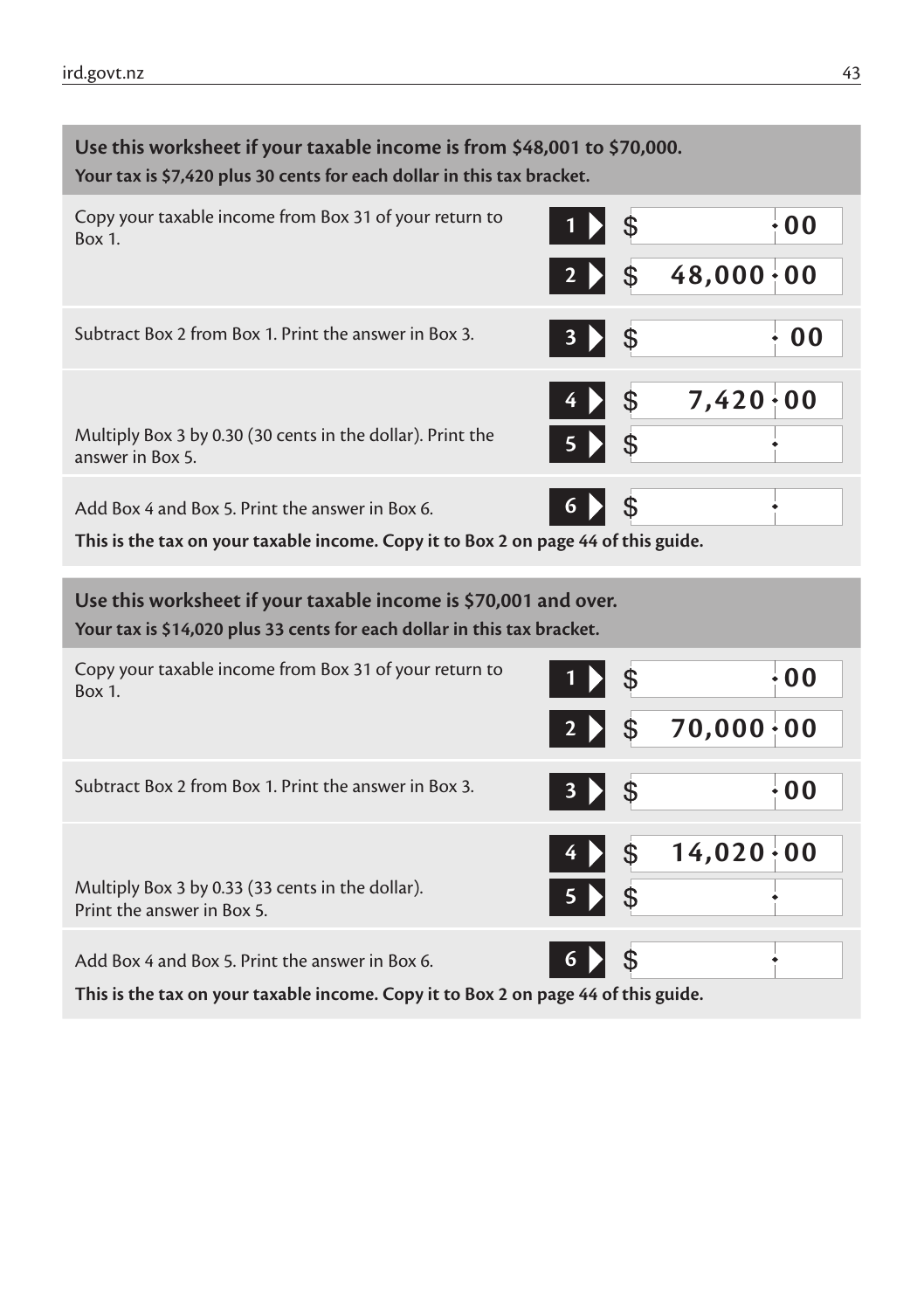## **Question 34 Tax calculation**

#### **Use this worksheet to work out the amount of tax to pay or amount to be refunded.** Copy your **taxable income** from Box 31 of your return to Box 1. If the amount is a loss, print "0.00". **<sup>1</sup> 00** Work out the **tax on taxable income** from pages 42 and 43 in the guide. Print your answer in Box 2. **Copy this amount to Box 34 of your tax return. 2** Copy your **tax credit** from Box 32 of your return to Box 3. **3** Subtract Box 3 from Box 2. Print your answer in Box 4. If Box 3 is larger than Box 2 print "0.00". **4** Copy your **overseas tax paid,** if any, from Box 17A of your return to Box 5. **5** Subtract Box 5 from Box 4. Print your answer in Box 6. If Box 5 is larger than Box 4 print "0.00", then read **Tax paid overseas** on page 21 in this guide. **6** Copy your **imputation credits,** if any, from Box 14 of your return to Box 7. **7** Copy your **excess imputation credits brought forward** from Box 33 of your return to Box 8. **8** Add up your **total imputation credits** from Boxes 7 and 8, and print the total in Box 9. **9** Subtract Box 9 from Box 6. Print the answer in Box 10. If Box 9 is larger than Box 6 print "0.00", then read **excess imputation credits carried forward** on page 41. **10** Copy your **tax credit subtotal** from Box 21A of your return to Box 11. **11** Subtract Box 11 from Box 10. Print your answer in Box 12. **12** If Box 11 is larger than Box 10, the result is a credit. If Box 10 is li box 11 is larger than box 10, the result is a credit. If box 10 is (Tick one) Credit Debit<br>larger than Box 11, the result is a debit. **Box 12 is your residual income tax. Copy this amount to Box 34A of your tax return.** Print any 2020 provisional tax paid in Box 13. **13** If Box 12 is a credit, add Box 13. Print the answer in Box 14. This is your refund. **14** If Box 12 is a debit, subtract Box 13 from Box 12. Print your answer in Box 14. This is your tax to pay. (If Box 13 is larger than Box 12 the difference is your refund.) (Tick one) Refund Tax to pay

**Please copy the answer in Box 14 above to Box 34B of your tax return.**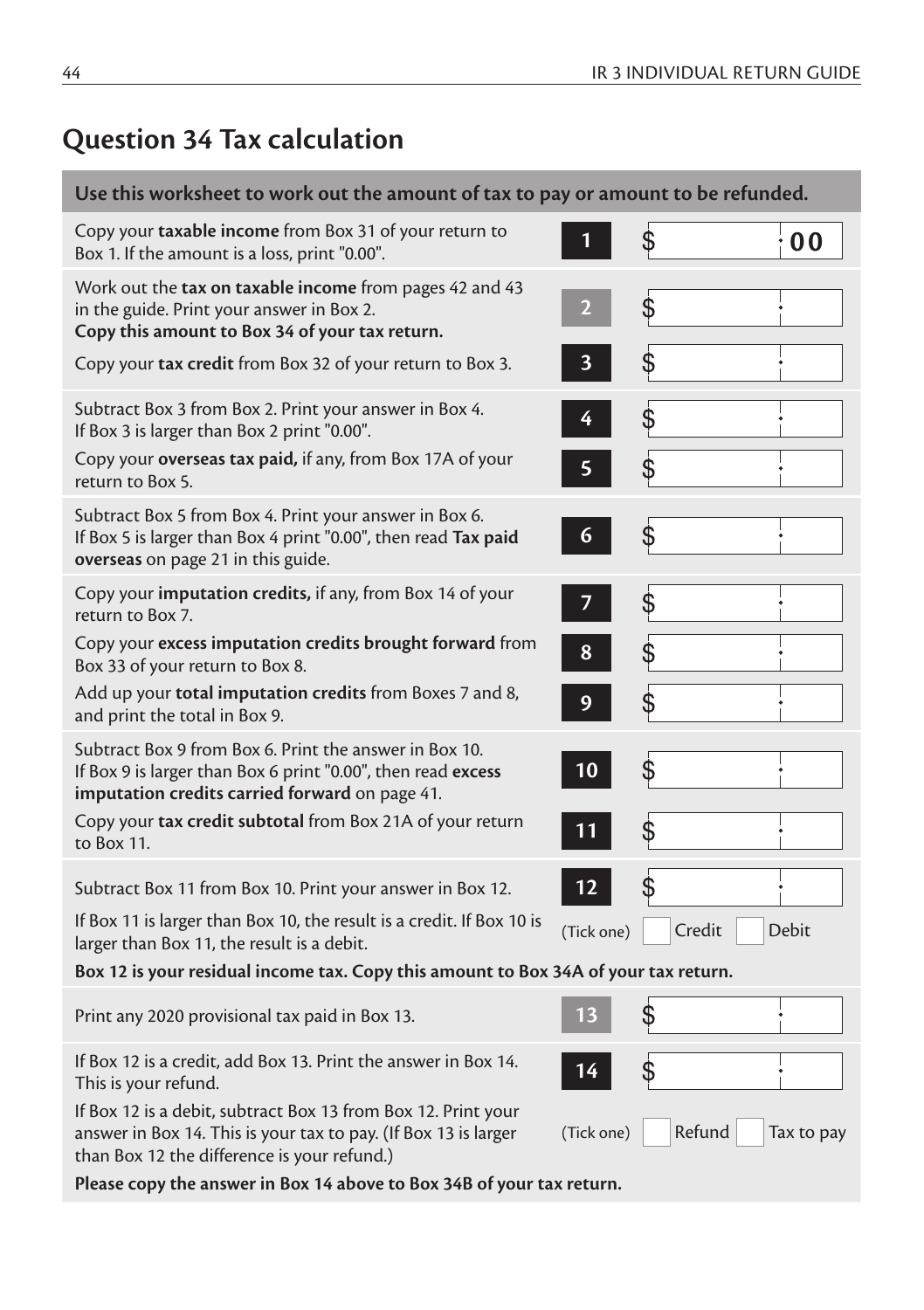# **Excess imputation credits carried forward**

Imputation credits are treated differently from RWT. If you received dividends from a New Zealand company that gave you imputation credits or an Australian company that gave you New Zealand imputation credits, you may have excess imputation credits to carry forward. This will only happen if your total imputation credits (including any excess imputation credits brought forward from 2019) are greater than your total tax payable.

Use the worksheet below to work out the excess imputation credits that must be carried forward to your 2021 tax return. We'll send you a letter confirming the amount.



**This is your excess imputation credits amount to carry forward to 2021.**

# **Student loan**

We'll work out how much of your student loan you need to repay, based on your income. If you have an end-of-year repayment obligation we'll send you a notice showing how much is due. If you want to calculate the amount yourself, either use the worksheet provided here or go to **ird.govt.nz/myIR** and use our student loan repayment calculator.

## **Interest-free student loan**

If you've lived in New Zealand for six months (183 days) or more, your student loan is interest-free.

Even if you haven't been in New Zealand for six months, you may qualify for an interest-free student loan if you meet the criteria for an exemption.

Go to our website **ird.govt.nz/sl-interest-free** for more details.

## **End of year repayment obligation**

Repayment deductions from salary or wages are generally considered your final obligation on that income and don't form part of your end-of-year repayment obligation.

Income from casual agricultural work and election day work doesn't have student loan deductions. This income is excluded as salary and wage income and becomes part of adjusted net income.

If you have a loss from an investment or business activity, any income or deductions are excluded in calculating your adjusted net income. If you have separate business or investment activities which are normally carried out in association with each other, you can offset a loss from one business or investment activity against other like income. For example, Rory has an overall loss from his landscaping business of \$7,500. He has also made a profit from his lawnmowing service of \$50,000. The activities are carried out in association with each other, so Rory can claim the \$7,500 loss against the \$50,000 profit.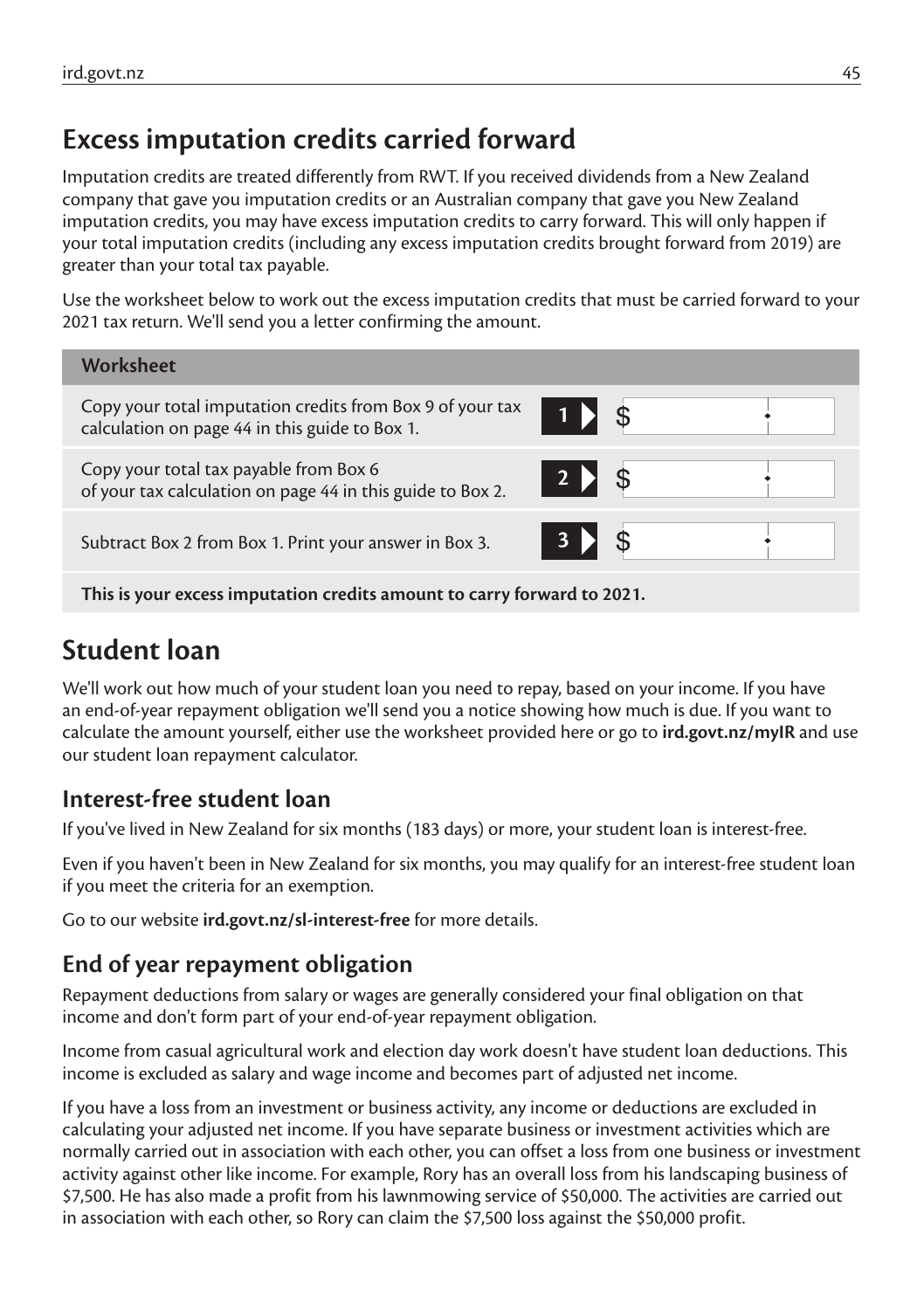From the 2015 tax year onwards income adjustments are now required to be part of your adjusted net income. For a full list of the adjustments required go to **ird.govt.nz/adjust-income**

You'll only have an end-of-year repayment obligation if you:

- have adjusted net income of \$1,500 or more with a total income (including salary or wages) of \$21,260 (annual repayment threshold plus \$1,500) or more
- had an interim assessment for the year.

#### *Note*

Adjusted net income is your annual gross income, excluding salary or wages and less annual total deductions you may claim. If you have a loss from an investment or business activity, neither the income or the deductions from that activity are included in calculating your adjusted net income. If you have separate business or investment activities which are normally carried out in association with each other, a loss from one business or investment activity can be offset against other like income.

Annual total deductions are the expenses and deductions you can claim for the tax year.

#### *Note*

If you're required to file an **Adjust your income - IR215** form, you can't use this worksheet to calculate your 2020 repayment obligation. Once we have received your IR3 and your IR215 we will send you your end-of-year repayment obligation for 2020.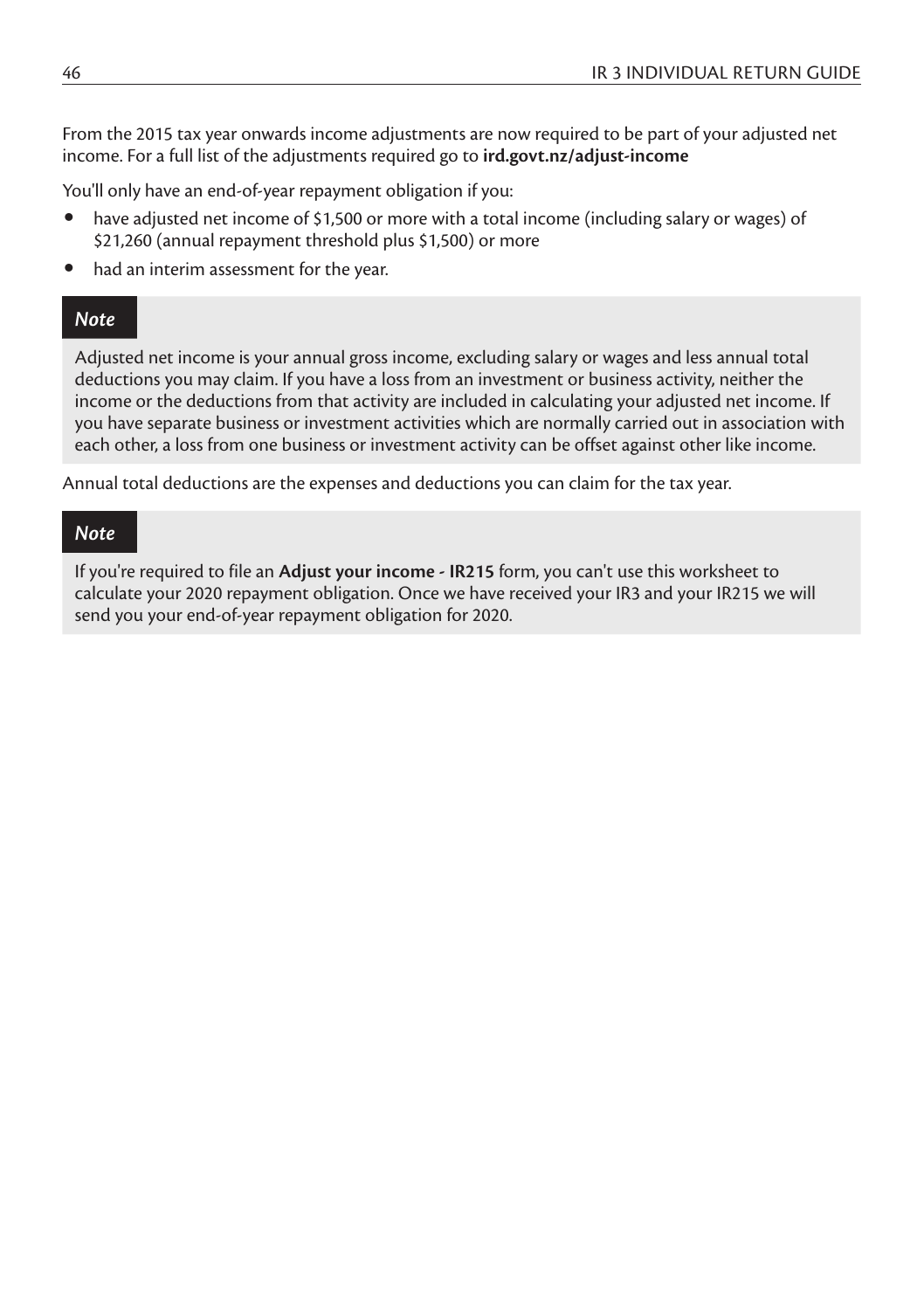| Use this worksheet to calculate your 2020 repayment.                                                                                                                                                              |                                             |
|-------------------------------------------------------------------------------------------------------------------------------------------------------------------------------------------------------------------|---------------------------------------------|
| Annual repayment threshold.                                                                                                                                                                                       | 19,760;00<br>\$<br>1                        |
| Copy any gross salary or wage income (excluding casual<br>agricultural or election day income) from Box 11B of your<br>return to Box 2.                                                                           | \$<br>$\mathbf{2}$                          |
| If Box 2 is more than Box 1 print \$0.00 in Box 3, otherwise<br>subtract Box 2 from Box 1 and print the result in Box 3.<br>This is your <b>unused repayment threshold</b> you can use against your other income. | \$<br>3                                     |
| Enter your income after expenses from Box 29 of your return<br>(excluding any losses), less any salary and wage income from<br>Box 2 in Box 4.                                                                    | \$<br>4                                     |
| Subtract Box 3 from Box 4. If the result is less than \$1,500.00<br>print \$0.00 in Box 5. Otherwise, print the result in Box 5 (this<br>is your total liable income).                                            | \$<br>5                                     |
| Multiply the amount in Box 5 by 0.12 (12%).                                                                                                                                                                       | \$<br>6                                     |
| This is your end-of-year payment obligation for the 2020 tax year.                                                                                                                                                |                                             |
| Print any 2020 voluntary repayments made to Inland<br>Revenue in Box 6A.                                                                                                                                          | \$<br>6A                                    |
| Print any 2020 interim payments made to Inland Revenue in<br>Box 6B.                                                                                                                                              | \$<br>6B                                    |
| Add Boxes 6A and 6B together and print the result in Box 7.                                                                                                                                                       | \$<br>7                                     |
| Subtract Box 7 from Box 6 and print your answer in Box 8.<br>If Box 7 is less than Box 6, the difference is your end-of-year                                                                                      | \$<br>8                                     |
| loan repayment.<br>If Box 7 is larger than Box 6, the difference is your end-of-year<br>overpayment.                                                                                                              | Loan repayment<br>(Tick one)<br>Overpayment |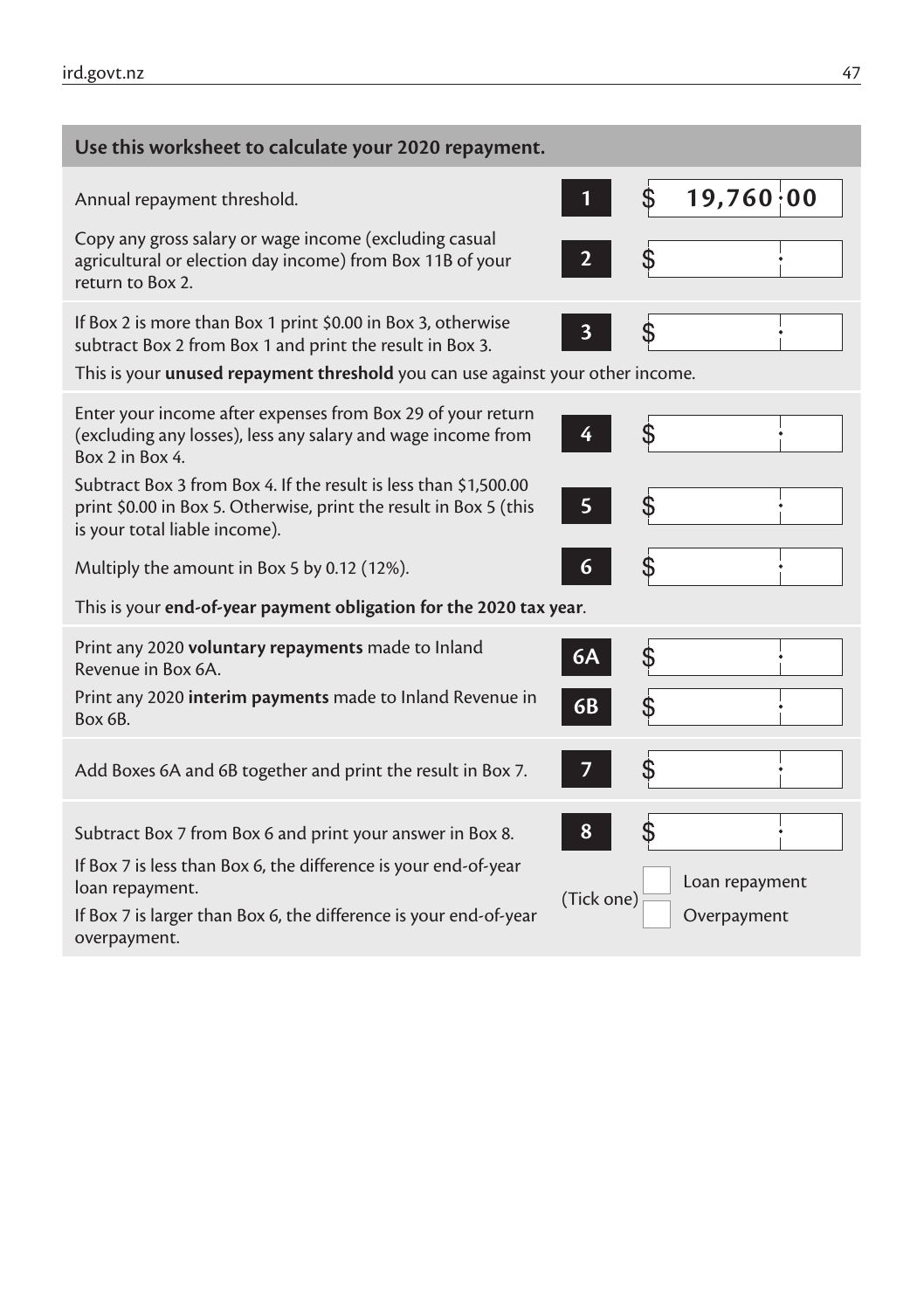## **Question 35 Early payment discount**

An early payment discount is available for people who:

- are new in business
- haven't begun to pay provisional tax
- made payments within the corresponding income year up to their balance date, eg, a standard balance date taxpayer, who has made a payment or payments on or before 31 March 2020 as income tax for the period 1 April 2019 to 31 March 2020.

The discount is calculated at the rate of 6.7% of either:

- the amount paid during the year, or
- 105% of your end-of-year residual income tax liability,

whichever is the lesser, and is credited against your end-of-year tax bill.

To check if you qualify, work through the following flowchart.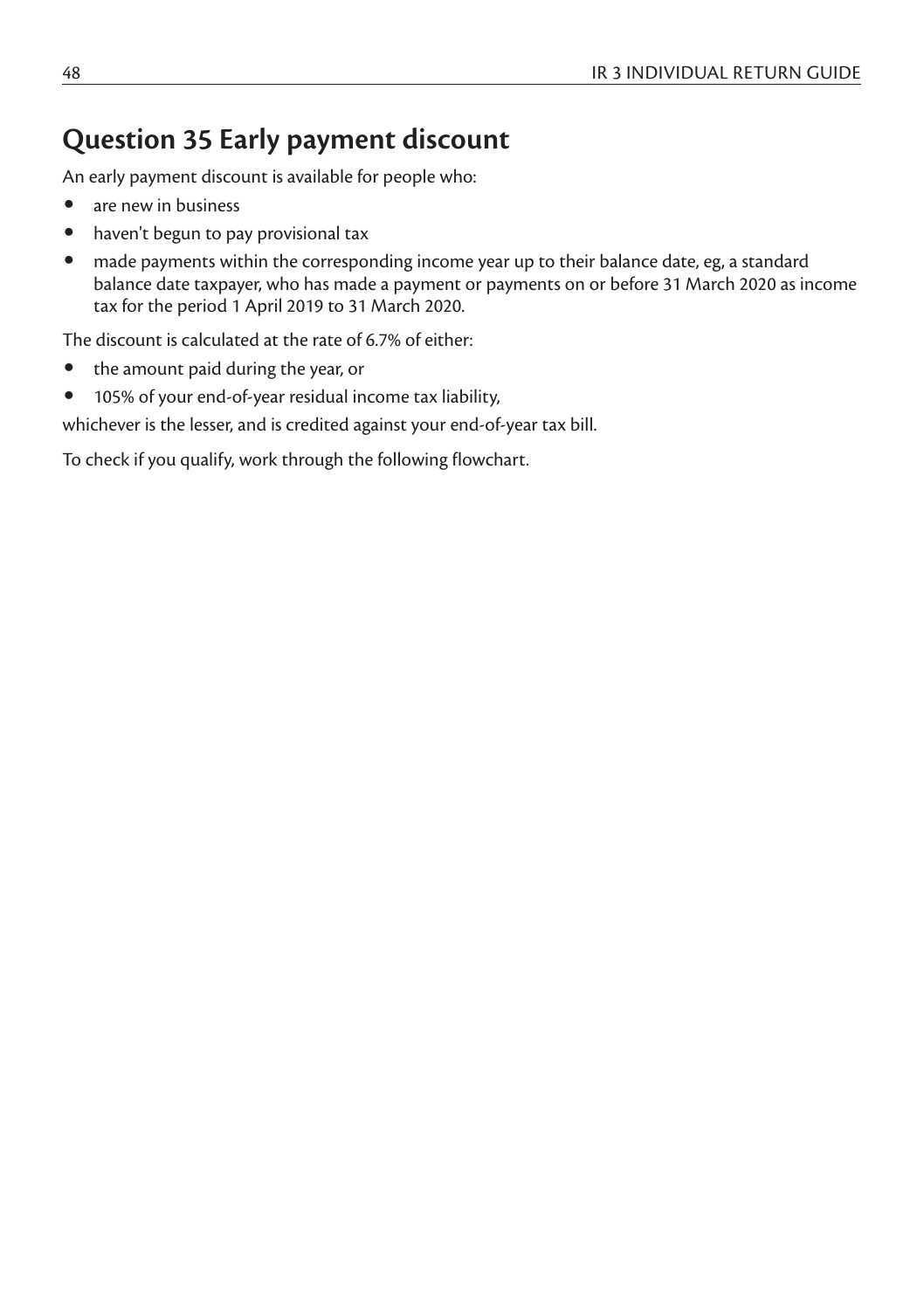## **Do you qualify for an early payment discount?**

#### **Terms we use**

**Provisional tax** - this is tax paid in instalments during the year, based on what you expect your income to be, or what it was last year.

**Assessable income** - income that is not exempt income or excluded income (eg, a government grant to a business). Assessable income includes undeclared business income you may have earned (eg, cash jobs).

**Year** - as referred to in the diagram below, year means the standard tax year from 1 April to 31 March, unless you have an approved different balance date, in which case your income year will end then.

If you have any questions about your entitlement to the discount, please contact us.

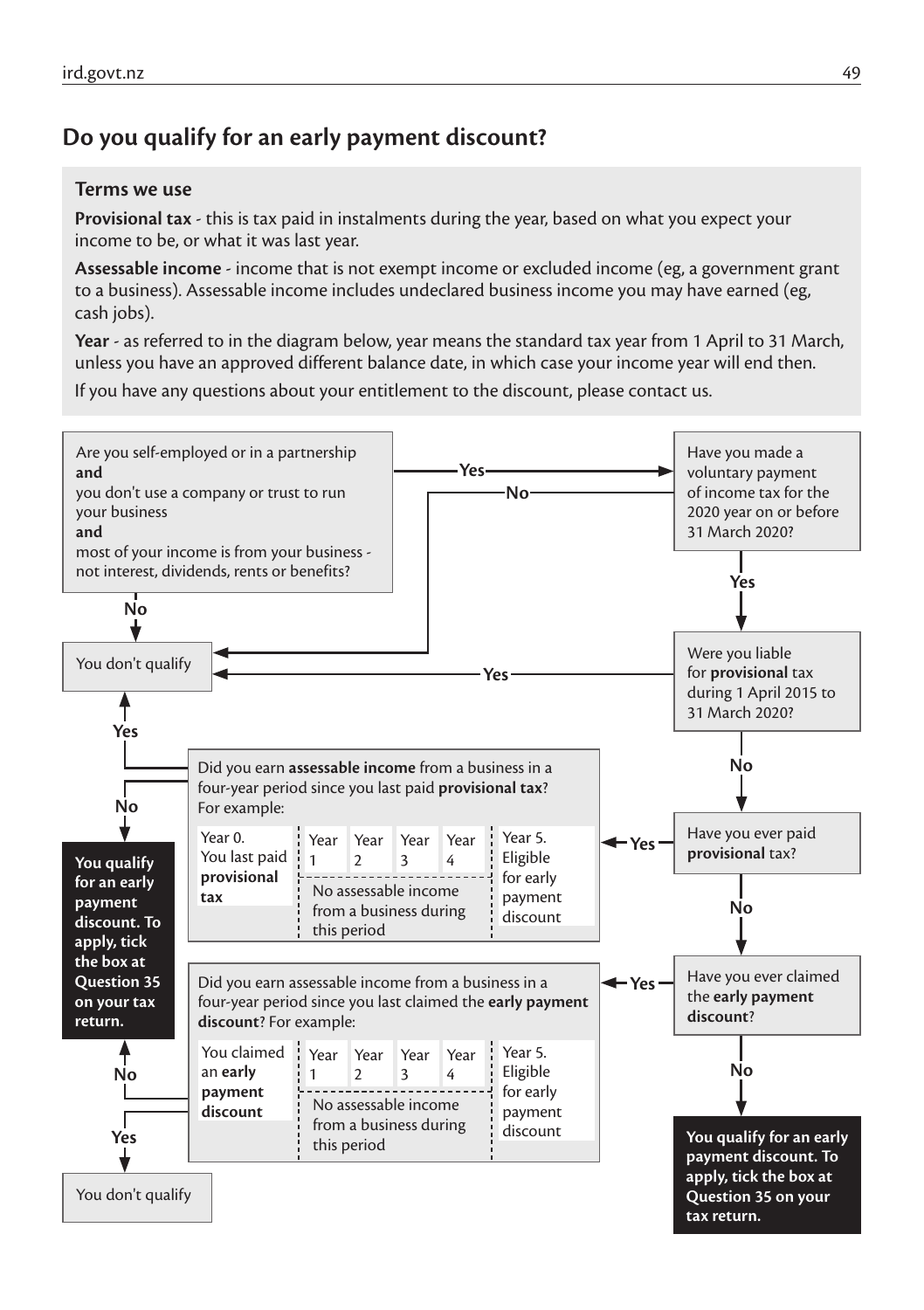# **Question 36 Refunds and/or transfers**

If you're entitled to a refund, you can:

- transfer all or part of it to your student loan
- transfer all or part of it to cover someone else's income tax or student loan
- transfer all or part of it to your 2021 provisional tax
- have it direct credited to a bank or other deposit account, eg, a building society account shown at Question 8.

If you've made payments towards your 2021 provisional tax and, after completing this return, you find that you have less or no provisional tax to pay, the over payment can be included in the amount we refund or transfer. Attach a separate note to your return to request this.

## **Direct credit**

If you choose direct credit you get your refund faster and you can withdraw your money as soon as it's credited because there's no clearance time.

We pay any refund over \$1.00 direct into your New Zealand bank account or other deposit account, eg, a building society account as soon as we've processed your return. Make sure your correct bank account number is printed at Question 8 on the front page of your return.

# **Transfers**

If you'd like your refund transferred to another account or to arrears being paid off through an instalment arrangement, you'll need to tell us the date you'd like your excess tax transferred (the "transfer date").

The date you can choose depends on what tax has been overpaid and whose account you want the credit transferred to.

### **Requesting transfers on your return**

You can ask us to transfer a refund to another account by filling out the boxes on page 5 of your return. If you ask for a transfer on your return, we will transfer your refund at one of the following dates:

Transfer to your own account or an account of someone associated to you, the later of:

- the day after your balance date (or 1 April if your balance date is before 31 March), or
- the due date in the destination account.

Transfer to an account of someone not associated to you:

the day after your return was filed.

If you don't tell us the date you'd like your credit transferred, we will transfer it at a date we think gives you the greatest advantage. If you'd like the credit transferred at a different date, you can contact us and ask for the transfer date to be changed (including if we've transferred your credit to cover a debt).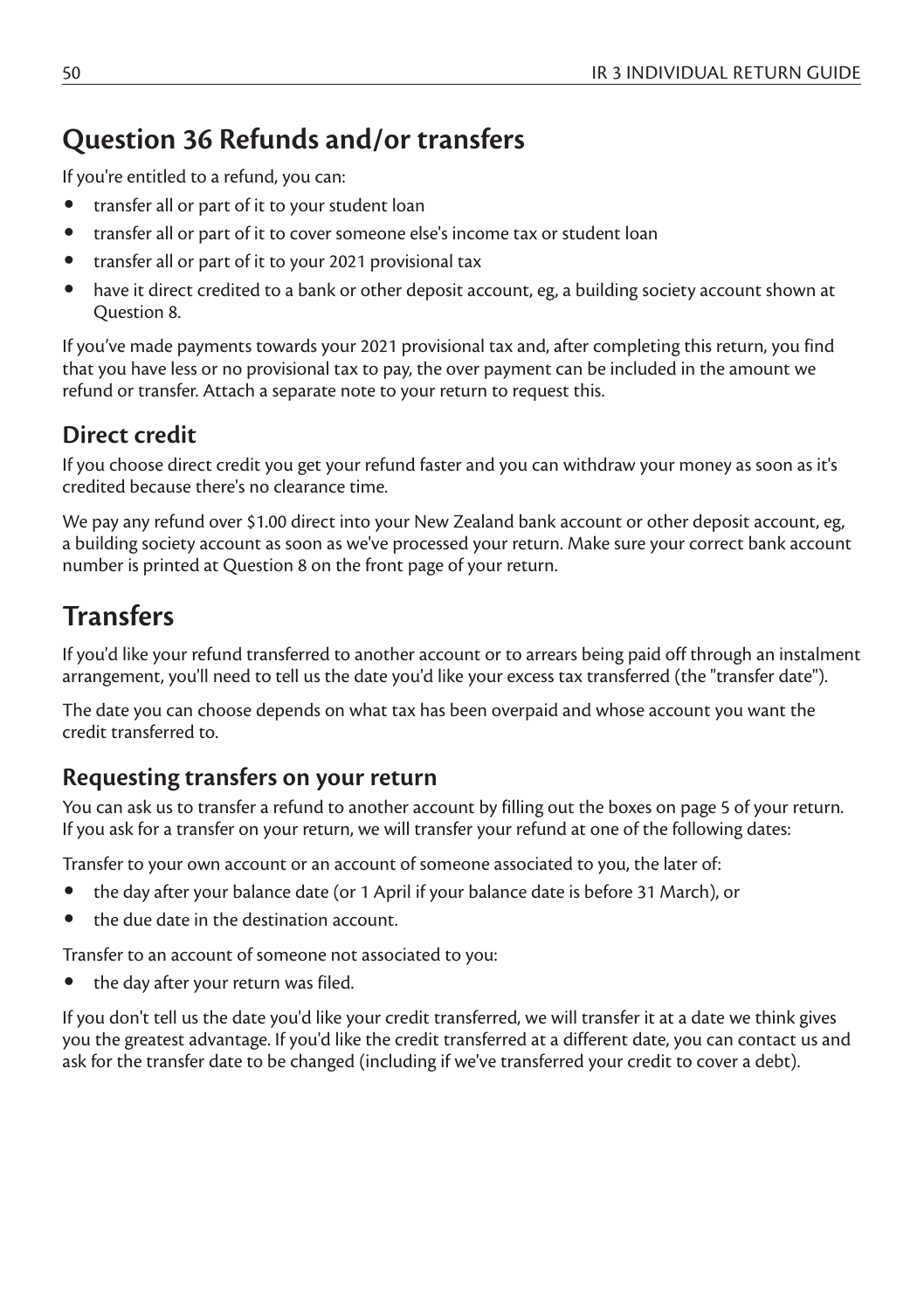### **Associated taxpayers**

The following are associated taxpayers for the purposes of transferring overpaid tax:

- a company you're a shareholder-employee in
- a partner in the same partnership
- a relative (eg, child, parent)
- spouse or partner
- a trustee of a family trust you're a beneficiary of.

#### **Transfers requiring a separate note attached to the return**

Situations such as requesting a transfer at a future date, transfer to arrears being paid off by an instalment arrangement and transfers at a different date will require you to attach a separate note to your return advising the following specific details.

- The amount you want transferred.
- The account you want it transferred to, eg, name, IRD number, tax type and period end date (and if it's another person, whether they're associated).
- The date you'd like the credit transferred.
- If it is to be transferred to debt covered by an instalment arrangement.

Special rules apply if the return period has had tax pooling funds transferred in.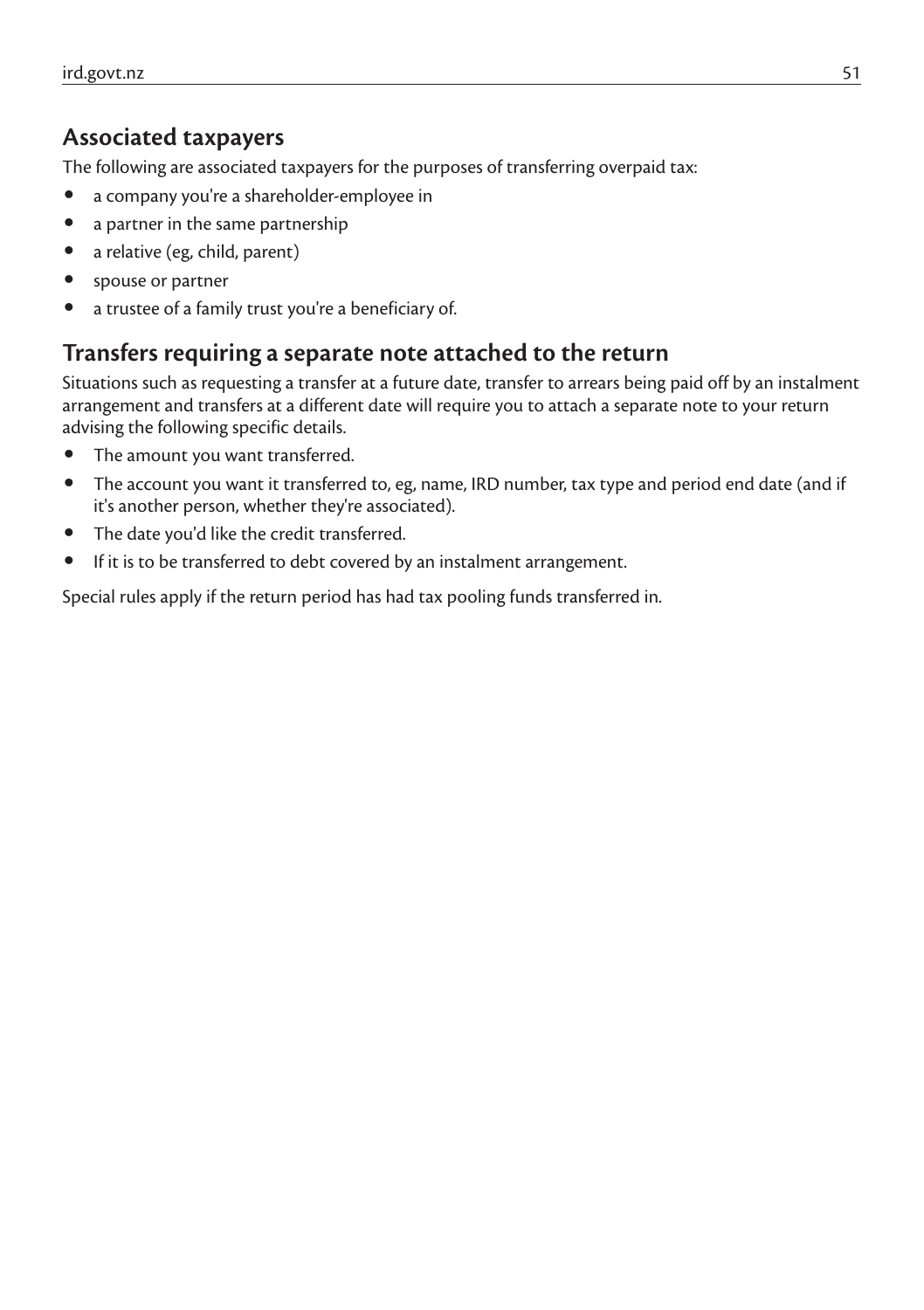# **Provisional tax**

# **Question 37 Provisional tax**

Provisional tax is generally payable because you earned income during the year that either:

- wasn't taxed, or
- was taxed at the wrong rate.

It's usually payable in three instalments during the year (28 August 2020, 15 January 2021, 7 May 2021), unless:

- you have a non-standard balance date, or
- you pay GST on a six-monthly basis, or
- you use the GST ratio method to calculate provisional tax.

If your 2020 residual income tax (RIT) (Box 34A of your return) is more than \$5,000, you'll become a provisional tax payer and will be liable to pay 2021 provisional tax.

For more information read our guides **Provisional tax - IR289** or **Penalties and interest - IR240**.

# **Initial provisional tax liability**

Special rules apply when interest may be charged for an initial provisional tax liability.

You will have an initial provisional tax liability if:

- you begin to derive income from a taxable activity during the tax year, and
- your RIT in any of the four preceding tax years didn't exceed \$5,000 (\$2,500 for the 2019-20 and earlier years), and
- your RIT for the current year is \$60,000 or more.

If this applies to you, please read our guide **Provisional tax - IR289**.

The date you cease employment determines when interest will be charged from.

You are not liable to pay provisional tax in the year you have an initial provisional tax liability. You may make voluntary payments to reduce your interest liability.

#### **Interest rules if you have an initial provisional tax liability**

Special rules apply to when interest may be charged for an initial provisional tax liability. If this applies to you, please read our guide **Provisional tax - IR289**.

# **Payment options**

You have three options for paying provisional tax - the standard option "S", the estimation option "E" or the ratio option "R".

## **Standard option**

Under this option, your 2021 provisional tax is the same as your 2020 RIT (if it is more than \$5,000) plus 5%. Copy this amount to Box 37B of your return and print "S" in Box 37A. Divide the amount by 3 to get the amount you must pay for each instalment - record this on page 56. If you're filing your return after 28 August, your instalment amounts may be different.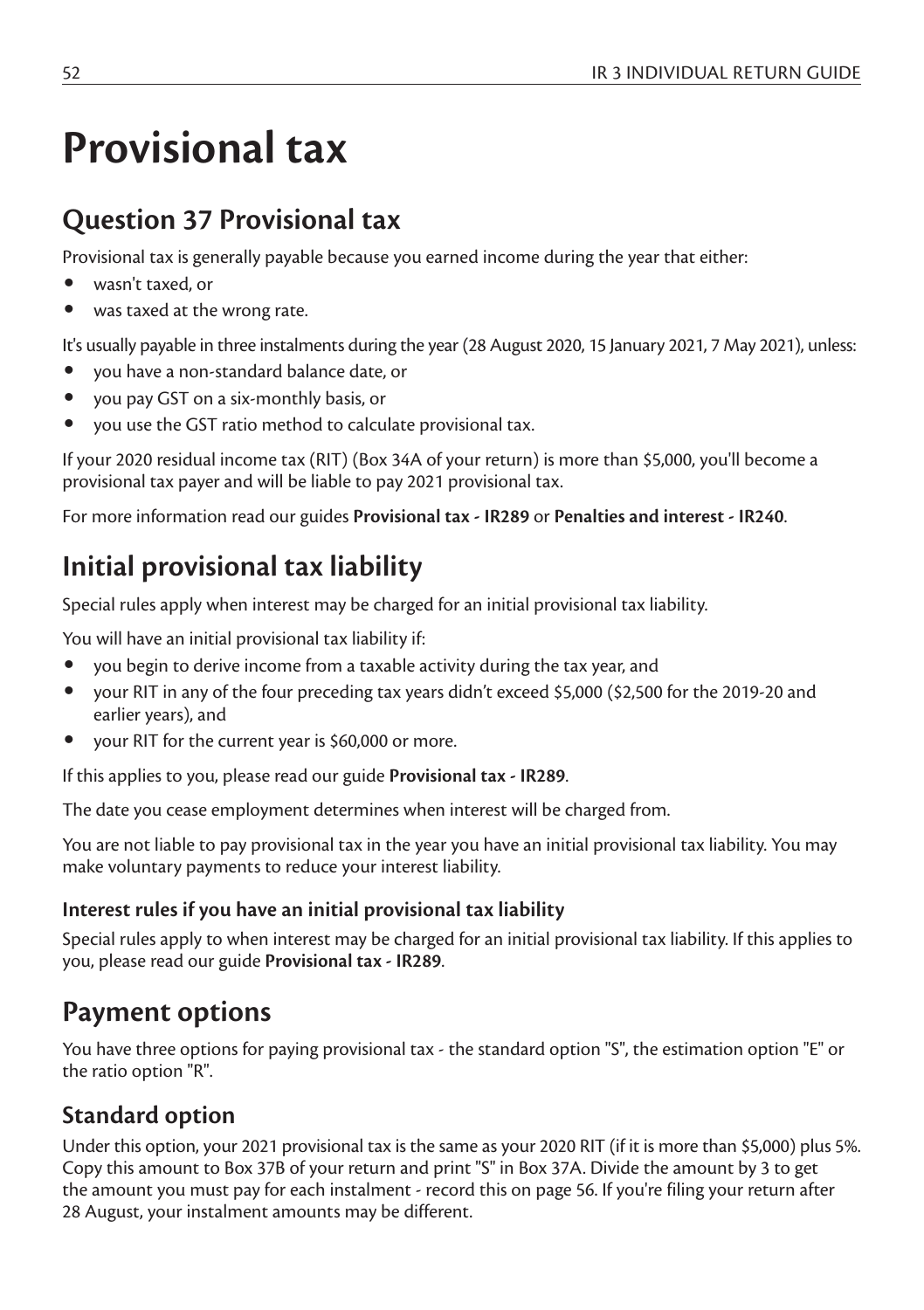#### *Note*

If you think your income for 2021 will be more than your 2020 income, you can make voluntary payments over and above the amount you have to pay under the standard option.

#### **Use this worksheet to calculate your 2021 provisional tax using the standard option "S"**

| Copy your RIT from Box 34A of your return to Box 1.                                     |             |    |
|-----------------------------------------------------------------------------------------|-------------|----|
| Multiply Box 1 by 0.05 (5%). Print your answer in Box 2.                                | $2^{\circ}$ |    |
| Add Box 1 and Box 2. Print your answer in Box 3.<br>Box 3 is your 2021 provisional tax. |             | 00 |

#### **Copy this amount to Box 37B of your return and print "S" in Box 37A.**

Divide the amount in Box 3 by 3 to get the amount you must pay for each instalment. Record this on page 56.

If you're filing your return after 28 August, your instalment amounts may be different.

#### **Estimation option**

Anyone can estimate provisional tax. If you expect your 2021 RIT to be lower than your 2020 RIT, estimating will keep you from paying more than you have to.

If you choose to estimate, your estimate must be fair and reasonable at the time you make it and at each instalment date.

You can be charged a penalty and/or interest if you don't take reasonable care when you estimate your provisional tax.

| Use this worksheet to calculate your 2021 provisional tax using the estimation option "E"     |                |    |  |
|-----------------------------------------------------------------------------------------------|----------------|----|--|
| Print your estimated 2021 taxable income in Box 1.                                            | $\mathbf{1}$   | \$ |  |
| Work out the tax on the amount in Box 1.<br>Print your answer in Box 2.                       | $2^{\circ}$    |    |  |
| Print your estimated 2021 credits, such as tax credits,<br>PAYE deducted, in Box 3.           | 3 <sup>7</sup> | S  |  |
| Subtract Box 3 from Box 2. Print your answer in Box 4.<br>Box 4 is your 2021 provisional tax. | 4              |    |  |

#### **Copy this amount to Box 37B of your return and print "E" in Box 37A.**

Divide the amount in Box 4 by 3 to get the amount you must pay for each instalment. Record this on page 56.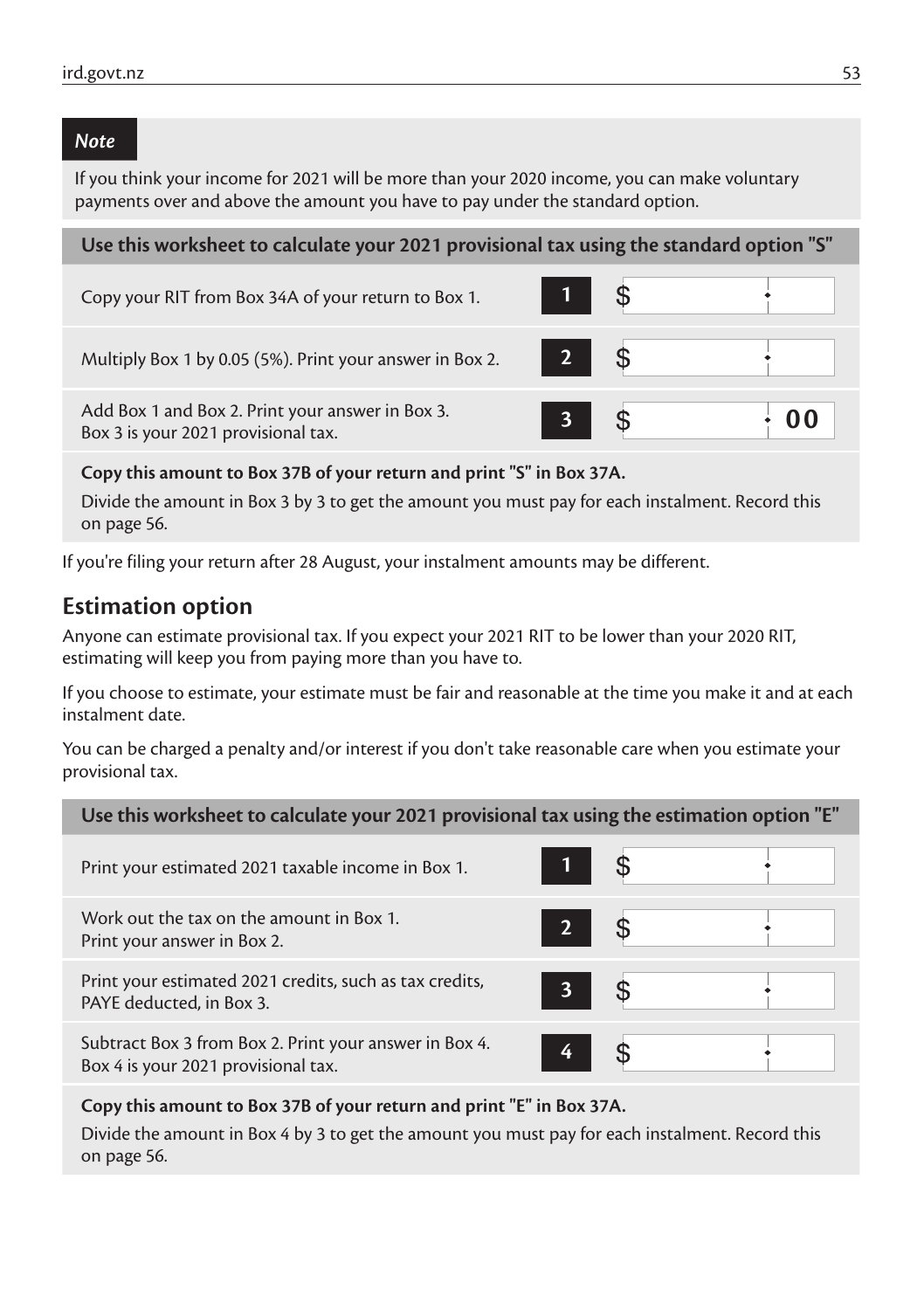## **Ratio option**

If you're GST-registered you may qualify to use the ratio option to calculate your provisional tax.

You must apply to use the ratio option, before the beginning of the income year you want to use it in.

If you've already elected to use the ratio option and want to continue using it, enter R at Box 37A.

Read our guide **Provisional tax - IR289** for more information about the ratio option.

# **Question 38 Foreign rights disclosure**

If you calculated controlled foreign company (CFC) or foreign investment fund (FIF) income at Question 17, you may be required to complete an additional disclosure form for that investment. The types of foreign investment that may not require an additional disclosure are investments in countries New Zealand has a double tax agreement with as at 31 March 2020 and have used the comparative value or fair dividend rate method.

Full details of the disclosure requirements are available in the May issue of our **Tax Information Bulletin (TIB)** each year.

If you need help making a disclosure please call 0800 377 774.

## **What to show in your return**

At Question 17 of your return include:

- any income and tax credits from a CFC or FIF
- any claim for BFTA credits.

See page 19 to find out how to convert your overseas income and tax credits to New Zealand dollars.

For further information about CFCs and FIFs, go to **ird.govt.nz**

# **Question 39 Is your return for a part-year?**

Read the situations listed in Question 39. If any apply to you, tick the "Yes" option and then tick the situation that applies and fill in the start and end dates of the return period.

If you were a tax resident for the full year, but only worked part of the year, please tick the "No" option.

If you ticked "Yes", this means that your return isn't for a full year. We'll calculate your tax and income-related tax credits and let you know what they are.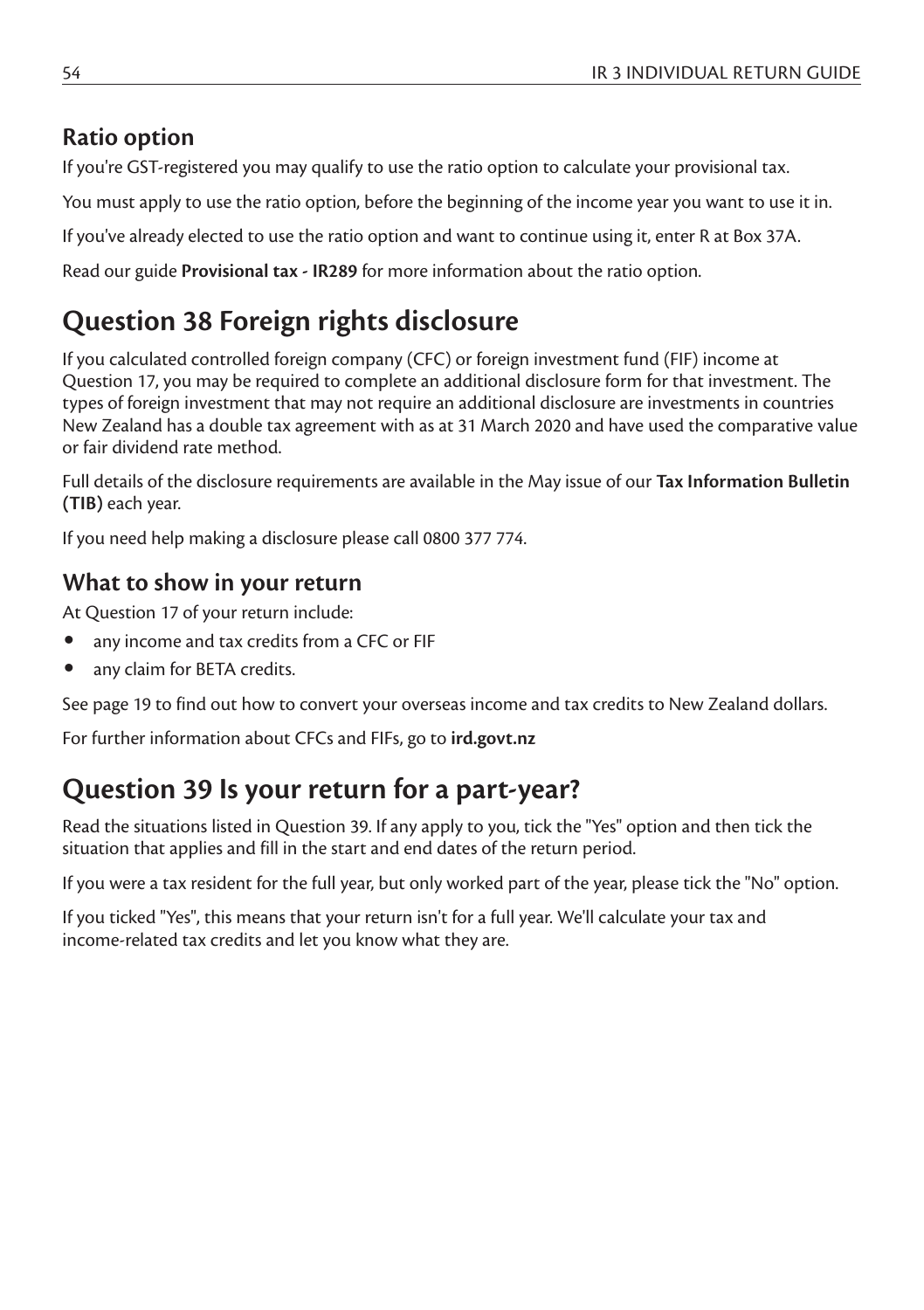# **Question 40 Notice of assessment and declaration**

You must read the declaration and sign the return as being true and correct.

#### **Self-assessment by taxpayers**

Taxpayers have to assess their own liability as part of their return filing obligations. This applies to the 2002-03 and later income years. We may amend your assessment if a correction is required.

If you dispute our assessment please go to **ird.govt.nz/disputes** for more information. The four-month period for you to issue a notice of proposed adjustment (NOPA) to your self-assessment will start on the date Inland Revenue receives your return.

# **Paying your tax**

If you have tax to pay, you must pay it by 7 February 2021. If you have an agent and a standard or late balance date you may have until 7 April 2021 to pay. If you think this may apply to you, please contact your agent for more information. You can pay earlier if you want to.

### **How to make payments**

Go to **ird.govt.nz/pay** to find out about paying by:

- direct debit
- credit or debit card
- internet banking.

#### **Late payment**

We may charge you a late payment penalty if you miss a payment or it's late. We'll also charge you interest if you don't make your tax payment by the due date.

If you can't pay your tax by the due date, please call us. We'll look at your payment options, which may include an instalment arrangement, depending on your circumstances.

Go to **ird.govt.nz/penalties** for more information.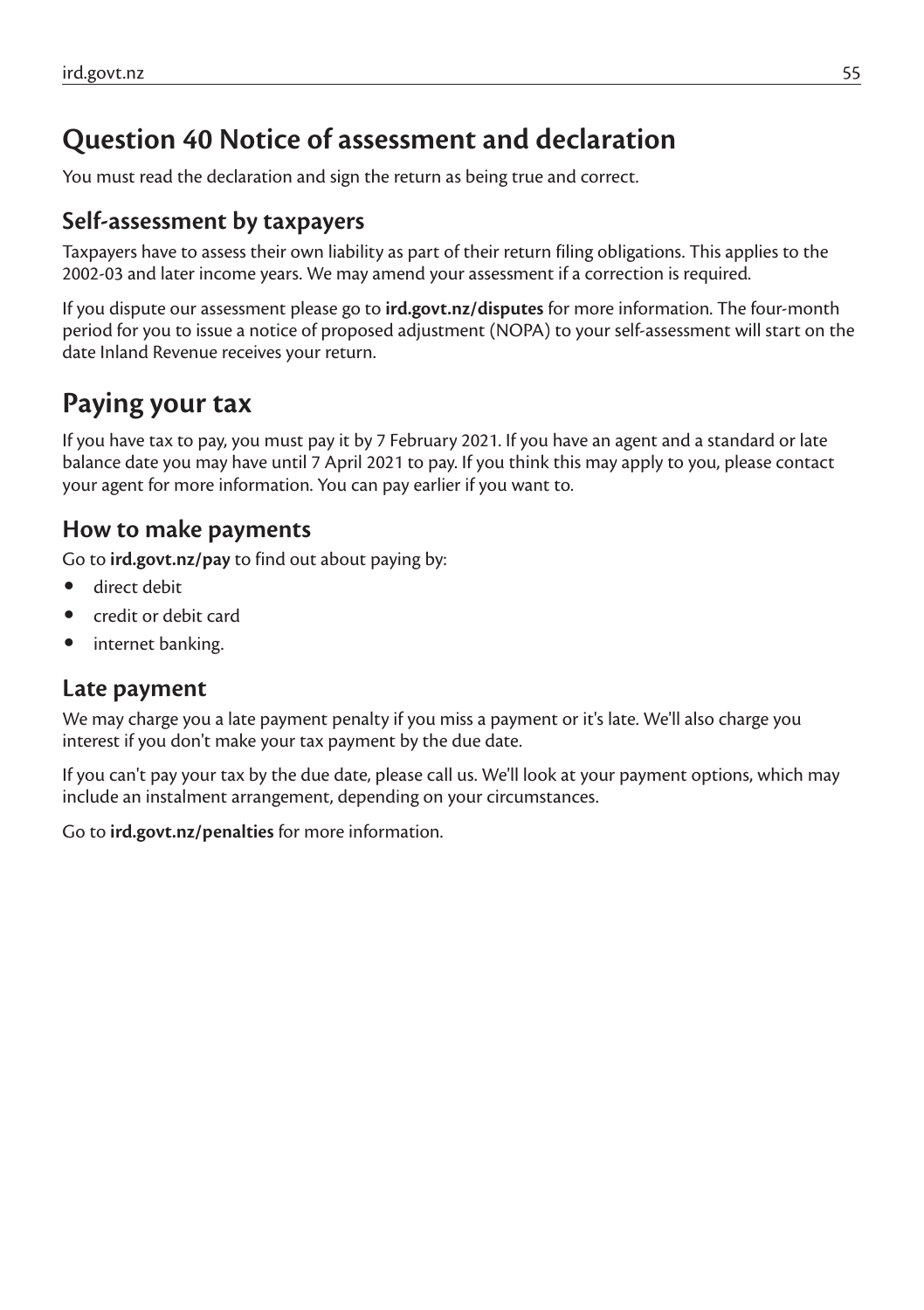# **Your record of payment**

When you've worked out how much you have to pay, write the amounts on the schedule below. Keep it as a record so you don't miss a payment.

The dates on the schedule apply to a person with a 31 March balance date. If your balance date is different or you are registered for GST on a six-monthly filing frequency or if you have a tax agent, your payment dates may be different too. If you aren't sure, check with your tax agent or call us.

| These dates may vary if you have a non-standard balance date, if you have a   |
|-------------------------------------------------------------------------------|
| tax agent or if you are registered for GST on a six-monthly filing frequency. |
| <b>Amount</b><br>Date payable                                                 |
| 2020 income year                                                              |
| Tax to pay (Box 34B of your return)                                           |
| 7 February 2021<br>\$                                                         |
| 2021 income year                                                              |
| Total provisional tax (Box 37B of your return)                                |
| \$                                                                            |
| First instalment (one-third)                                                  |
| <b>28 August 2020</b><br>\$                                                   |
| Second instalment (one-third)                                                 |
| <b>15 January 2021</b><br>\$                                                  |
| Third instalment (one-third)                                                  |
| 7 May 2021<br>ዳ                                                               |

#### **Adjusting an income tax return already filed**

If you want to amend or adjust an income tax return that's already been filed, please send us a **Notice of proposed adjustment - IR770** (NOPA) through the disputes resolution process. Don't send us another return.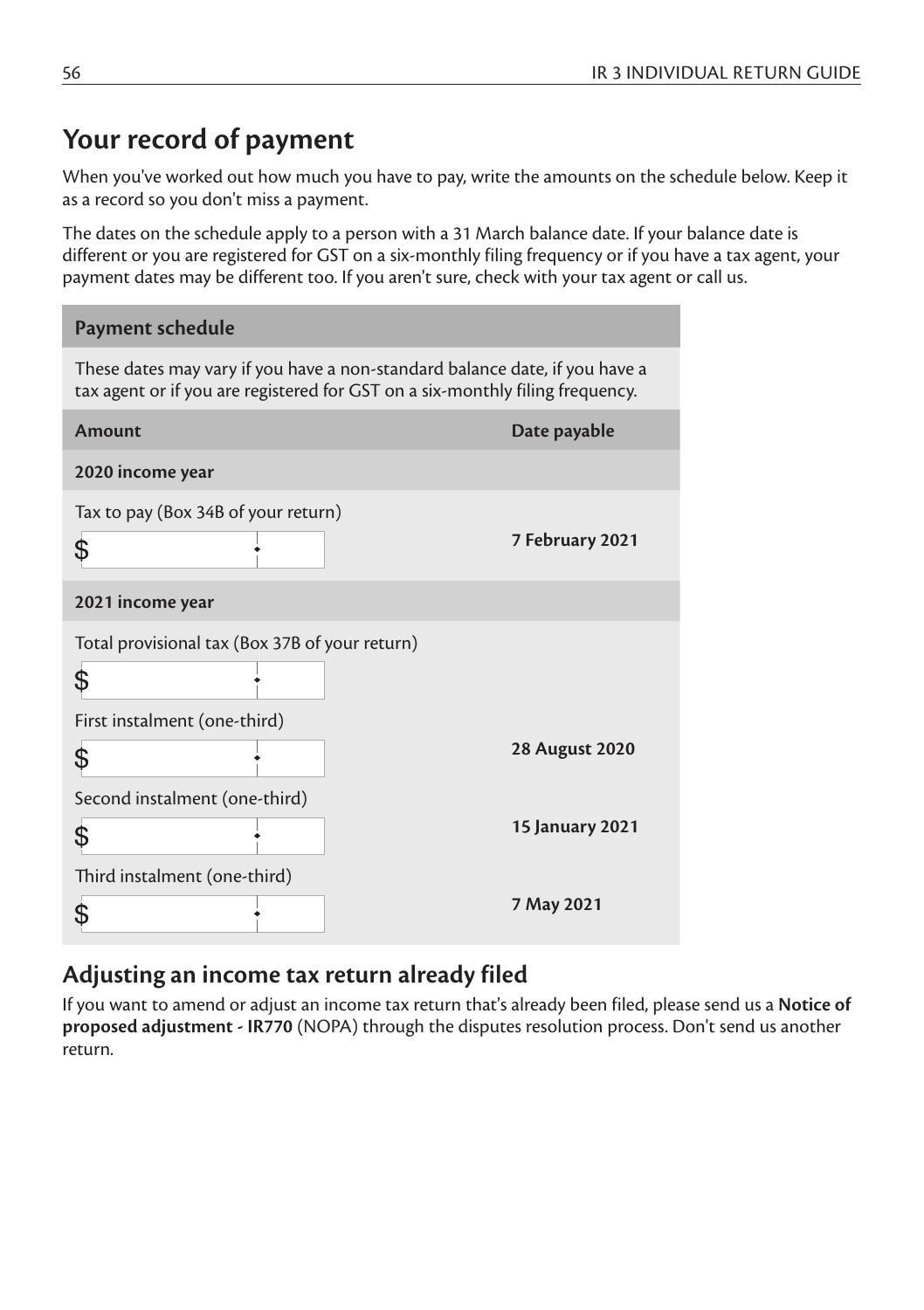# **ACC personal services rehabilitation payments**

If you've had a workplace injury your employer may manage these payments rather than ACC. If you or your caregiver receive these payments, regardless of whether ACC or your employer makes them, you'll need to read this information before you complete your return.

Any ACC personal service rehabilitation payments paid by ACC or your employer direct to the client or caregiver, are schedular payments and will have tax deducted before the payments are made.

If you received these payments you may not be required to complete an IR3, let us know and we'll update our records.

## **Do I need to file?**

#### **Are you a caregiver receiving payments from ACC, or a caregiver paid by a client?**

If this is your only income, you are not required to complete an IR3 and can receive an automatic income tax assessment instead. However, you may have another reason to complete an IR3 - see page 5 for more information.

#### **Are you a client who received these payments from ACC and then passed on those payments to your caregiver?**

You're are required to file an IR3 if:

- you have other income
- you have other reasons to file see page 5.

Note the above rules apply whether or not you've passed these payments on to your caregiver.

**If you're a client or caregiver who is required to file, please read the information on the following pages before you complete Questions 12 and 28.**

## **Question 12 Schedular payments**

#### **If you're a caregiver paid directly by ACC**

Use the income from schedular payments information on your **Summary of Income (SOI)** to help you complete your IR3. If you haven't received an SOI, call us on 0800 377 774 and we'll send you a copy. If you haven't given ACC your IRD number, please include any payments that aren't on your SOI in your IR3.

Enter the amount of tax deducted in Box 12A. Enter the total gross payments in Box 12B.

#### **If you're a caregiver paid by the ACC client**

Using the records you've kept on the amount of personal service rehabilitation payments you received throughout the year, work out the gross payments to show in your return.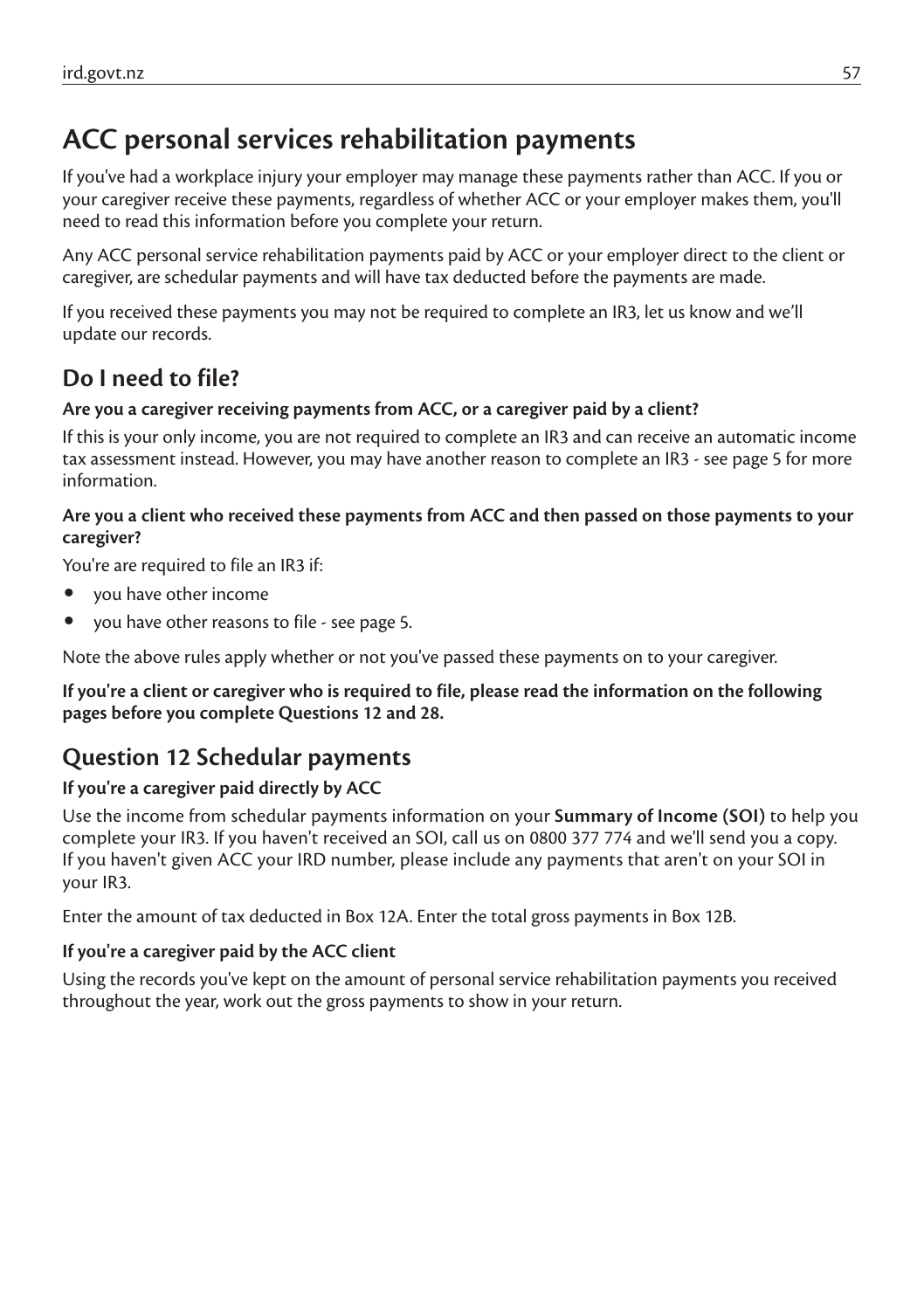#### **Calculating your gross payments**

| Worksheet 1. Calculating your gross payments that had 10.5% tax deducted                                                                                |        |  |  |
|---------------------------------------------------------------------------------------------------------------------------------------------------------|--------|--|--|
| Print in Box 1 the total amount of payments received that $\begin{array}{ c c } \hline \textbf{1} & \textbf{\$} \end{array}$<br>had 10.5% tax deducted. |        |  |  |
| Divide Box 1 by 0.895.<br>Print the answer in Box 2. This is the gross payment.                                                                         | $2$ \$ |  |  |

If any of your payments had the 45% no-notification tax rate applied, you will need to complete the following worksheet.

| Worksheet 2. Calculating your gross payments that had 45% tax deducted             |   |  |  |  |
|------------------------------------------------------------------------------------|---|--|--|--|
| Print in Box 3 the total amount of payments received that<br>had 45% tax deducted. | 3 |  |  |  |
| Divide Box 3 by 0.55<br>Print the answer in Box 4. This is the gross payment.      |   |  |  |  |
| Total gross payments amount for the year                                           |   |  |  |  |
| Worksheet 3. Calculating your total gross payment                                  |   |  |  |  |
| Add Boxes 2 and 4 together and print the answer in Box 5.                          |   |  |  |  |

Add Boxes 2 and 4 together and print the answer in Box 5. **5**

**This is the gross payment received for the year. Copy it to Box 12B of your return.**

#### *Note*

If you're registered for GST, your gross schedular payment may include GST. Enter the GST-exclusive amount at Question 12B.

#### **Calculating your tax deducted**

| Worksheet 4. Calculating your available tax credit                           |                  |  |
|------------------------------------------------------------------------------|------------------|--|
| Add Boxes 1 and 3 together and print the answer in Box 6. $\Box$ 6 $\Box$ \$ |                  |  |
| Subtract Box 6 from Box 5 and print the answer in Box 7.                     | $\overline{z}$ s |  |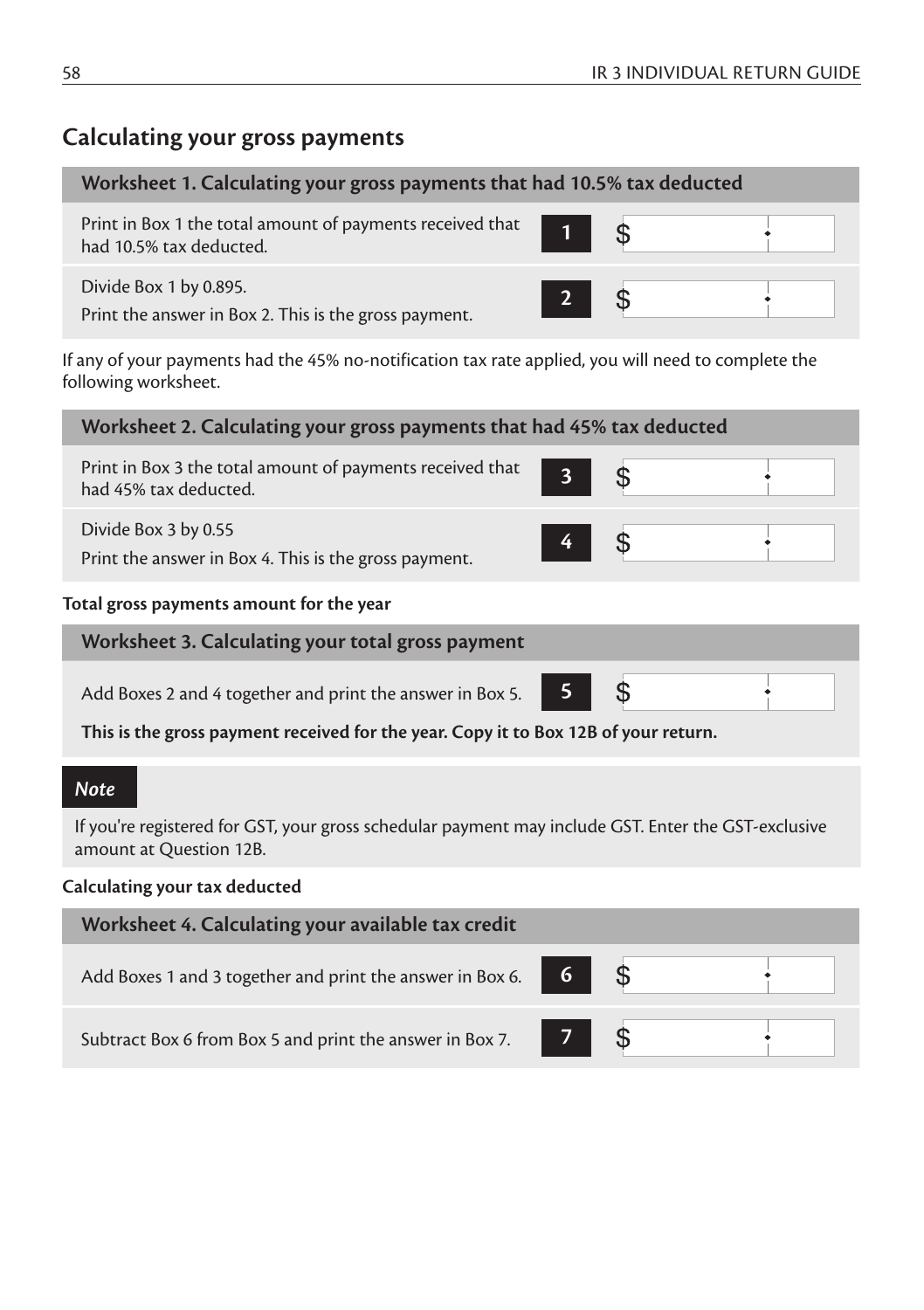#### *Note*

If the payments you received didn't have tax deducted from them or you received any other income that didn't have tax deducted from it, print it in Box 24 of your return. Attach the details of your income to your return.

## **If you're an ACC client**

If you've kept all payments and haven't paid any of the money received from ACC to your caregiver(s), use the amounts from schedular payments information on your SOI.

Enter the tax on schedular payments in Box 12A and enter the total gross payments in Box 12B.

If you haven't received your SOI, you can get these details from myIR or call us on 0800 377 774 and we will send you a copy.

If you haven't provided ACC with your IRD number, please include any payments that aren't on your SOI in your IR3.

If you've passed on all the income to your caregiver(s) you don't need to include these from your SOI at Question 12. This is because these payments, when they're all passed to your caregiver(s) throughout the year, are considered exempt income to you.

You won't need to put any amount in Boxes 12A or 12B.

If you've been reimbursed by ACC for amounts that you've paid to caregiver(s) before 1 April 2018 you won't need to put any amount in Box 12B but you'll include the tax on schedular payments from your SOI in Box 12A.

If you've kept some of the income, you'll include the total gross payments from your SOI at Box 12B but claim any of these payments you've passed on to your caregiver(s) as a deduction at Question 12C. Read **Question 12C Expenses related to schedular payments** below.

If you haven't given ACC your IRD number, please include any payments that aren't on your SOI in your IR3.

Please use worksheet 4 "Calculating your available tax credit" on page 61 to determine your tax deductions. This total will be added at Question 12A. You'll also need to complete worksheets 1 to 3 on page 60 before you can calculate your available tax credit.

#### **Question 12C Expenses related to schedular payments**

#### **If you've kept some of the income**

To help determine your allowable deduction, you'll first need to determine your caregiver's gross payments. Complete worksheets 1 to 3 and include the amount from Box 5 at Box 12C of your IR3 return.

Please attach a copy of the payments you made to your caregiver(s) with your IR3.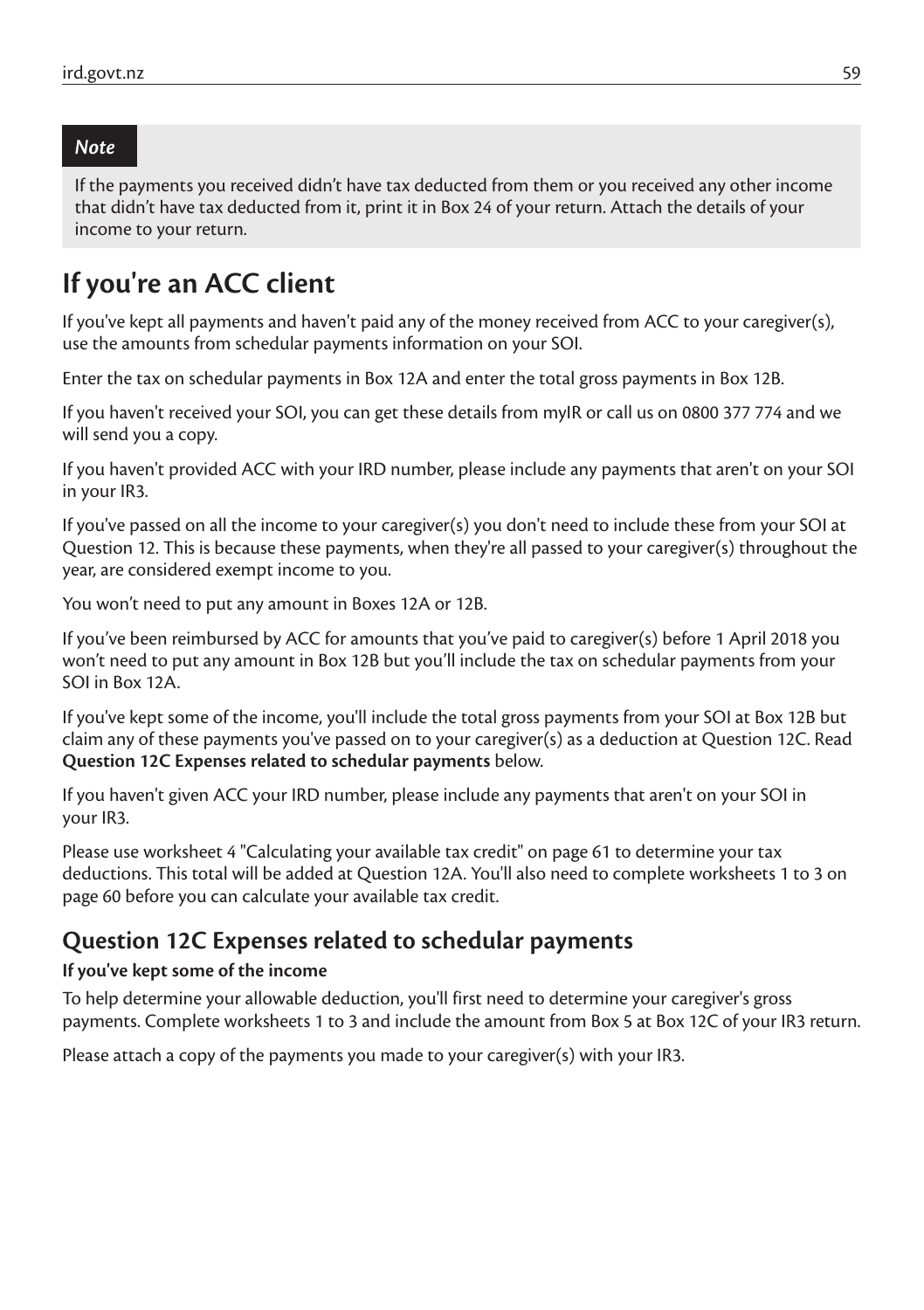#### **Calculating your deduction**

| Worksheet 1. Calculating the gross payments you have passed to your caregiver that<br>had 10.5% deducted   |             |  |  |
|------------------------------------------------------------------------------------------------------------|-------------|--|--|
| Print in Box 1 the total amount you paid to your caregiver<br>that had 10.5% tax deducted.                 |             |  |  |
| Divide Box 1 by 0.895. Print the answer in Box 2.<br>This is the gross payment you made to your caregiver. | $2^{\circ}$ |  |  |

If any of your payments had the 45% no-notification tax rate applied you'll need to complete the following worksheet.

**Worksheet 2. Calculating the gross payments you have passed to your caregiver that had 45% tax deducted**

| Print in Box 3 the total amount you paid to your caregiver<br>that had 45% deducted.                      |                 |  |
|-----------------------------------------------------------------------------------------------------------|-----------------|--|
| Divide Box 3 by 0.55. Print the answer in Box 4.<br>This is the gross payment you made to your caregiver. | $\vert 4 \vert$ |  |

#### **Your allowable deduction**

| Worksheet 3. Calculating your allowable deduction                               |                |  |  |
|---------------------------------------------------------------------------------|----------------|--|--|
| Add Boxes 2 and 4 together and print the answer in Box 5.                       | 5 <sub>1</sub> |  |  |
| This is the allowable deduction. Include this amount in Box 12C of your return. |                |  |  |

Please attach a copy of the payments you made to your caregiver(s) with your IR3.

Please use worksheet 4 on the next page to calculate the tax deducted, which you'll need to include at Question 12A.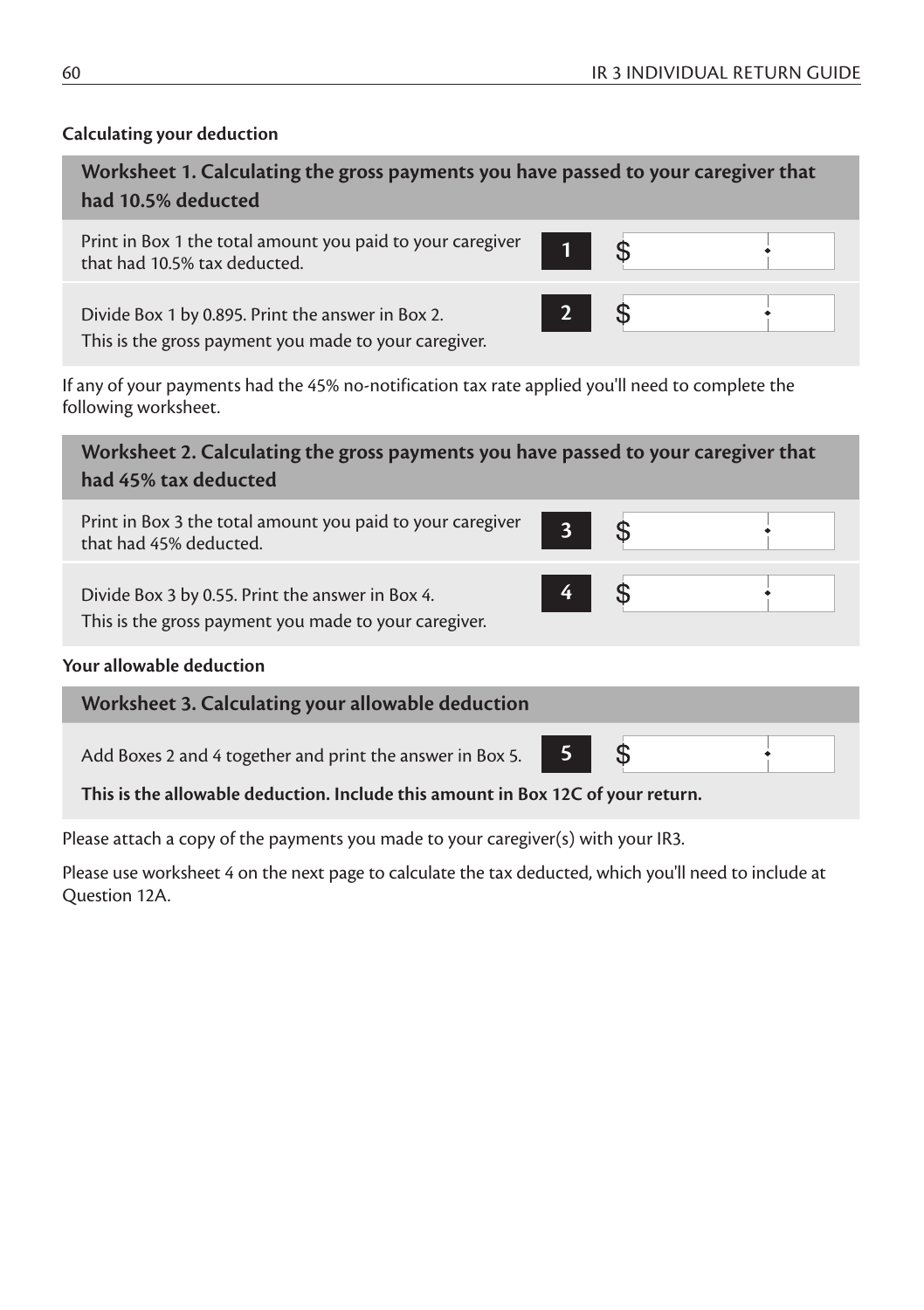#### **Calculating your tax deducted**

| Worksheet 4. Calculating your available tax credit                                                                               |                |    |
|----------------------------------------------------------------------------------------------------------------------------------|----------------|----|
| Copy the amount from Box 5 on worksheet 3 to Box 1.                                                                              |                |    |
| Add Boxes 1 and 3 on page 60. Print the answer in Box 2.                                                                         | 2 <sup>7</sup> |    |
| Subtract Box 2 from Box 1 on this worksheet and print<br>the answer in Box 3. This is your caregiver's available tax<br>credits. | 3 <sup>7</sup> | \$ |
| Copy your total tax deducted amount from your SOI to<br>Box 4.                                                                   | 4              |    |
| Subtract Box 3 from Box 4. Print the answer in Box 5.                                                                            |                |    |

**This is the total tax deducted available to you. Copy it into Box 12A of your return.**

#### **More information**

If you have any questions about your tax please go to our website **ird.govt.nz**

# **Accident Compensation Act 2001 (ACC)**

Under the Accident Compensation Act 2001, Inland Revenue is required to provide earnings information from your IR 3 return to the Accident Compensation Corporation (ACC). ACC will begin invoicing self-employed levies from August. ACC gets the information from IR3 returns as follows:

- Question 11A Gross earnings with PAYE deducted and earnings not liable for ACC earners' levy
- Question 12 Schedular payments
- Question 17 Overseas income
- Question 18 Share of partnership income ("active" income) from the partnership's trade or business
- Question 19 Look-through company (LTC) active income
- Question 20 Shareholder-employee salary with no tax deducted
- Question 24 Self-employed income
- Ouestion 26 Other income
- Question 28 Other expenses.

RESET FORM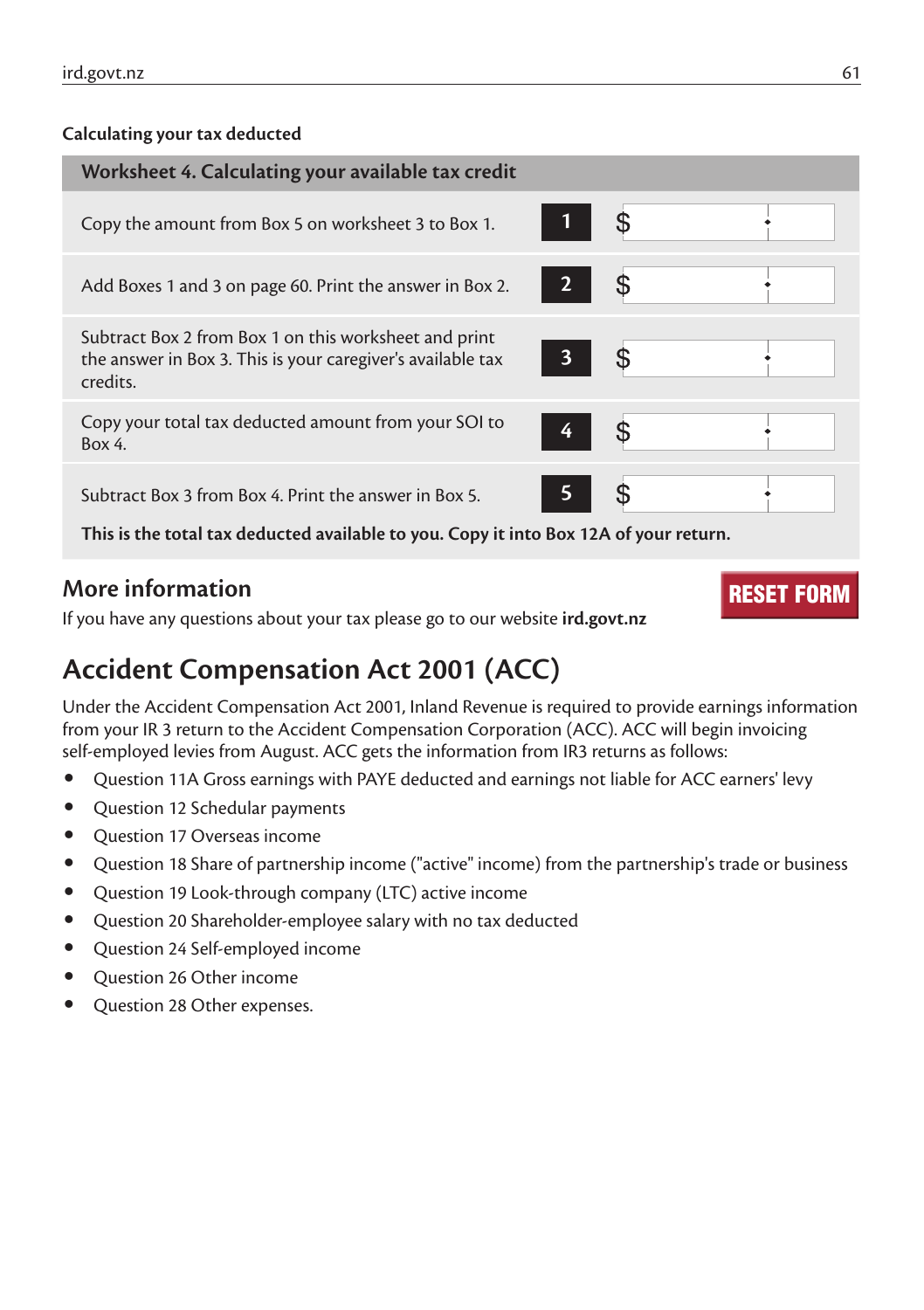## **Shareholder-employees**

#### **Other income**

In addition to your shareholder's remuneration, you may also have received other income liable for ACC levies, such as self-employed income. ACC will take your shareholder-employee remuneration into account if invoicing for additional levies.

#### **Maximum earnings from multiple companies**

The maximum amount of ACC earners' levy deductions is \$1,785.73. You may be due for a refund from ACC if your shareholder-employee remuneration is from two or more companies and the combined total is over \$128,470. Please call ACC on 0508 426 837 to find out more about the refund process.

#### **Mixed income**

Mixed income earners are those who have a combination of employee (including shareholder-employee remuneration without PAYE deducted) and self-employed earnings. If you're in this situation you have to pay ACC levies on both sources of income, up to the maximum. ACC will invoice you for the amount you'll have to pay.

#### **Current year losses**

If you were in full-time employment and have recorded a loss, or your earnings are below the minimum earnings threshold, you're still liable for ACC levies. These will be calculated at the minimum level.

#### **IR56 taxpayers**

If you're a private domestic worker, you've already paid ACC earners' levy on your IR56 income as part of your PAYE.

ACC will invoice you as an employer for other levies payable on your IR56 income. If you also receive other income liable for ACC levies, we'll pass this information to ACC to invoice levies on this income. ACC will make allowance for levies paid as an employer.

#### **Further information**

If you have any queries about ACC or levies payable, go to **acc.co.nz/productslevies** or contact the ACC Business Service Centre:

| Phone | 0508 426 837       |
|-------|--------------------|
| Fax   | 0800 222 003       |
| Email | business@acc.co.nz |